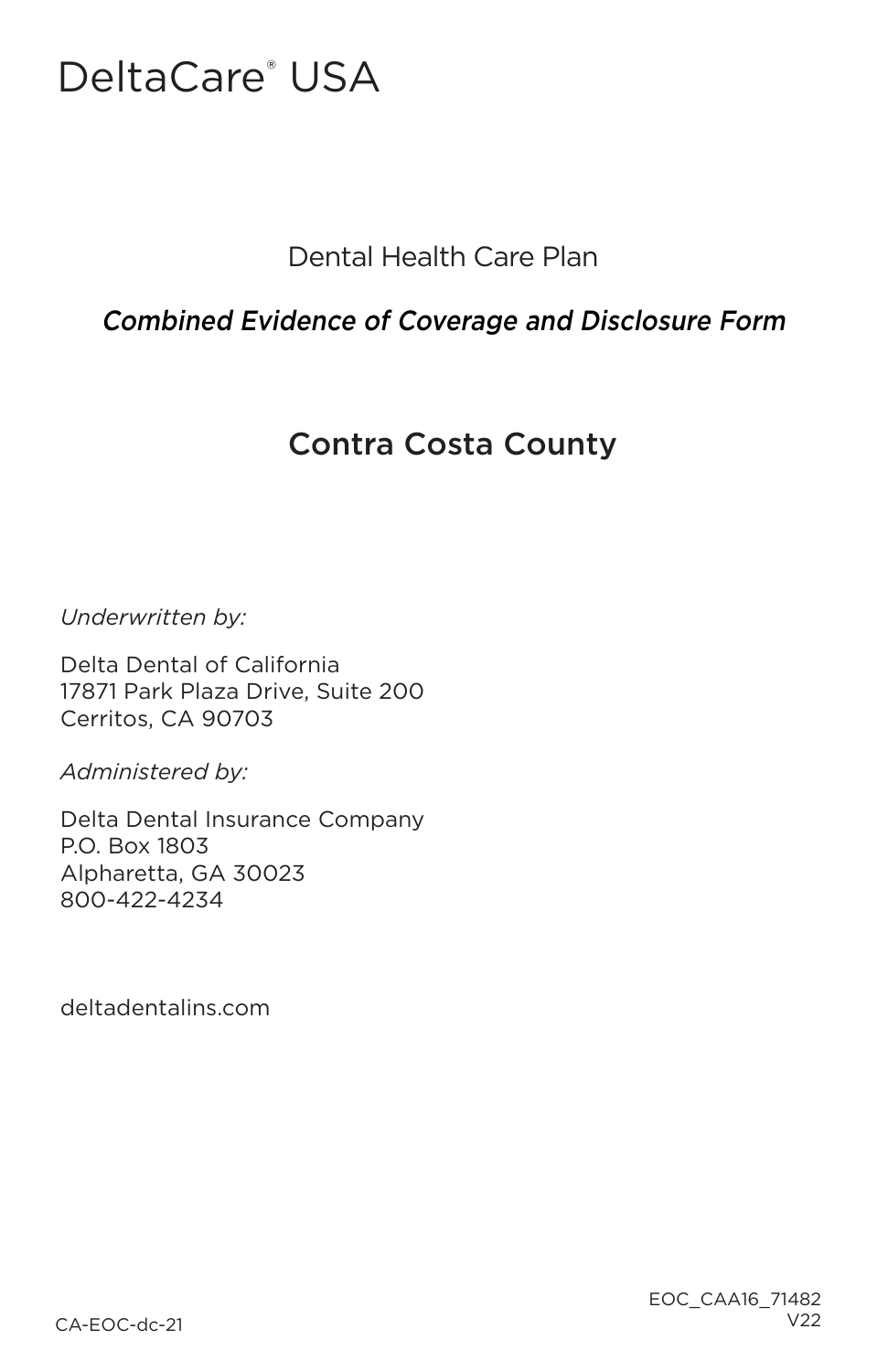## EVIDENCE OF COVERAGE DISCLOSURE FORM

#### Introduction

#### DeltaCare<sup>®</sup> USA Dental Health Care Plan

This Combined Evidence of Coverage and Disclosure Form ("EOC") provides information about Your DeltaCare USA Dental Health Care Plan ("Plan") provided by Delta Dental of California ("Company"), on behalf of itself, and its affiliated companies. To offer these Benefits, the Contractholder has entered into a Group Dental Service Contract with Us.

This document, including the Contract and any attachments, provides the terms and conditions of Your Plan's coverage. Read this document carefully for an explanation of Your coverage, including the *Definitions* section for any terms with special or technical meanings.

#### This Combined EOC and disclosure form constitutes only a summary of the health plan. The health plan contract must be consulted to determine the exact terms and conditions of coverage.

A STATEMENT DESCRIBING DELTA DENTAL'S POLICIES AND PROCEDURES FOR PRESERVING THE CONFIDENTIALITY OF MEDICAL RECORDS IS AVAILABLE AND WILL BE FURNISHED TO YOU UPON REQUEST.

PERSONS WITH SPECIAL HEALTHCARE NEEDS SHOULD READ THE SECTION ENTITLED "SPECIAL NEEDS".

Terms such as "You," "Your" and "Yourself" means the individuals who are covered. "We," "Us" and "Our" refers to the Company or Our Third Party Administrator ("Administrator").

#### Identification Card (ID)

ID cards are not required to receive dental services. However, when You receive dental services, Your Enrollee identification ("ID") number should be provided to Your Dentist. An ID card will be mailed to each new Enrollee and may be obtained by visiting Our website at deltadentalins.com.

#### **Contract**

The Benefit explanations contained in this EOC and the attachments are subject to all provisions of the Contract. In the event there is a conflict between the EOC and the Contract, the Contract prevails. This document is not a Summary Plan Description under the Employee Retirement Income Security Act ("ERISA").

#### Contact Us

For more information, visit Our website at [deltadentalins.com] or call Customer Service at 800-422-4234 or You may submit an inquiry to:

> DeltaCare USA Customer Service P.O. Box 1803 Alpharetta, GA 30023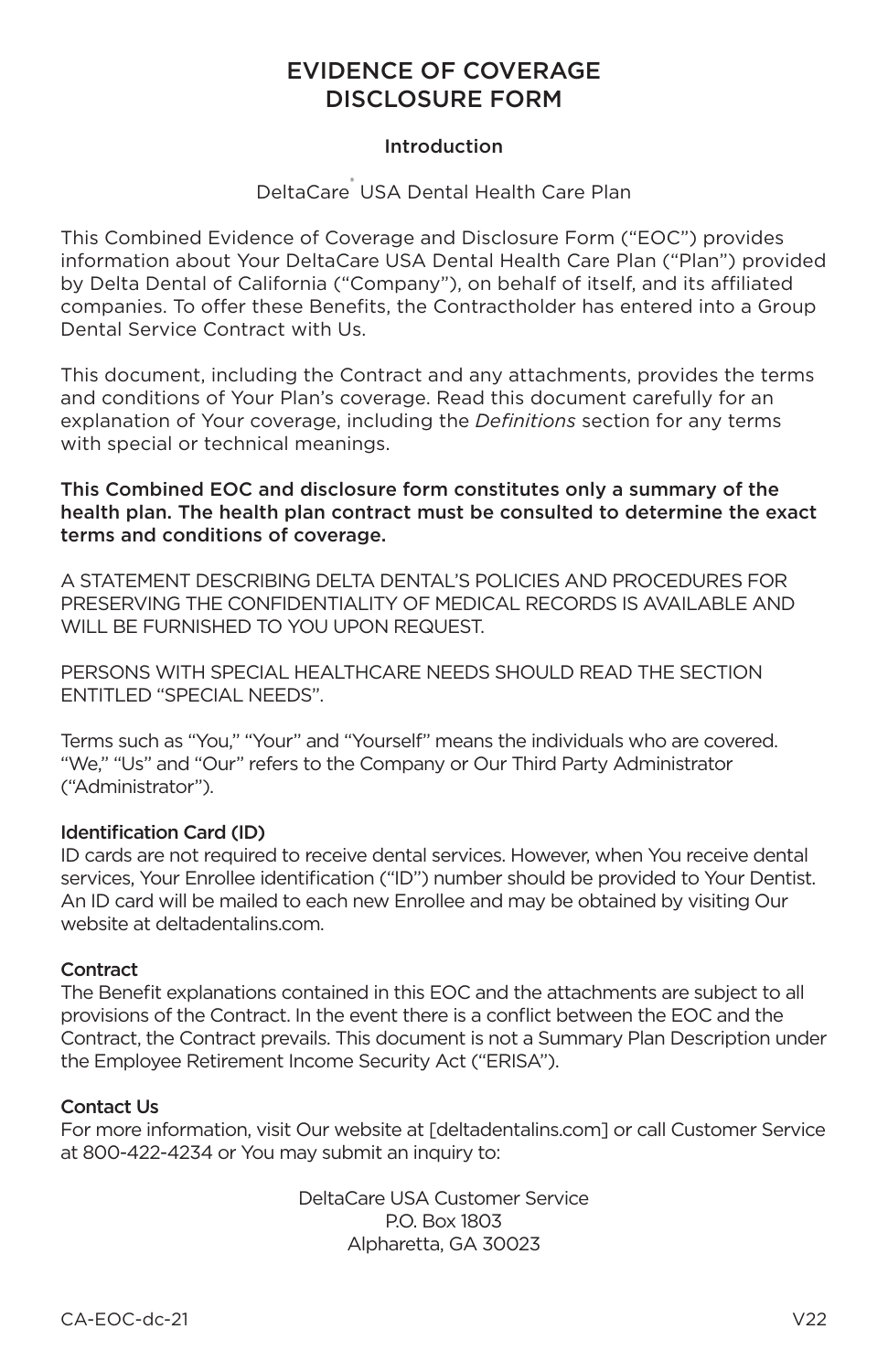#### Notice

Please read the following information so that You will know how to obtain dental services.

You must obtain dental Benefits from Your assigned Contract Dentist or be referred for Specialist Services.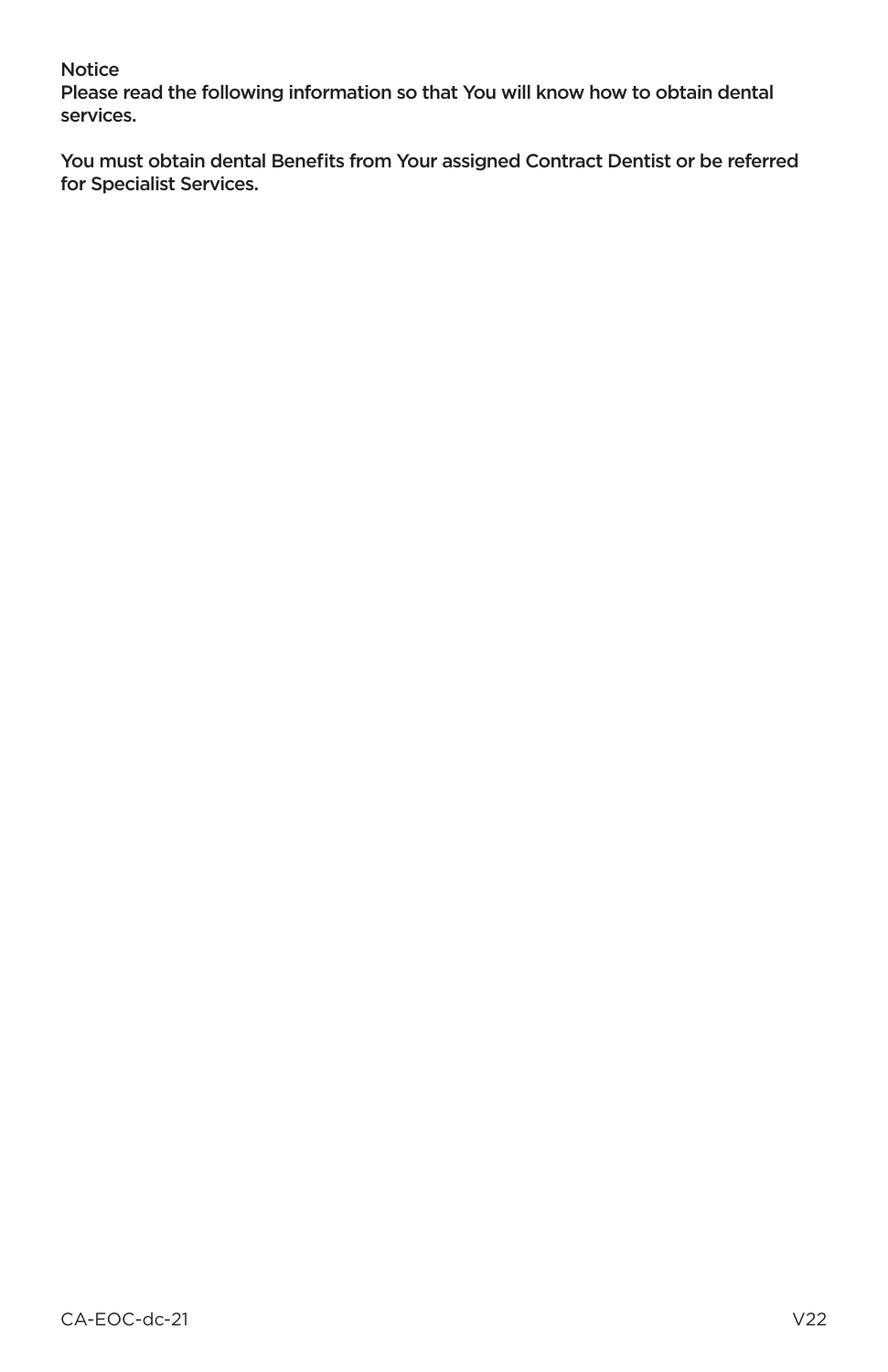# **Table Of Contents**

| How to use the DeltaCare USA Program - Choice of Contract |  |
|-----------------------------------------------------------|--|
|                                                           |  |
|                                                           |  |
|                                                           |  |
|                                                           |  |
|                                                           |  |
|                                                           |  |
|                                                           |  |
|                                                           |  |
|                                                           |  |
|                                                           |  |
|                                                           |  |
|                                                           |  |
|                                                           |  |
|                                                           |  |
|                                                           |  |
|                                                           |  |
|                                                           |  |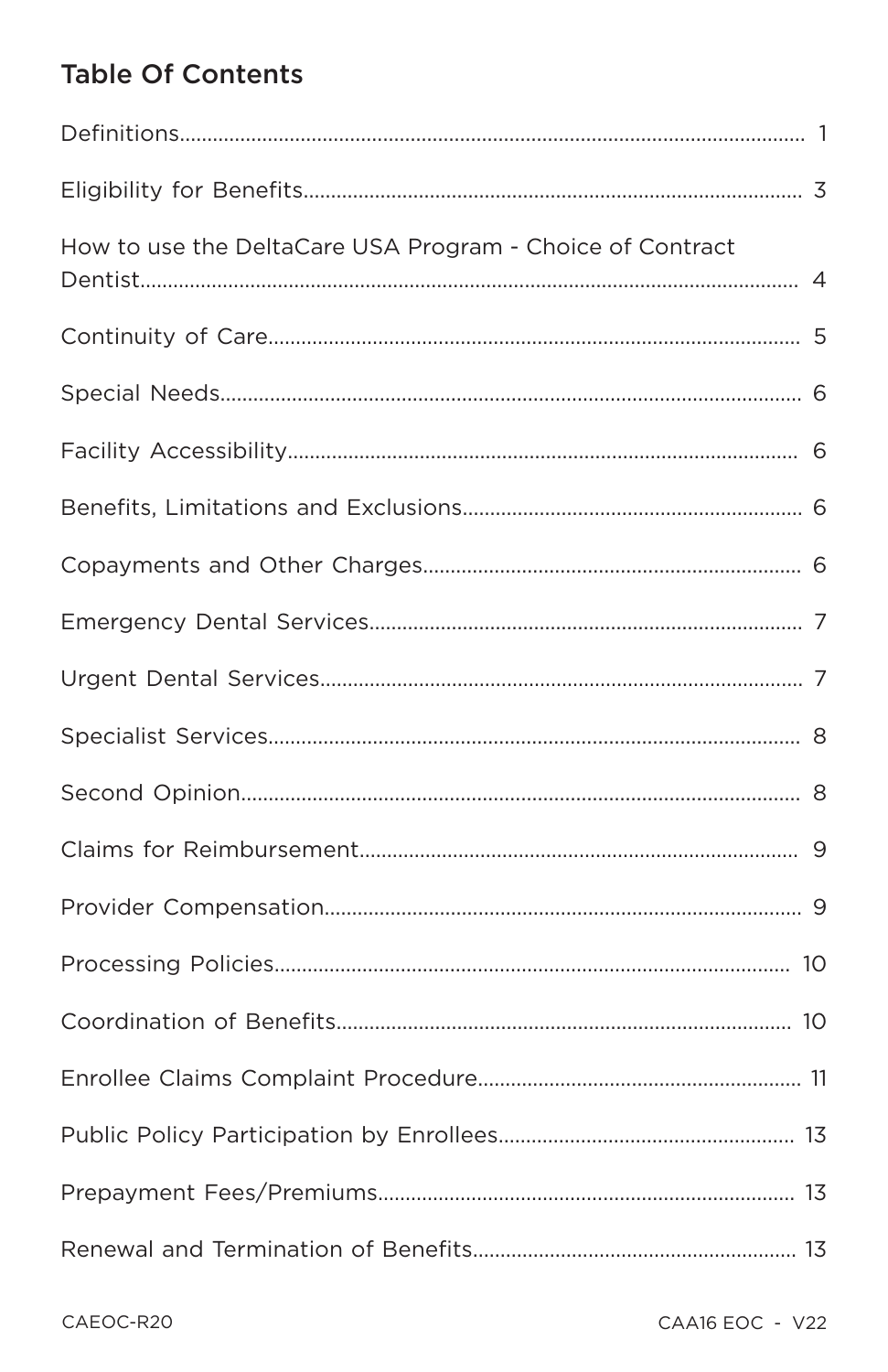| Cancellation, Rescission or Non-renewal of Coverage 13      |
|-------------------------------------------------------------|
| Cancellation of Enrollment due to Non-Payment of Premium 14 |
|                                                             |
|                                                             |
|                                                             |
|                                                             |
|                                                             |
|                                                             |
|                                                             |
|                                                             |
|                                                             |
|                                                             |
|                                                             |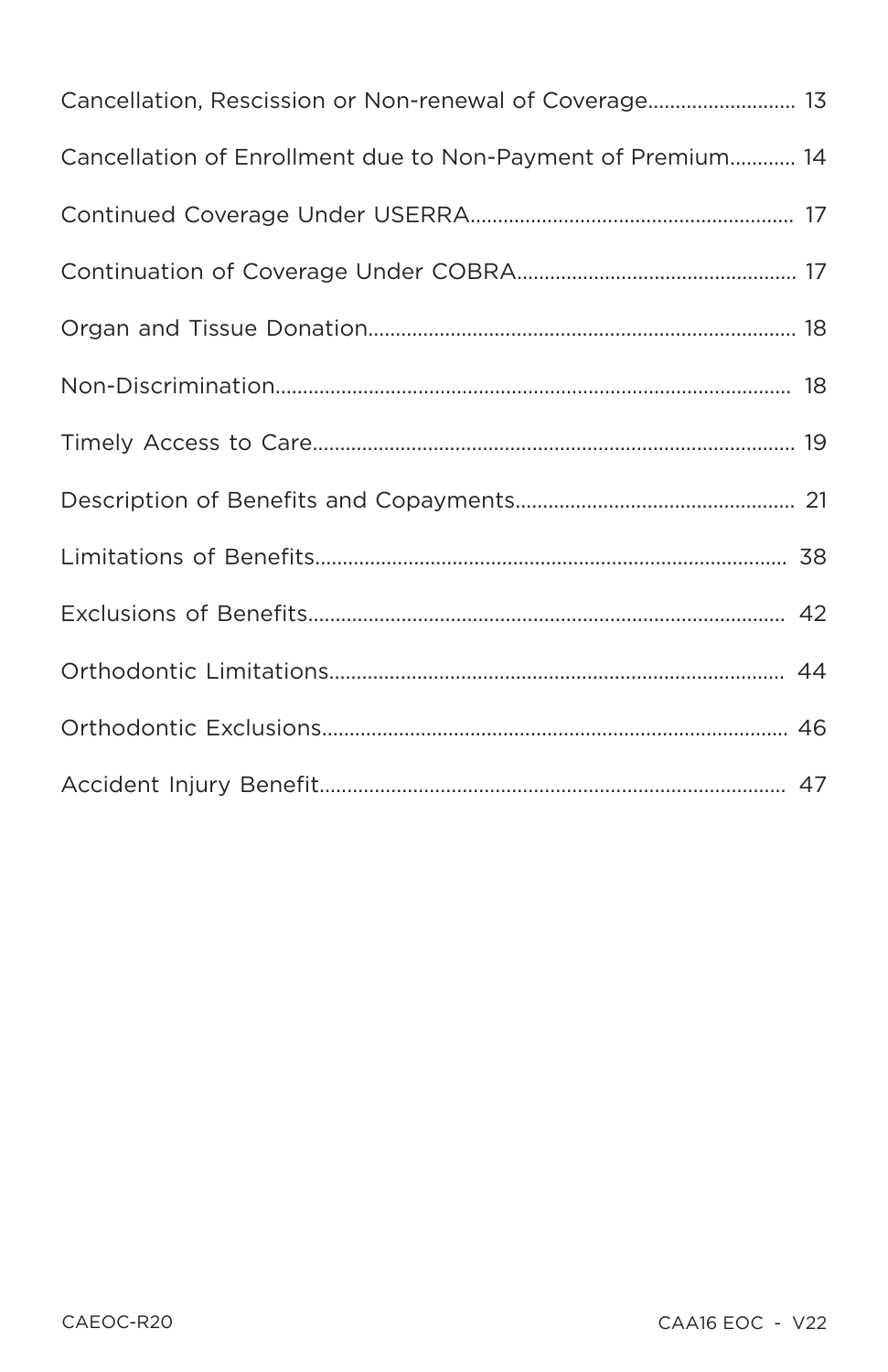## **Definitions**

As used in this booklet:

**BENEFITS** mean those dental services which are provided under the terms of the Group Dental Service Contract and described in this booklet.

**BILLED FOR THE CHARGE:** a bill that provides, at a minimum, an accurate itemization of the premium amounts due, the due dates(s), and the period of time covered by the premium(s).

**CONTRACT DENTIST** means a Dentist who provides services in general dentistry, and who has agreed to provide Benefits to Enrollees under this Program.

**CONTRACT ORTHODONTIST** means a Dentist who specializes in orthodontics, and who has agreed to provide Benefits to Enrollees under this Program.

**CONTRACT SPECIALIST** means a Dentist who provides Specialist Services and has agreed to provide Benefits to Enrollees under this Program.

**CONTRACTHOLDER** means the organization (employer or other organization) named herein contracting to obtain Benefits.

**COPAYMENT** means the amount charged to an Enrollee by a Contract Dentist for the Benefits provided under this Program.

**DENTIST** means a duly licensed Dentist legally entitled to practice dentistry at the time and in the state or jurisdiction in which services are performed.

**ELIGIBLE DEPENDENT** means any dependent of an Eligible Employee who is eligible for Benefits as described in this booklet.

**ELIGIBLE EMPLOYEE** means any employee or group member who is eligible for Benefits as described in this booklet.

**EMERGENCY DENTAL CONDITION** means dental symptoms and/ or pain that are so severe that, without immediate attention by a Dentist, they could reasonably result in any of the following:

- placing the patient's health in serious jeopardy
- serious impairment to bodily functions
- serious dysfunction of any bodily organ or part
- death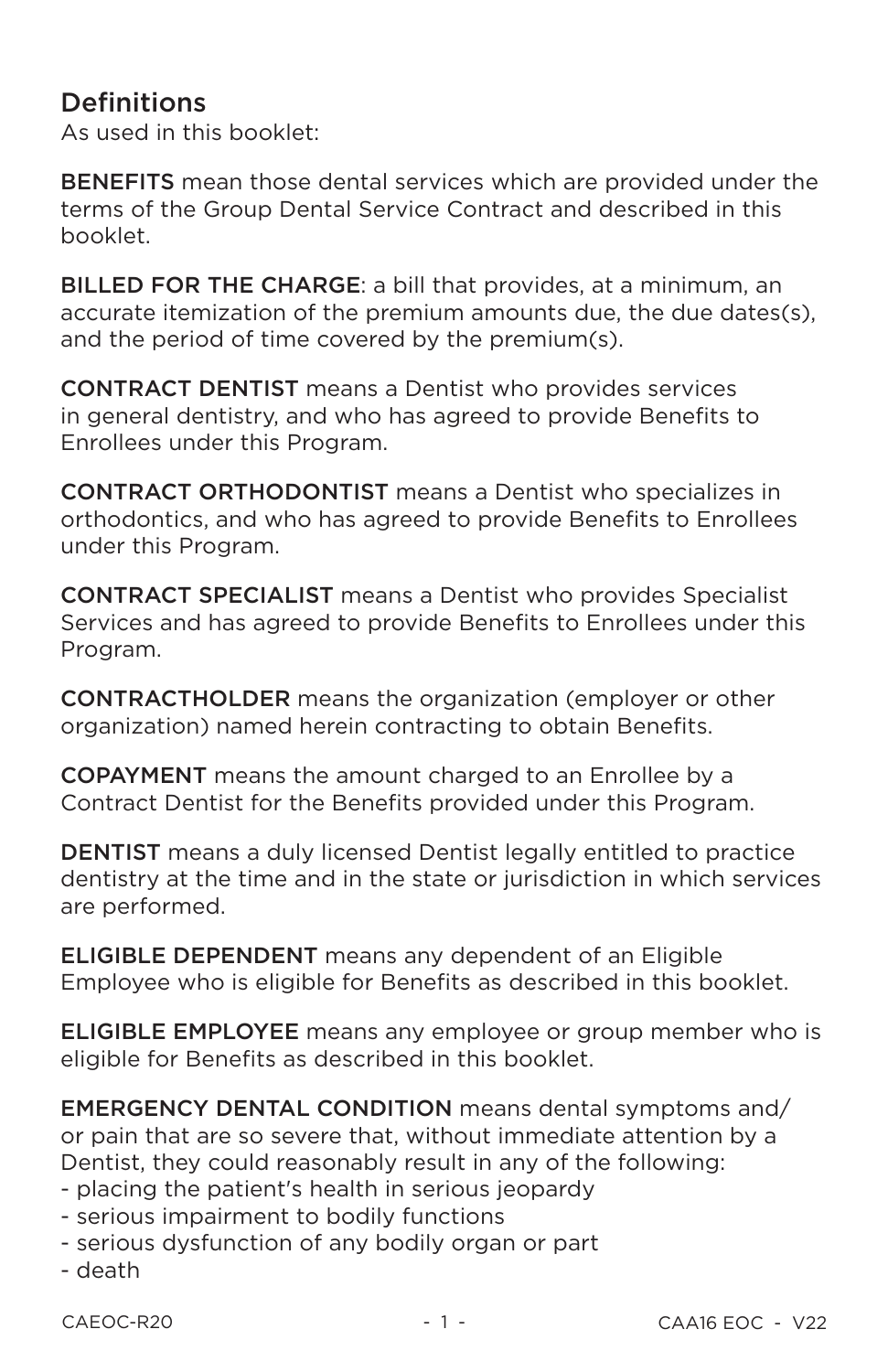**EMERGENCY DENTAL SERVICE** means a dental screening. examination and evaluation by a Dentist or, to the extent permitted by applicable law, by other appropriate licensed persons under the supervision of a Dentist, to determine if an Emergency Dental Condition exists and, if it does, the care, treatment and surgery if within the scope of that person's license necessary to relieve or eliminate the Emergency Dental Condition within the capability of the facility.

**ENROLLEE** means an Eligible Employee ("Primary Enrollee") or an Eligible Dependent ("Dependent Enrollee") enrolled to receive Benefits.

**GRACE PERIOD:** the period of at least 30 consecutive days beginning the day the Notice of Start of Grace Period is dated.

NOTICE OF END OF COVERAGE: the notice sent to by US notifying the recipient that the Your coverage has been cancelled.

**NOTICE OF START OF GRACE PERIOD: the notice sent by Us that** the plan will be terminated unless the premium amount due is received no later than the last day of the Grace Period.

OPEN ENROLLMENT PERIOD means the period preceding the date of commencement of the contract term or the 30-day period immediately preceding the annual anniversary of the contract term.

**OUT-OF-NETWORK** means treatment by a Dentist who has not signed an agreement with Delta Dental to provide Benefits under this Program.

**PREAUTHORIZATION** means the process by which Delta Dental determines if a procedure or treatment is a referable covered Benefit under the Enrollee's Plan.

**SPECIAL HEALTH CARE NEED** means a physical or mental impairment, limitation or condition that substantially interferes with an Enrollee's ability to obtain Benefits. Examples of such a Special Health Care Need are 1) the Enrollee's inability to obtain access to the assigned Contract Dentist's facility because of a physical disability and 2) the Enrollee's inability to comply with the Contract Dentist's instructions during examination or treatment because of physical disability or mental incapacity.

**SPECIALIST SERVICES** mean services performed by a Dentist who specializes in the practice of oral surgery, endodontics, periodontics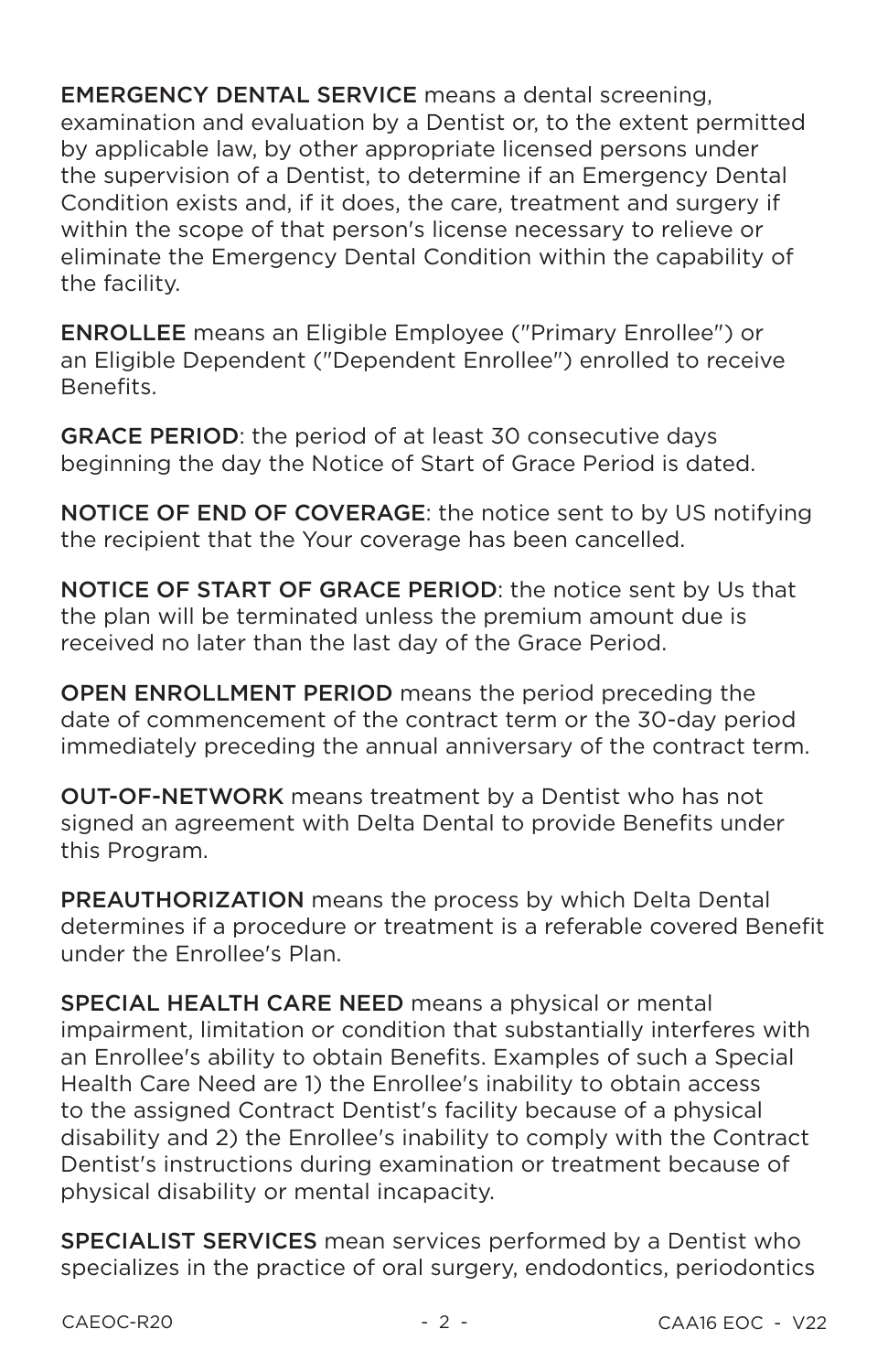or pediatric dentistry, and which must be preauthorized in writing by Delta Dental

**SPOUSE** means a person related to or a partner of the Primary Fnrollee:

- as defined and as may be required to be treated as a Spouse by the laws of the state where this Contract is issued and delivered:
- as defined and as may be required to be treated as a Spouse by the laws of the state where the Primary Enrollee resides; and
- as may be recognized by the Contractholder.

**TREATMENT IN PROGRESS** means any single dental procedure, as defined by the CDT Code, that has been started while the Enrollee was eligible to receive Benefits, and for which multiple appointments are necessary to complete the procedure whether or not the Enrollee continues to be eligible for Benefits under the DeltaCare USA Plan. Examples include: teeth that have been prepared for crowns, root canals where a working length has been established, full or partial dentures for which an impression has been taken and orthodontics when bands have been placed and tooth movement has begun.

**URGENT DENTAL SERVICES** mean medically necessary services for a condition that requires prompt dental attention but is not an **Emergency Dental Condition.** 

WE. US or OUR means Delta Dental of California or the Administrator as appropriate.

YOU, YOURS or YOURSELF means the individuals who are receiving dental services.

## **Eligibility for Benefits**

Eligible Employees and Eligible Dependents receive Benefits as soon as they are enrolled in the Program. Subject to cancellation as provided under this Program, enrollment of Eligible Employees and Eligible Dependents is for a minimum period of one year.

You are eligible to enroll as an Eligible Employee if you meet the eligibility requirements defined by the Contractholder.

Eligible Dependents become eligible on:

1) the date you are eligible for coverage: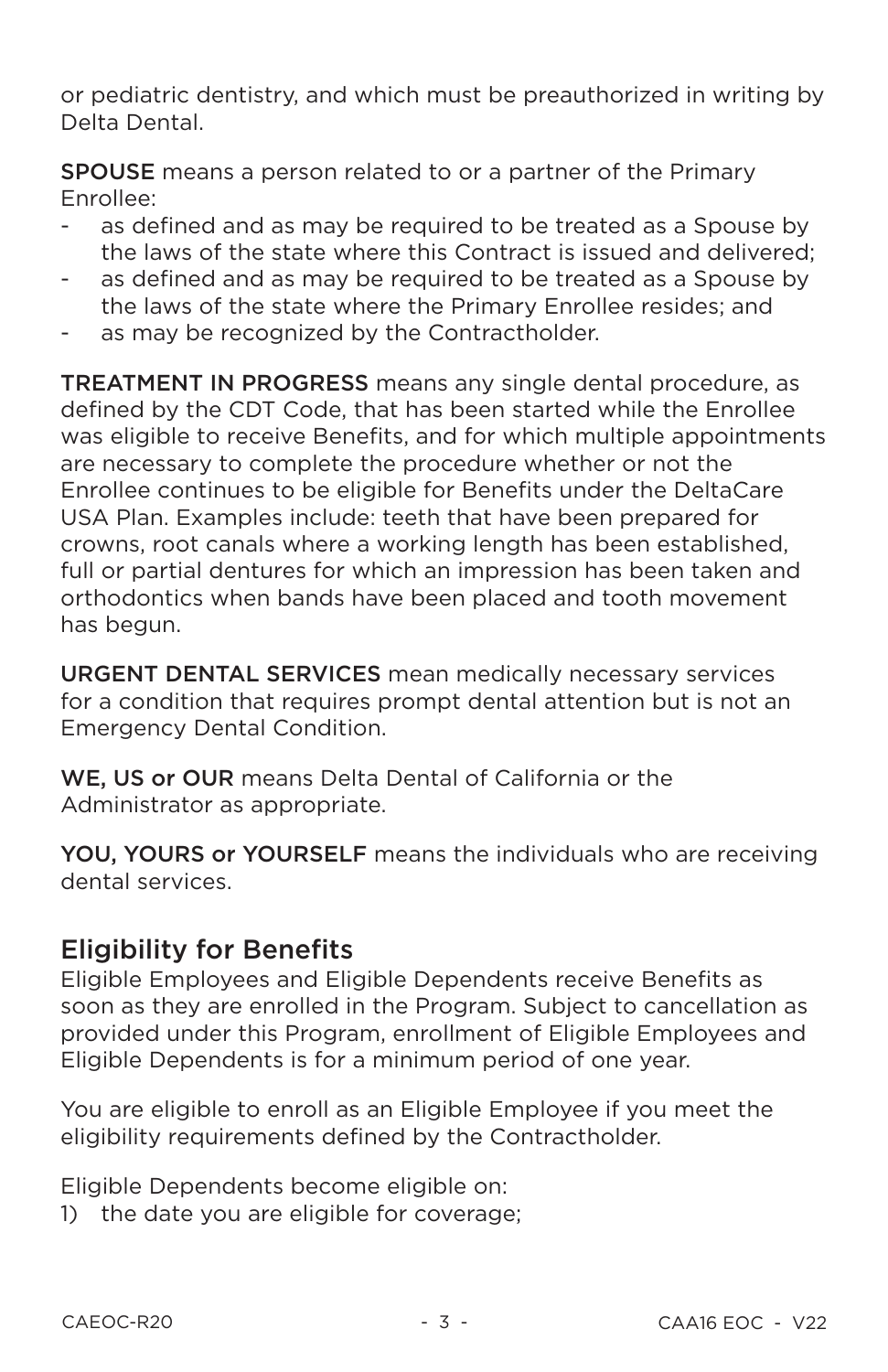2) as soon as an Eligible Dependent becomes your dependent, or at any time subject to a change in legal custody or lawful order to provide Benefits.

Eligible Dependents include, Primary Enrollee's Spouse (unless legally separated or divorced) and children from birth up to age 26.

Children include natural children, stepchildren, adopted children, and foster children. The dependents of Primary Enrollees are eligible to enroll on the same date that the emplovee, of whom they are a dependent, becomes a Primary Enrollee. Later-acquired dependents become eligible as soon as they acquire dependent status. However, the Primary Enrollee may delay coverage for young children. under the age of four (4), until the beginning of any Calendar Year immediately following said child's fourth birthday. For coverage to begin on such young children, the eligibility notice and additional Premium payment must be received within 31 days of the beginning of the Calendar Year immediately following said child's fourth birthdav.

An overage dependent child may be eligible if:

- they are incapable of self-sustaining employment because of a  $\left( \frac{1}{2} \right)$ physically or mentally disabling injury, illness or condition;
- 2) they are chiefly dependent on you for support; and
- 3) proof of dependent's disability is provided within 60 days of request. Such requests will not be made more than once a year following a two year period after this dependent reaches the limiting age. Eligibility will continue as long as the dependent relies on you for support because of a physically or mentally disabling injury, illness or condition.

Dependents in active military service are not eligible. No one may be an Eligible Dependent of more than one Eligible Employee. Medicare eligibility will not affect the eligibility of an Eligible Employee or an Eligible Dependent.

## How to use the DeltaCare USA Program - Choice of **Contract Dentist**

To receive Benefits under the DeltaCare USA Program, You must select a Contract Dentist for both yourself and any Dependent Enrollee from the DeltaCare USA network list of Contract Dentists furnished during the enrollment process. You can also access an online provider directory at deltadentalins.com. Collectively, You and Your Eligible Dependents may select no more than three Contract Dentist facilities. If You fail to select a Contract Dentist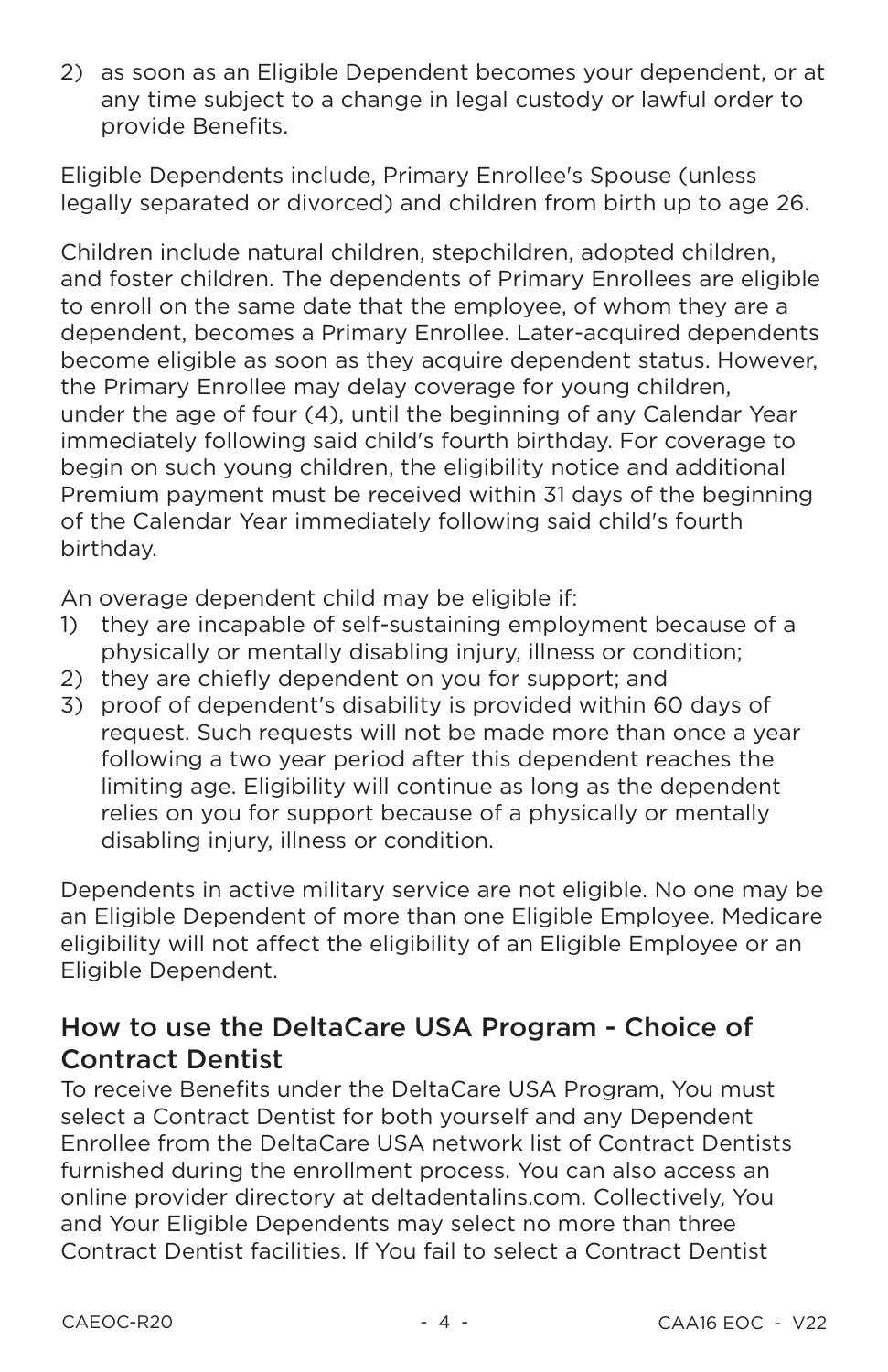or the Contract Dentist selected becomes unavailable, we will request the selection of another Contract Dentist or assign You to a Contract Dentist. You may change Your assigned Contract Dentist by directing a request to the Customer Service department at 800-422-4234. In order to ensure that Your Contract Dentist is notified and our eligibility lists are correct, changes in Contract Dentists must be requested prior to the 21st of the month for changes to be effective the first day of the following month.

Shortly after enrollment You will receive a DeltaCare USA membership packet that tells you the effective date of Your Program and the address and telephone number of Your Contract Dentist. After the effective date in your membership packet, you may obtain dental services which are Benefits. To make an appointment, simply call your Contract Dentist's facility and identify yourself as a DeltaCare USA Enrollee, Initial appointments should be scheduled within four weeks unless a specific time has been requested. Inquiries regarding availability of appointments and accessibility of Dentists should be directed to the Customer Service department at 800-422-4234

**FACH ENROLLEE MUST GO TO THEIR ASSIGNED CONTRACT** DENTIST TO OBTAIN COVERED SERVICES. EXCEPT FOR SERVICES PROVIDED BY A SPECIALIST PREAUTHORIZED IN WRITING BY DELTA DENTAL, OR FOR EMERGENCY DENTAL SERVICES AS PROVIDED IN FMFRGENCY DENTAL SERVICES, ANY OTHER TREATMENT IS NOT COVERED UNDER THIS PROGRAM.

If Your assigned Contract Dentist's agreement with Delta Dental terminates, that Contract Dentist will complete 1) a partial or full denture for which final impressions have been taken, and 2) all work on every tooth upon which work has started (such as completion of root canals in progress and delivery of crowns when teeth have been prepared).

## **Continuity of Care**

#### **Current Members:**

You may have the right to the benefit of completion of care with your terminated Dentist for certain acute dental conditions, serious chronic dental conditions and other specified dental conditions. Please call Customer Service at 800-422-4234 to see if you may be eligible for this benefit. You may request a copy of our Continuity of Care Policy. You must make a specific request to continue under the care of your terminated Dentist. We are not required to continue your care with that Dentist if you are not eligible under our policy or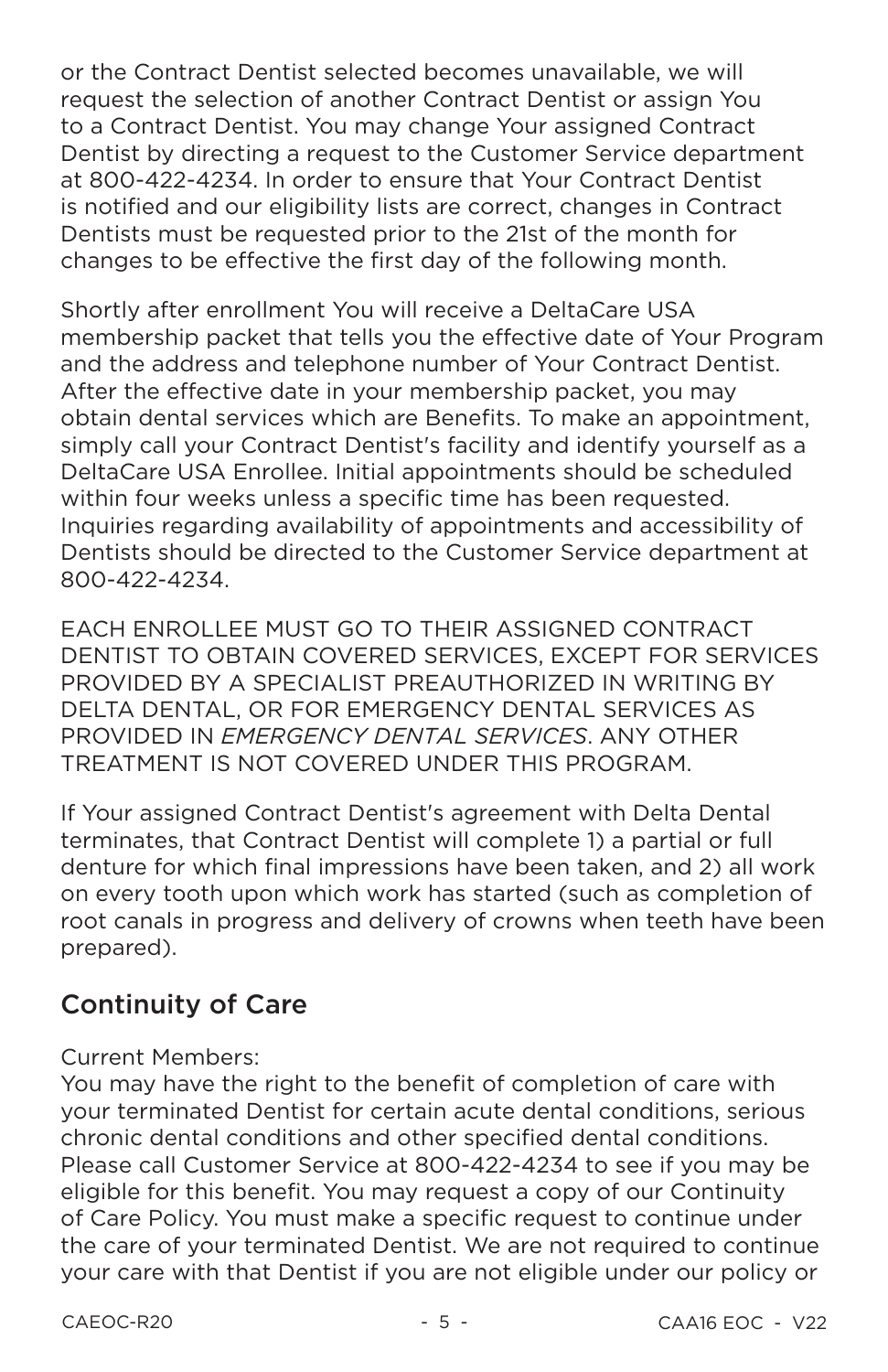if we cannot reach agreement with your terminated Dentist on the terms regarding your care in accordance with California law.

## New Members:

You may have the right to the qualified benefit of completion of care with an Out-of-Network Dentist for certain specified dental conditions. Please call the Customer Service department at 800-422-4234 to see if you may be eligible for this benefit. You may request a copy of our Continuity of Care Policy. You must make a specific request to continue under the care of your current Dentist. We are not required to continue your care with that Dentist if you are not eligible under our policy or if we cannot reach agreement with your Dentist on the terms regarding your care in accordance with California law

## **Special Needs**

If an Enrollee believes they have a Special Health Care Need, the Enrollee should contact Delta Dental's Customer Service department at 800-422-4234. Delta Dental will confirm that a Special Health Care Need exists, and what arrangements can be made to assist the Enrollee in obtaining such Benefits. Delta Dental will not be responsible for the failure of any Contract Dentist to comply with any law or regulation concerning structural office requirements that apply to a Dentist treating persons with Special Health Care Needs.

# **Facility Accessibility**

Many facilities provide Delta Dental with information about special features of their offices, including accessibility information for patients with mobility impairments. To obtain information regarding facility accessibility, contact Delta Dental's Customer Service department at 800-422-4234.

## **Benefits, Limitations and Exclusions**

This Program provides the Benefits described in the Description of Benefits and Copayments subject to the limitations and exclusions. The services are performed as deemed appropriate by your attending Contract Dentist. A Contract Dentist may provide services personally or through associated Dentists, technicians or hygienists who may lawfully perform the services.

# **Copayments and Other Charges**

You are required to pay any Copayments listed in the Description of Benefits and Copayments directly to the Dentist who provides treatment. Charges for broken appointments (unless notice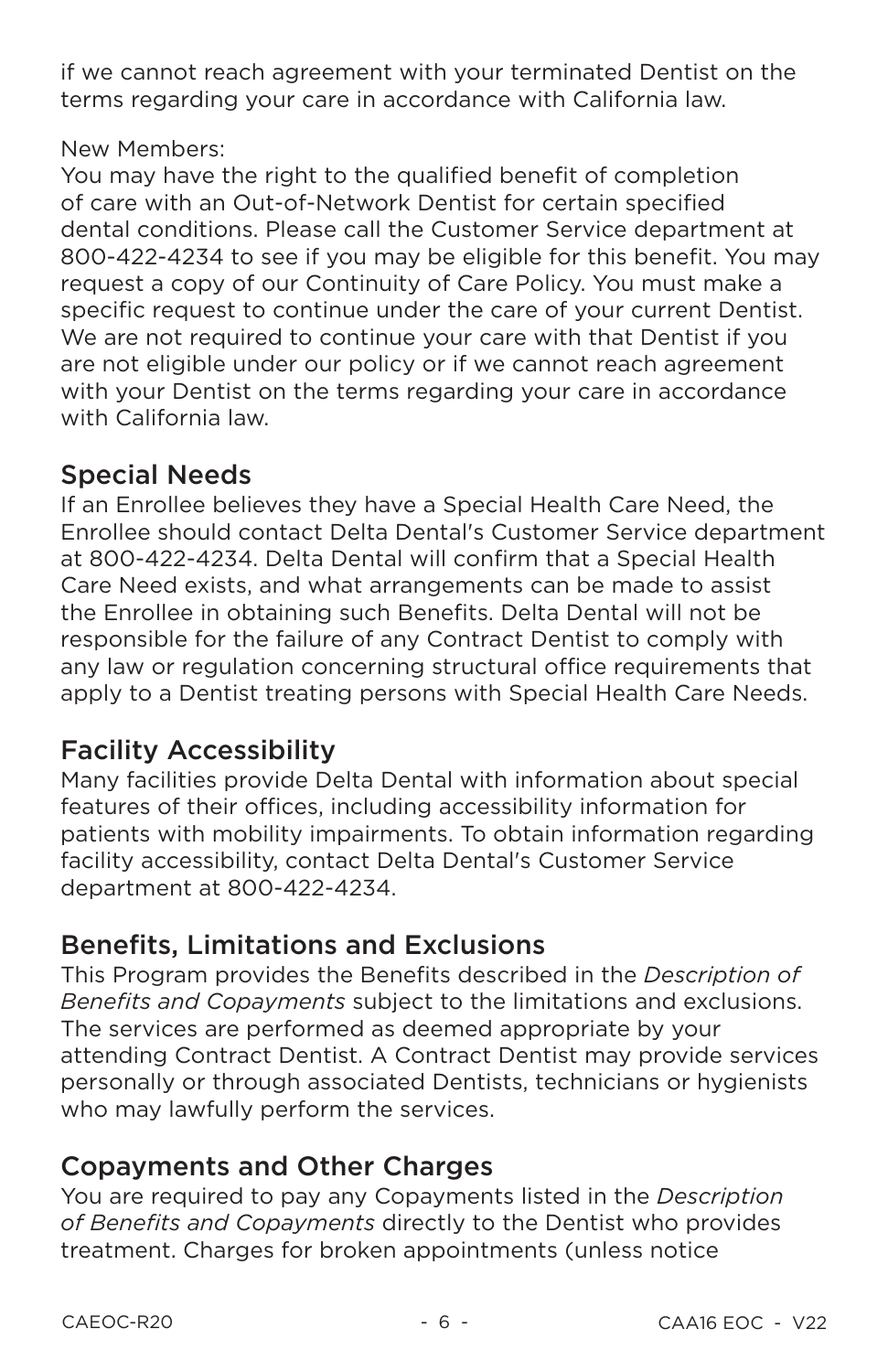is received by the Dentist at least 24 hours in advance or an emergency prevented such notice), and charges for visits after normal visiting hours are listed in the Description of Benefits and Copavments.

## **Emergency Dental Services**

Emergency Dental Services are used for palliative relief, controlling of dental pain and/or stabilizing the patient's condition. The Enrollee's assigned Contract Dentist's facility maintains a 24 hour emergency dental services system, seven days a week. If the Enrollee is experiencing an Emergency Dental Condition, they can call 911 (where available) or obtain Emergency Dental Services from any dental provider without a referral.

After Emergency Dental Services are provided, further nonemergency treatment is usually needed. Non-emergency treatment must be obtained at the Enrollee's assigned Contract Dentist's facility.

The Enrollee is responsible for any Copayment(s) for Emergency Dental Services received. Non-covered procedures will be the Enrollee's financial responsibility and will not be paid by this Plan.

# **Urgent Dental Services**

## Inside the Service Area

An Urgent Dental Service requires prompt dental attention but is not an Emergency Dental Condition. If an Enrollee thinks that they may need Urgent Dental Services, the Enrollee can call their Contract Dentist.

## Out of Area Urgent Care

If an Enrollee needs Urgent Dental Services due to an unforeseen dental condition or injury, we cover Medically Necessary dental services when prompt attention is required from an Out-of-Network Dentist if all of the following are true:

- The Enrollee receives the Urgent Dental Services from Out-of-Network Dentists while temporarily outside of the Delta Dental Service Area.

- A reasonable person would have believed that the Enrollee's health would seriously deteriorate if they delayed treatment until they returned to the Delta Dental Service Area.

Enrollees do not need prior authorization for out-of-area Urgent Dental Services. The out-of-area Urgent Dental Services an Enrollee receives from Out-of-Network Dentists are covered if the Benefits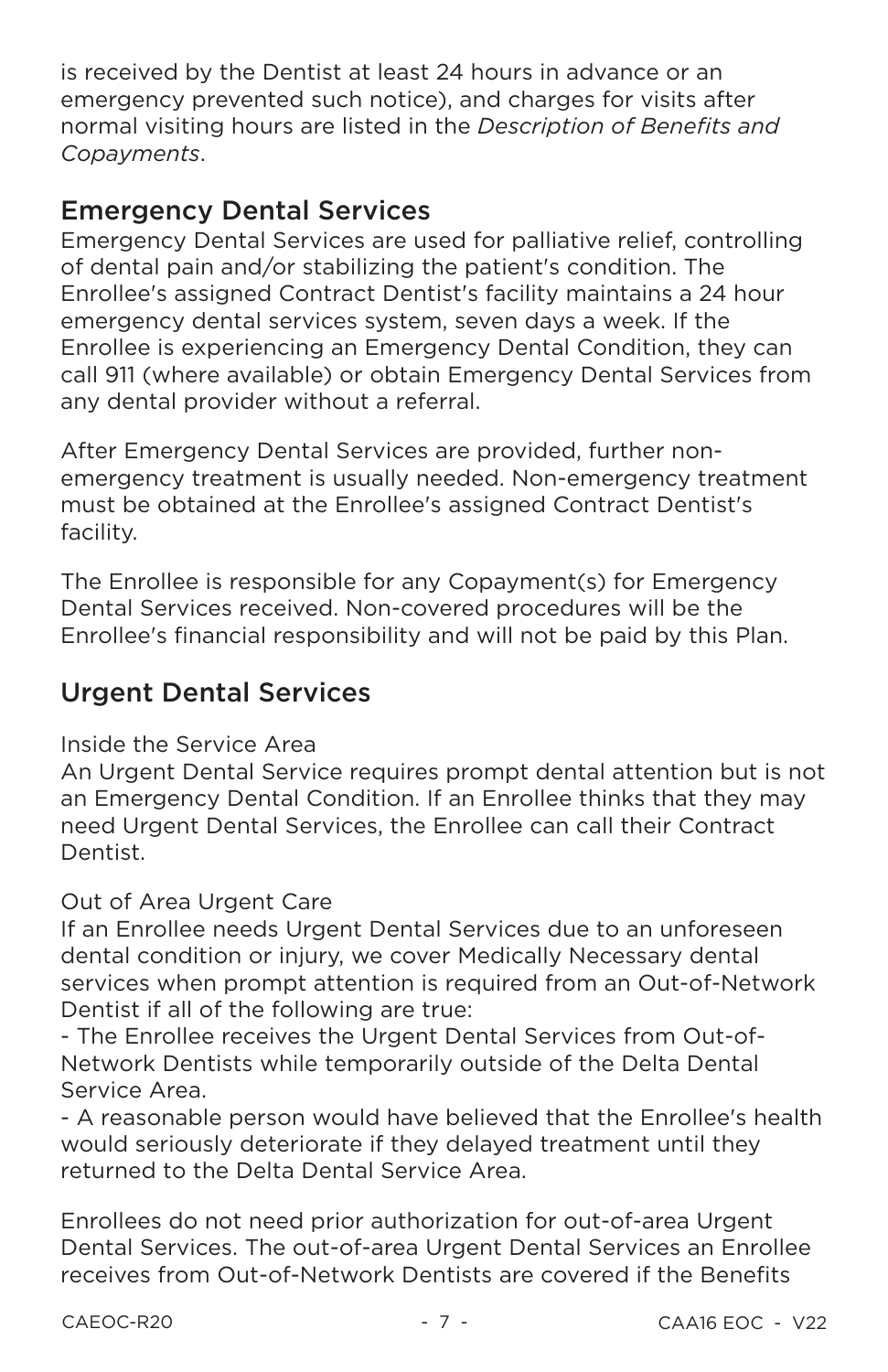would have been covered if the Enrollee had received them from **Contract Dentists** 

We do not cover follow-up care from Out-of-Network Dentists after the Enrollee no longer needs Urgent Dental Services. To obtain follow-up care from a Contract Dentist, the Enrollee can call their Contract Dentist. The Enrollee is responsible for any Copayment(s) for Urgent Dental Services received.

## **Specialist Services**

Specialist Services for oral surgery, endodontics, periodontics or pediatric dentistry must be: 1) referred by your assigned Contract Dentist; and 2) authorized by us. You pay the specified Copayment(s). (Refer to the Schedules attached to this EOC.)

If you require Specialist Services and there is no Contract Specialist to provide these services within 35 miles of your home address, your assigned Contract Dentist must receive Authorization from Delta Dental to refer you to an Out-of-Network specialist to provide the Specialist Services. Specialist Services performed by an Out-of-Network specialist that are not authorized by Delta Dental will not be covered. Delta Dental will respond in writing to all Authorization requests for Specialist Services within five days of receipt.

If the services of a Contract Orthodontist are needed, please refer to the Schedules attached to this EOC to determine Benefits.

## **Second Opinion**

You may request a second opinion if you disagree with or question the diagnosis and/or treatment plan determination made by your Contract Dentist. Delta Dental may also request that you obtain a second opinion to verify the necessity and appropriateness of dental treatment or the application of Benefits.

Second opinions will be rendered by a licensed Dentist in a timely manner, appropriate to the nature of your condition. Requests involving cases of an Emergency Dental Condition will be authorized or denied in a timely fashion appropriate for the nature of your condition, not to exceed 72 hours after receipt of the request. whenever possible. For assistance or additional information regarding the procedures and timeframes for second opinion authorizations, contact Delta Dental's Customer Service department at 800-422 4234 or write to Delta Dental.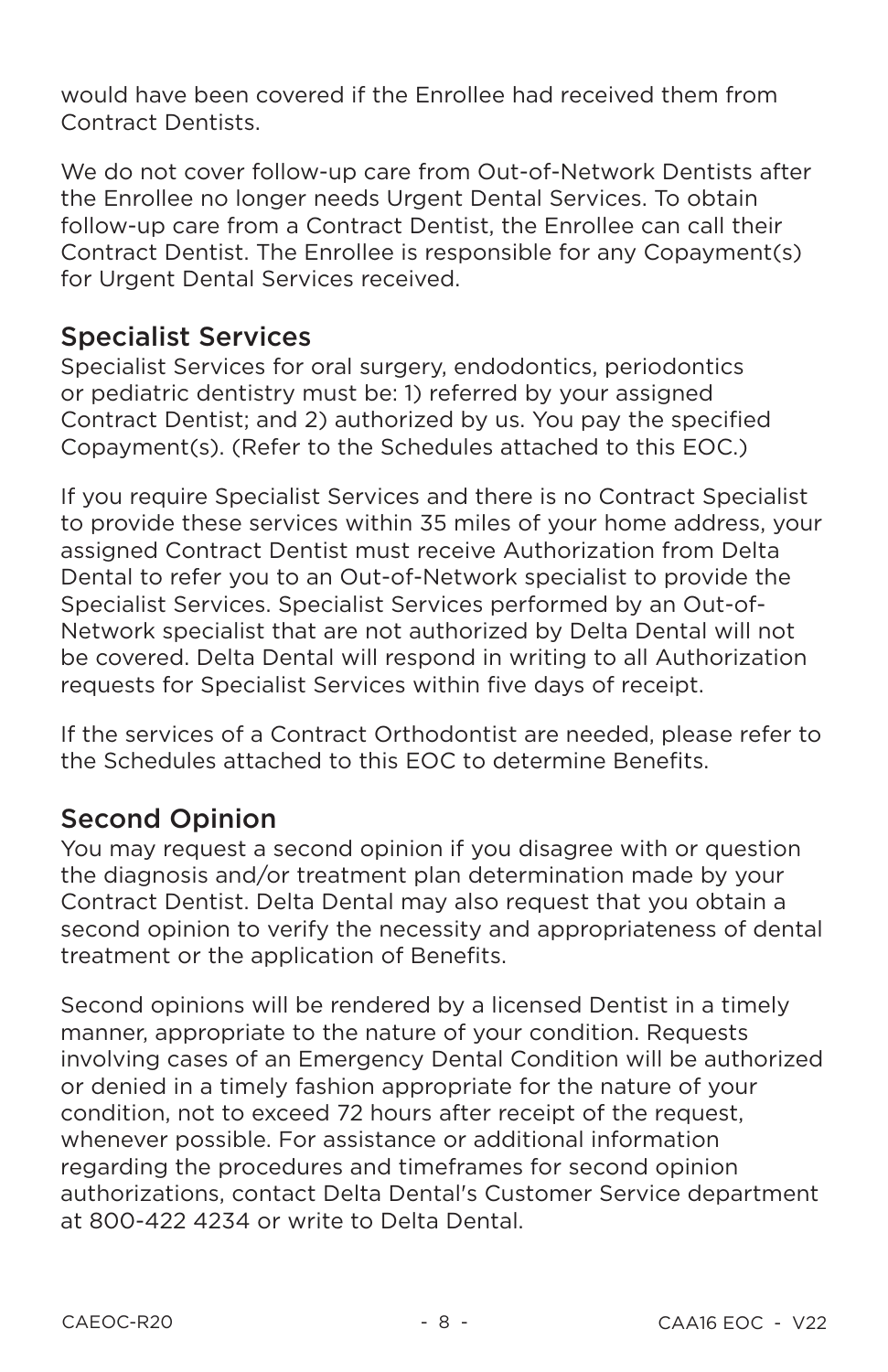Second opinions will be provided at another Contract Dentist's facility, unless otherwise authorized by Delta Dental, Delta Dental will authorize a second opinion by an Out-of-Network provider if an appropriately qualified Contract Dentist is not available. Delta Dental will only pay for a second opinion which Delta Dental has approved or authorized. You will be sent a written notification should Delta Dental decide not to authorize a second opinion. If you disagree with this determination, you may file a grievance with the Plan or with the Department of Managed Health Care. Refer to the Enrollee Complaint Procedure section for more information.

## **Claims for Reimbursement**

Claims for covered Emergency Dental Services or preauthorized Specialist Services should be submitted to Delta Dental within 90 days of the end of treatment. Valid claims received after the 90-day period will be reviewed if you can show that it was not reasonably possible to submit the claim within that time. The address for claims submission is: Claims Department, P.O. Box 1810, Alpharetta, GA 30023.

## **Provider Compensation**

A Contract Dentist is compensated by Delta Dental through monthly capitation (an amount based on the number of Enrollees assigned to the Dentist), and by Enrollees through required Copayments for treatment received. A Contract Specialist is compensated by Delta Dental through an agreed-upon amount for each covered procedure. less the applicable Copayment paid by the Enrollee. In no event does Delta Dental pay a Contract Dentist or a specialist any incentive as an inducement to deny, reduce, limit or delay any appropriate treatment.

In the event we fail to pay a Contract Dentist, you will not be liable to that Dentist for any sums owed by us. By statute, the DeltaCare USA provider contract contains a provision prohibiting a Contract Dentist from charging an Enrollee for any sums owed by Delta Dental. Except for the provisions in *Emergency Dental Services*, if you have not received Preauthorization for treatment from an Outof-Network Dentist, and we fail to pay that Out-of-Network Dentist. you may be liable to that Dentist for the cost of services.

You may obtain further information concerning compensation by calling Delta Dental at the toll-free telephone number shown on the back cover of this booklet.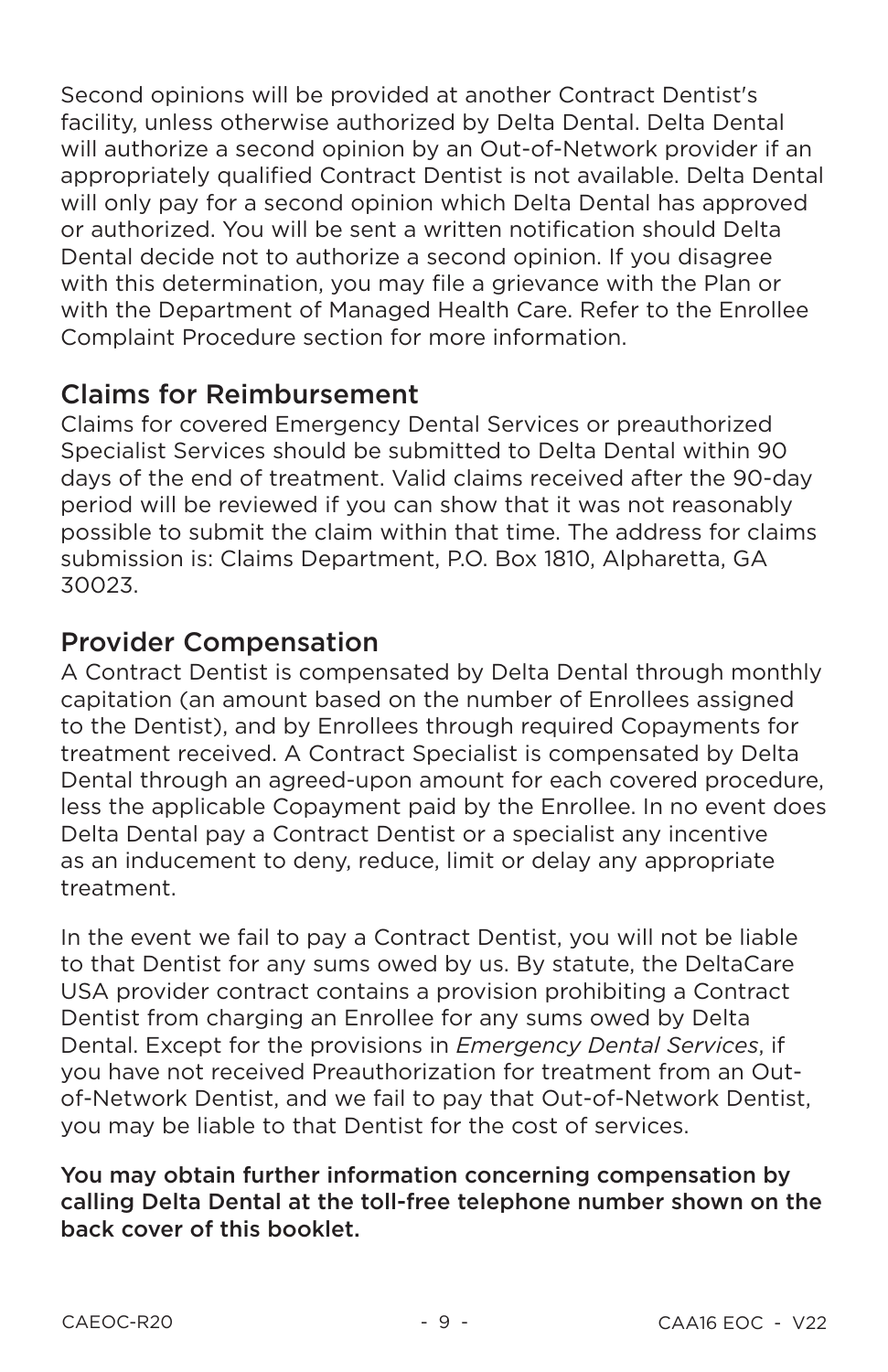## **Processing Policies**

The dental care guidelines for the DeltaCare USA Program explain to Contract Dentists what services are covered under the dental Contract. Contract Dentists will use their professional judgment to determine which services are appropriate for the Enrollee. Services performed by the Contract Dentist that fall under the scope of Benefits of the dental Program are provided subject to any Copayments. If a Contract Dentist believes that an Enrollee should seek treatment from a specialist, the Contract Dentist contacts Delta Dental for a determination of whether the proposed treatment is a covered benefit. Delta Dental will also determine whether the proposed treatment requires treatment by a specialist. An Enrollee may contact Delta Dental's Customer Service department at 800-422-4234 for information regarding the dental care quidelines for DeltaCare USA.

A covered Benefit appropriately provided through Teledentistry is covered on the same basis and to the same extent that the covered Benefit is provided through in-person diagnosis, consultation, or treatment. The fee for Teledentistry services is considered inclusive in overall patient management and is not a separately payable service.

## **Coordination of Benefits**

This Program provides Benefits without regard to coverage by any other group insurance policy or any other group health benefits program if the other policy or program covers services or expenses in addition to dental care. Otherwise, Benefits provided under this Program by specialists or Out-of-Network Dentists are coordinated with such other group dental insurance policy or any group dental benefits program. The determination of which policy or program is primary will be governed by the rules stated in the Contract.

If this Plan is secondary, it will pay the lesser of:

- 1) the amount that it would have paid in the absence of any other dental benefit coverage, or
- 2) the enrollee's total out-of-pocket cost payable under the primary dental benefit plan as long as the benefits are covered under this Plan.

An Enrollee must provide to Delta Dental and Delta Dental may release to or obtain from any insurance company or other organization, any information about the Enrollee that is needed to administer coordination of benefits. Delta Dental will, in its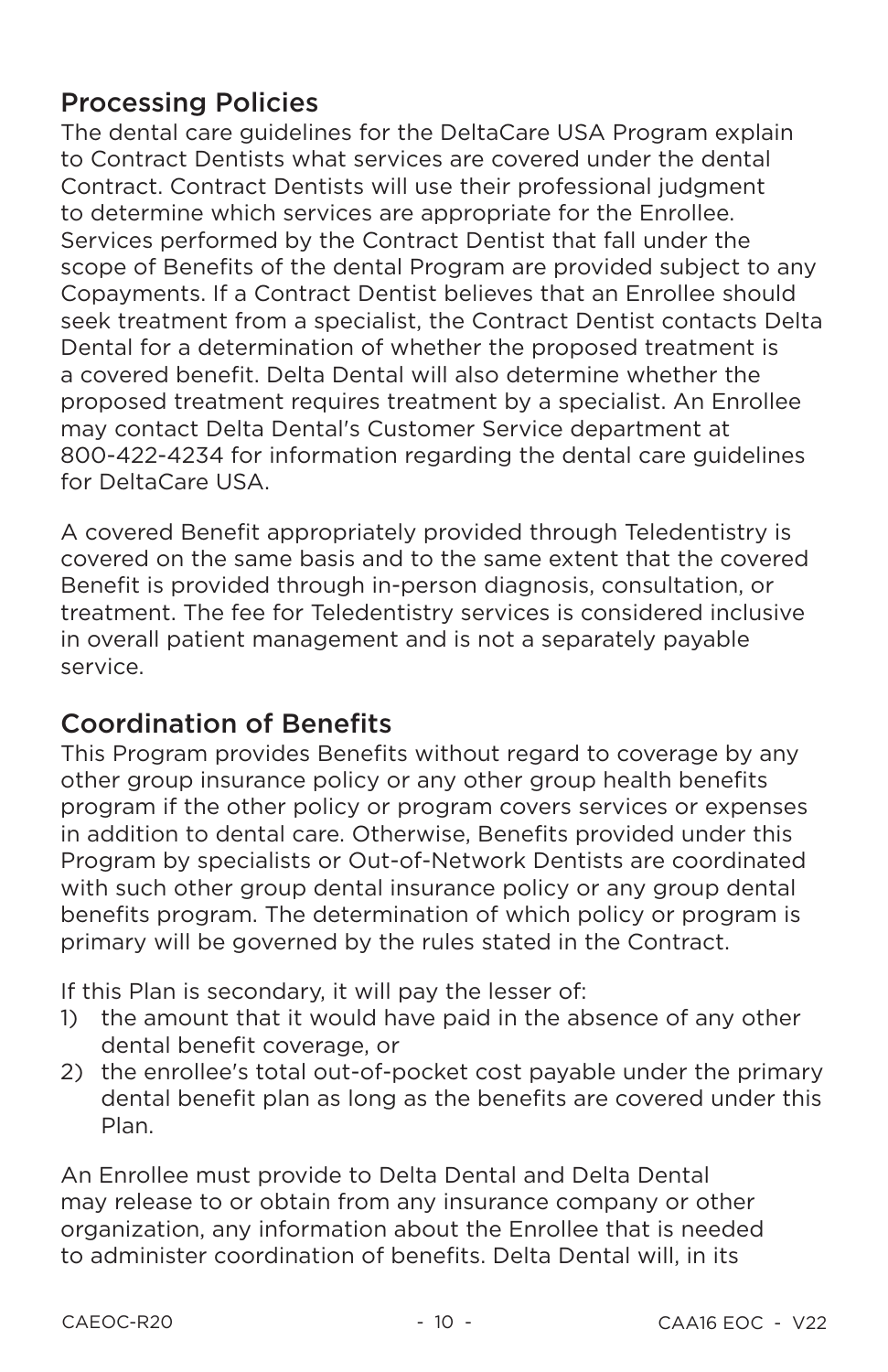sole discretion, determine whether any reimbursement to an insurance company or other organization is warranted under these coordination of benefits provisions, and any such reimbursement paid will be deemed to be Benefits under the Contract. Delta Dental will have the right to recover from a Dentist. Enrollee, insurance company or other organization, as Delta Dental chooses, the amount of any Benefit paid by Delta Dental which exceeds its obligations under these coordination of benefit provisions.

## **Enrollee Claims Complaint Procedure**

Delta Dental will provide notification if any dental services or claims are denied, in whole or in part, stating the specific reason or reasons for the denial. If you have any complaint regarding eligibility, the denial of dental services or claims, the policies, procedures or operations of Delta Dental, or the quality of dental services performed by a Contract Dentist, you may call the Customer Service department at 800-422-4234, or the complaint may be addressed in writing to:

> **Quality Management Department** P.O. Box 6050 Artesia. CA 90703

Written communication must include 1) the name of the patient. 2) the name, address, telephone number and identification number of the Primary Enrollee, 3) the name of the Contractholder and 4) the Dentist's name and facility location.

For complaints involving an adverse benefit determination (e.g. a denial, modification or termination of a requested benefit or claim) you may file a request for review (a complaint) with Delta Dental for at least 180 days after receipt of the adverse determination. Delta Dental's review will take into account all information, regardless of whether such information was submitted or considered initially. The review will be conducted by a person who is neither the individual who made the original benefit determination, nor the subordinate of such individual. Upon request and free of charge, Delta Dental will provide you with copies of any pertinent documents that are relevant to the benefit determination, a copy of any internal rule, guideline, protocol, and/or explanation of the scientific or clinical judgment if relied upon in making the benefit determination. If the review of a denial is based in whole or in part on a lack of medical necessity, experimental treatment, or a clinical judgment in applying the terms of the Contract, Delta Dental will consult with a Dentist who has appropriate training and experience. If any consulting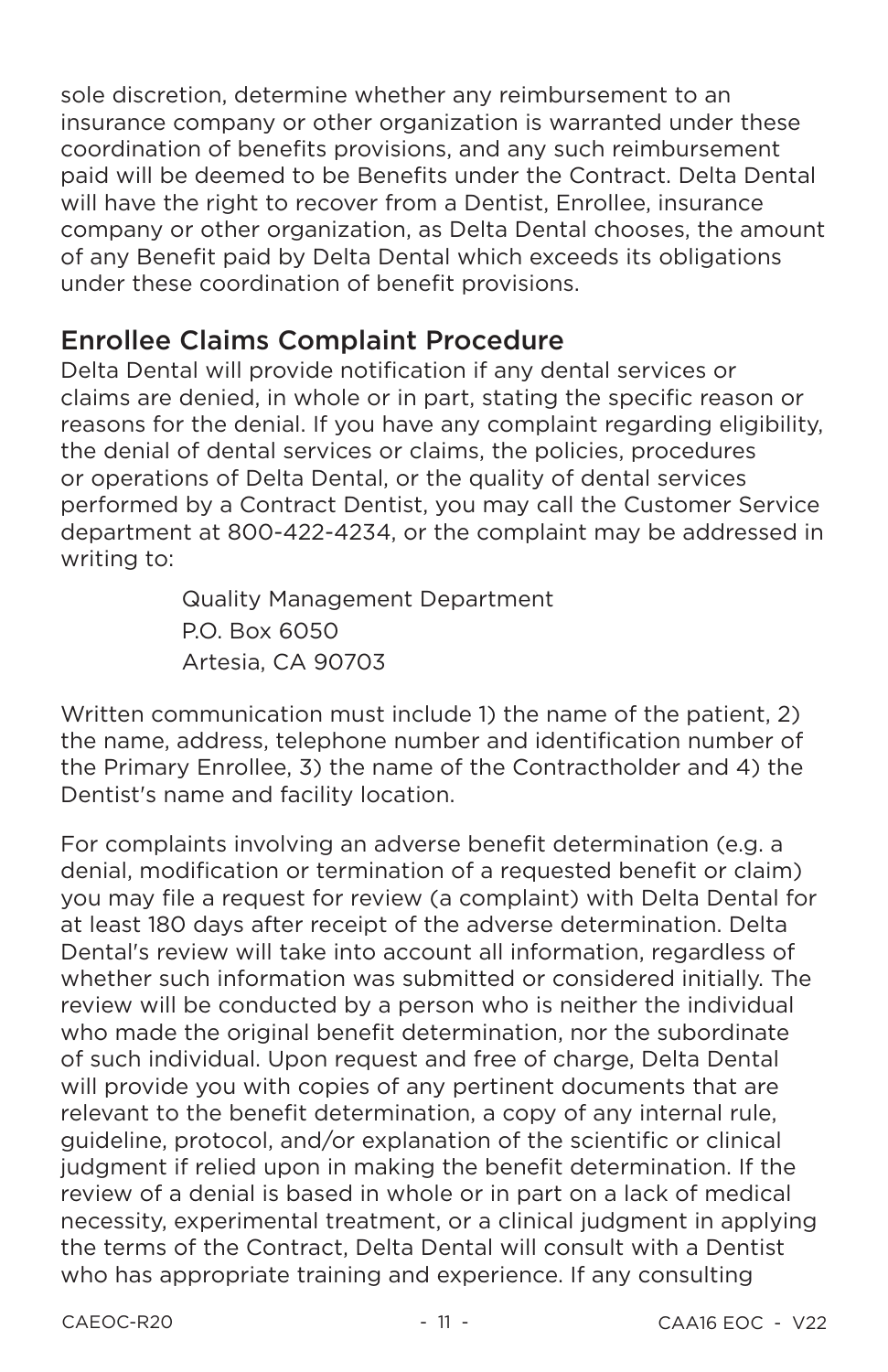dentist is involved in the review, the identity of such consulting dentist will be available upon request.

Within 5 business days of the receipt of any complaint, including adverse benefit determinations as described above, the quality management coordinator will forward to you a written acknowledgment of receipt of the complaint. Certain complaints may require that you be referred to a regional dental consultant for clinical evaluation of the dental services provided. Delta Dental will forward to you a determination, in writing, within 30 days of receipt of a complaint. If the complaint involves an Emergency Dental Condition to a patient's dental health, Delta Dental will provide vou and the California Department of Managed Health Care written notification regarding the disposition or pending status of the complaint within three days.

If you have completed Delta Dental's grievance process, or you have been involved in Delta Dental's grievance procedure for more than 30 days, you may file a complaint with the California Department of Managed Health Care. You may file a complaint with the Department immediately if you are experiencing an Emergency Dental Condition.

The California Department of Managed Health Care is responsible for regulating health care service plans. If you have a grievance against your health plan, you should first telephone your health plan at 800-422-4234 and use your health plan's grievance process before contacting the Department. Utilizing this grievance procedure does not prohibit any potential legal rights or remedies that may be available to you. If you need help with a grievance involving an Emergency Dental Condition, a grievance that has not been satisfactorily resolved by your health plan, or a grievance that has remained unresolved for more than 30 days, you may call the Department for assistance. You may also be eligible for an Independent Medical Review (IMR). If you are eligible for IMR, the IMR process will provide an impartial review of medical decisions made by a health plan related to the medical necessity of a proposed service or treatment, coverage decisions for treatments that are experimental or investigational in nature and payment disputes for Emergency Dental Condition or urgent medical services. The Department also has a toll-free telephone number (1-888-466-2219) and a TDD line (1-877-688-9891) for the hearing and speech impaired. The Department's internet website www.dmhc.ca.gov has complaint forms. IMR application forms and instructions online.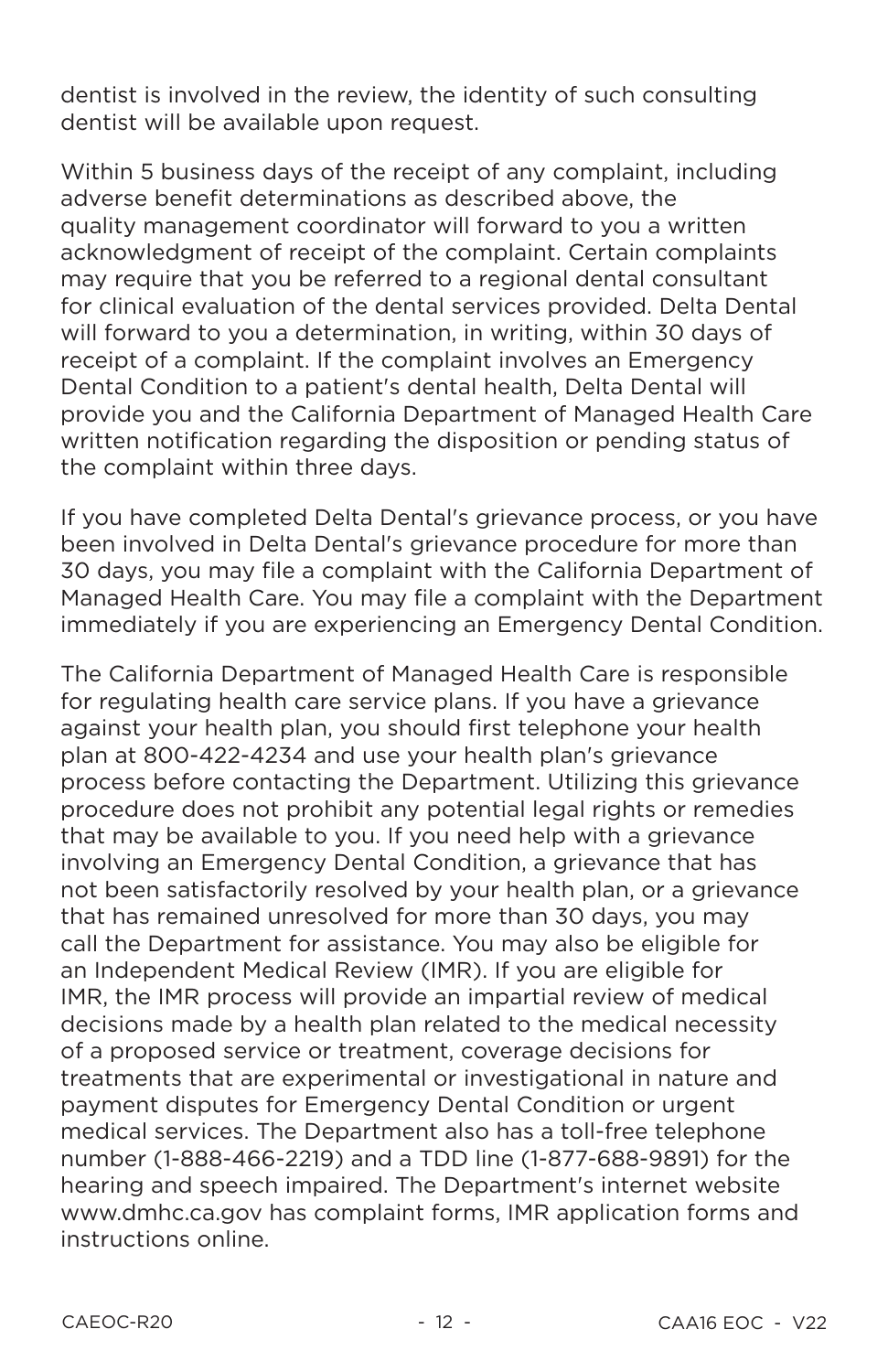If the group health plan is subject to the Employee Retirement Income Security Act of 1974 (ERISA), you may contact the U.S. Department of Labor. Employee Benefits Security Administration (EBSA) for further review of the claim or if you have questions about the rights under ERISA. You may also bring a civil action under section 502(a) of ERISA. The address of the U.S. Department of Labor is: U.S. Department of Labor, Employee Benefits Security Administration, 200 Constitution Avenue, N.W. Washington, D.C. 20210

## **Public Policy Participation by Enrollees**

Delta Dental's Board of Directors includes Enrollees who participate in establishing Delta Dental's public policy regarding Enrollees through periodic review of Delta Dental's Quality Assessment program reports and communication from Enrollees. Enrollees may submit any suggestions regarding Delta Dental's public policy in writing to: Customer Service department, P.O. Box 1803, Alpharetta, GA 30023

## **Prepayment Fees/Premiums**

This Program reguires premiums to be paid to Us. If You are reguired to pay all or any portion of the premiums, You will be advised of the amount prior to enrollment and it will be deducted from Your earnings by payroll deduction or You will be requested to pay it directly. The Contractholder will be responsible for sending all payments of premiums to Us except payments you are requested to pay directly. Should You voluntarily cancel enrollment and subsequently desire to re-enroll, all premiums retroactive to the date of cancellation (but not to exceed 12 months) must be paid before You can re-enroll.

## **Renewal and Termination of Benefits**

This Program renews on the anniversary of the contract term unless We provide notice of a change in premiums or Benefits and the Contractholder does not accept the change. All Benefits terminate as of the date that this Program is terminated. You cease to be eligible or such Your enrollment is cancelled. We are not obligated to continue to provide Benefits in such event except for completion of single procedures commenced while coverage was in effect.

# **Cancellation, Rescission or Non-renewal of Coverage**

We may cancel the Contract only: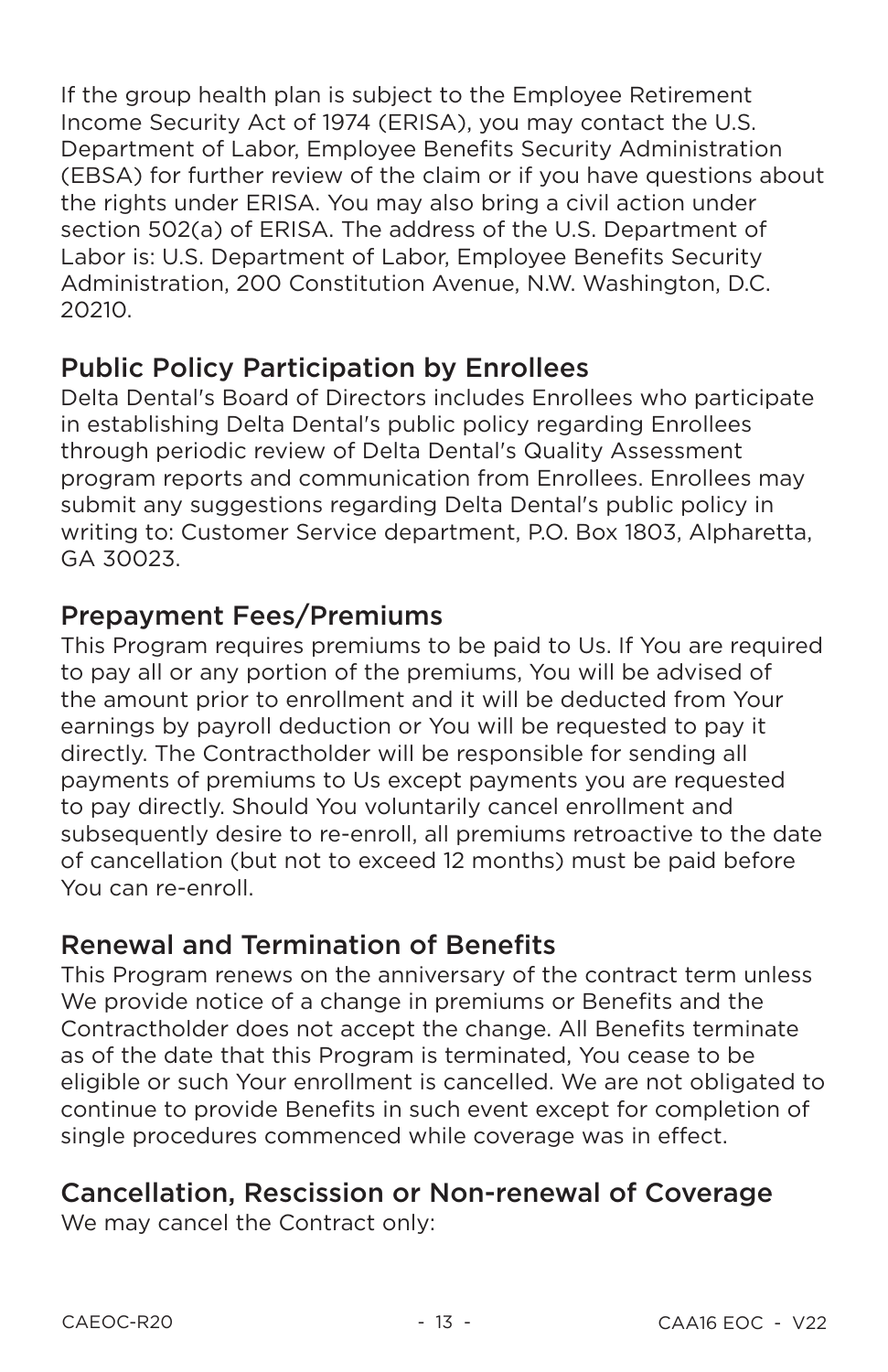- upon 30 days' written notice if Contractholder fails to pay  $\overline{\phantom{a}}$ premiums in the amount and as required by the Contract:
- upon 60 days' written notice if Contractholder fails to comply with material provisions relating to emplover contribution or group participation rates by the Contractholder or employer of the Contract: or
- upon 60 days' written notice if We demonstrate that  $\blacksquare$ the Contractholder committed fraud or an intentional misrepresentation of material fact under the terms of the Contract.

## **Cancellation of Enrollment due to Non-Payment of** Premium

## **Grace Period**

We may cancel the Contract after written notice to the Contractholder if premiums, or a portion of premiums, are not paid by the due date after being billed for the charge. We will provide a Notice of Start of Grace Period to the Contractholder stating a payment delinguency has triggered a Grace Period of 30 days starting the day the Notice of Start of Grace Period is dated. The Contractholder will promptly send or make available a copy of this notice You. Your coverage will continue in effect during day Grace Period.

You are financially responsible for any and all premiums, and any copayments, coinsurance, or deductible amounts, including those incurred for services received during the Grace Period.

A Notice of End of Coverage will be provided to the Contractholder for all cancellations after the date coverage has ended, but no later than five (5) calendar days after the date coverage has ended that includes the following statement: "To learn about new coverage or whether your coverage can be reinstated, contact Us at deltadentalins.com." The Contractholder will promptly send or make available a copy of this notice You. If You lose coverage, You may be financially responsible for the payment of claims incurred.

#### Cancellation of Enrollment for other than Non-Payment of Premium

For cancellations, rescission and non-renewals for other than for nonpayment of premium, We will provide the Contractholder with a Notice of Cancellation, Rescission or Nonrenewal. The Contractholder will promptly send or make available a copy of this notice You. A Notice of End of Coverage will be provided to the Contractholder for all cancellations after the date coverage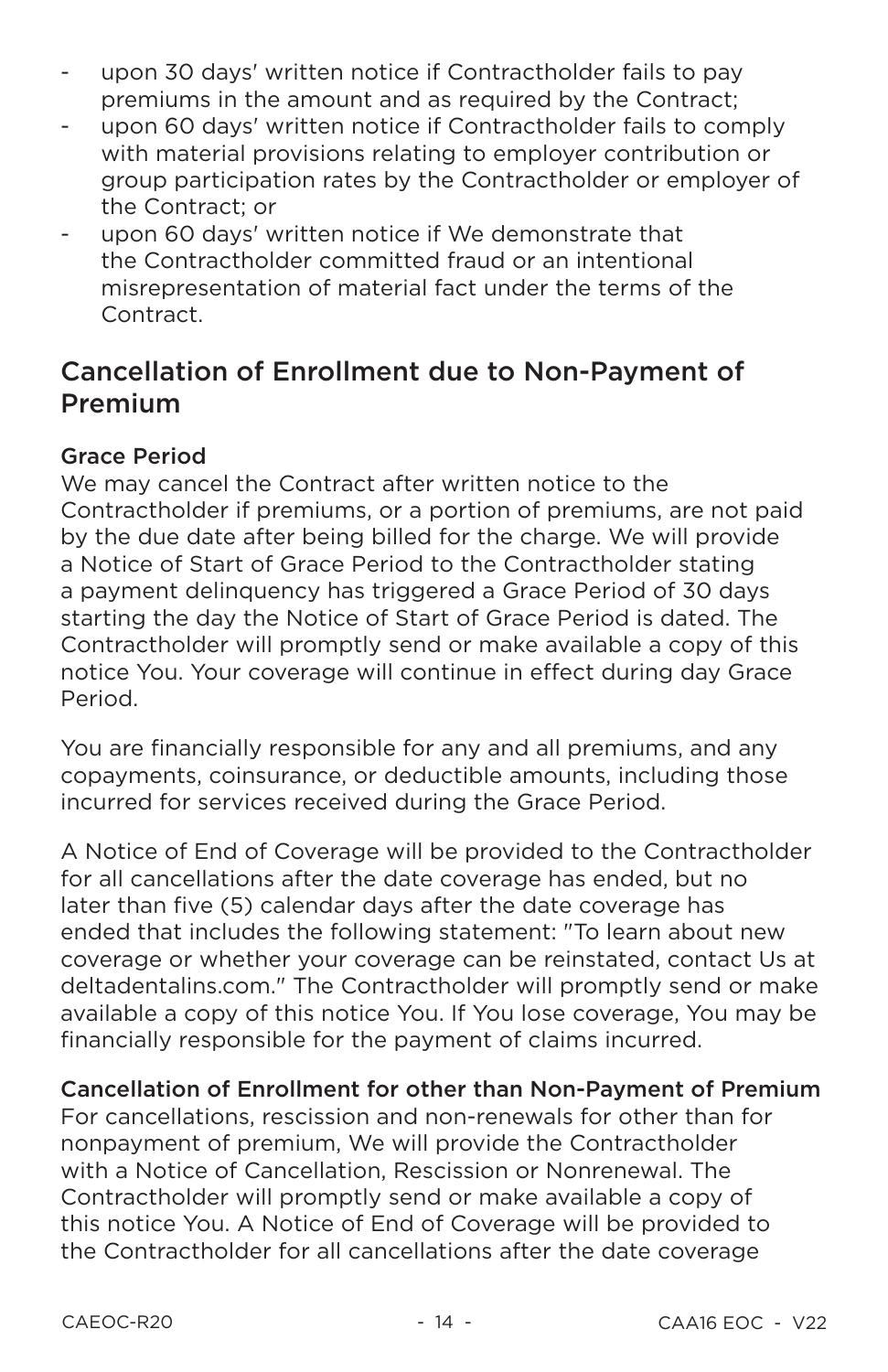has ended, but no later than five (5) calendar days after the date coverage has ended that includes:

- The following statement: "To learn about new coverage or whether your coverage can be reinstated, contact Us at deltadentalins.com".
- Notice as to the availability of the right to request completion of  $\blacksquare$ covered services.

If the Contract is terminated for any cause, we are not required to preauthorize services bevond the termination date or to pay for services provided after the termination date, except for services begun while the Contract was in effect or if You have a cancellation grievance pending for reasons other than nonpayment of premium submitted prior to the effective date of Your cancellation, renewal or rescission. Please refer to the following Grievance Regarding Cancellation, Rescission or Nonrenewal section as well as the Continuation of Benefits sections

#### RIGHT TO SUBMIT GRIEVANCE REGARDING CANCELLATION. RESCISSION, OR NONRENEWAL OF YOUR PLAN ENROLLMENT, **SUBSCRIPTION OR CONTRACT**

If You believe Your enrollment has been, or will be, improperly cancelled, rescinded or not renewed You have at least 180 days from the date of the notice You allege to be improper to submit a grievance to Us and/or the Department of Managed Health Care ("DMHC").

For grievances submitted prior to the effective date of the cancellation, rescission or non-renewal, for reasons other than nonpayment of premium, We will continue to provide coverage while the grievance is pending with Us or the DMHC. During the period of continued coverage. You are responsible for paying premiums and any and all copayments, coinsurance, or deductible amounts as required under Your coverage.

#### **Reinstatement of Coverage**

If it is determined the cancellation, rescission or nonrenewal, including a cancellation for nonpayment of premium, is improper, Your coverage may be reinstated retroactive to the date of cancellation, rescission or nonrenewal. The Contractholder or if You are responsible for paying Your premium may responsible for the payment of any and all outstanding premium payments accrued from the effective date of the cancellation, rescission or nonrenewal before reinstatement. Any outstanding premium must be paid prior to reinstatement.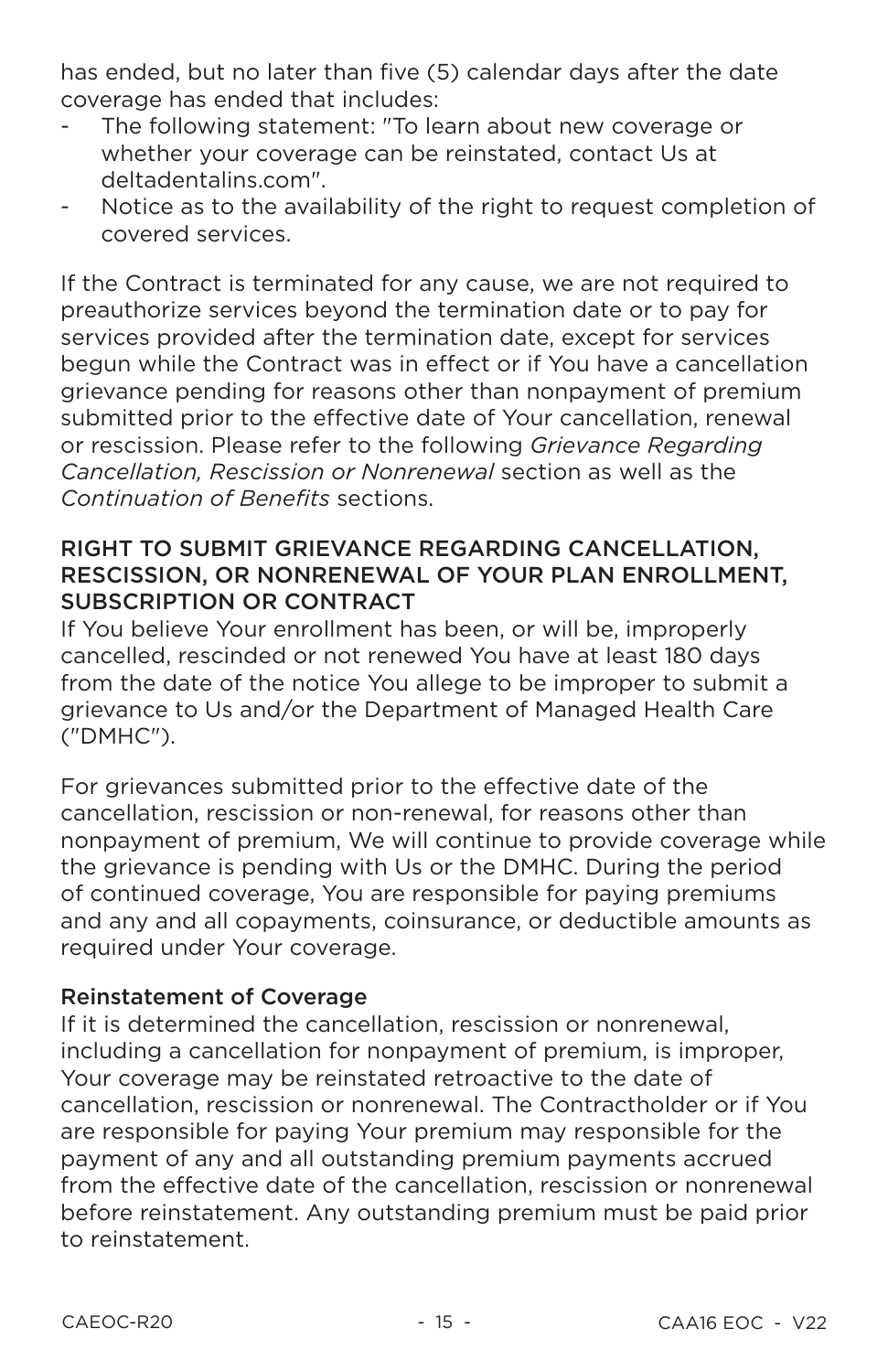#### OPTION 1 - YOU MAY SUBMIT A GRIFVANCE TO YOUR PLAN.

You may submit online at deltadentalins.com, or

Cancellation - Nonpayment: call 800-765-6003 or write to: Delta Dental of California Attn: Correspondence Department P.O. Box 997330 Sacramento, CA 95899-7330

Cancellation - Rescission or Nonrenewal: call 866-275-1396 or write to:

> DeltaCare USA 17871 Park Plaza Drive, Ste. 200 Cerritos, CA 90703

You may want to submit Your grievance to Us first if You believe Your cancellation, recession, or nonrenewal is the result of a mistake. Grievances should be submitted as soon as possible.

We will resolve Your grievance or provide a pending status within three (3) calendar days. If You do not receive a response from Us within three (3) calendar days, or if You are not satisfied in any way with Our response. You may submit a grievance to the DMHC as detailed under Option 2 below.

#### OPTION 2 - YOU MAY SUBMIT A GRIEVANCE DIRECTLY TO THE DMHC.

You may submit a grievance to the DMHC without first submitting it to Us or after you have received Our decision on Your grievance. Grievances may be submitted to the DMHC online at www.Healthhelp.ca.gov or by mailing your written grievance to:

> **Help Center** Department of Managed Health Care 980 Ninth Street, Suite 500 Sacramento, CA 95814-2725

You may contact the DMHC for more information on filing a grievance at:

> Phone: 1-888-466-2219 TDD: 1-877-688-9891 Fax: 1-916-255-5241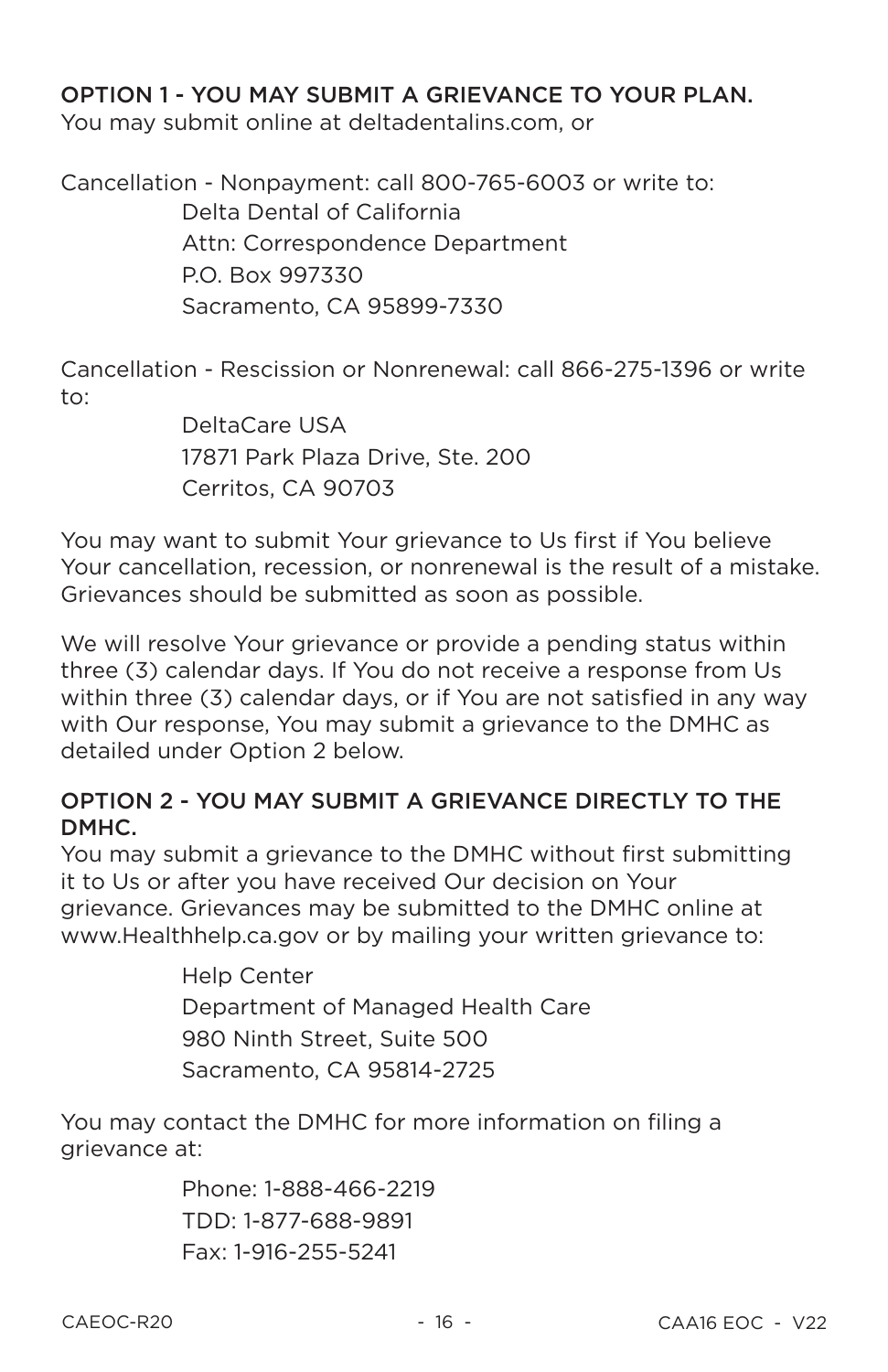# **Continued Coverage Under USERRA**

As required under the Uniformed Services Employment and Reemployment Rights Act of 1994 (USERRA), if you are covered by the Contract on the date your USERRA leave of absence begins, you may continue dental coverage for yourself and any covered dependents. Continuation of coverage under USERRA may not extend beyond the earlier of:

- 24 months, beginning on the date the leave of absence begins, or: - the date you fail to return to work within the time required by USERRA

For USERRA leave that extends beyond 31 days, the premium for continuation of coverage will be the same as for COBRA coverage.

## **Continuation of Coverage Under COBRA**

(Applies to groups with 20 or more Enrollees). COBRA (the Consolidated Omnibus Budget Reconciliation Act of 1985) provides a way for you and your Dependent Enrollees who lose employersponsored group health plan coverage to continue coverage for a period of time. COBRA does not apply to all companies, only those that meet certain size guidelines. See your Human Resources Department for complete information. We do not assume any of the obligations required by COBRA of the Contractholder or any employer (including the obligation to notify potential beneficiaries of their rights or options under COBRA).

## Continuation of Coverage Under Cal-COBRA (Applies to groups with 2-19 Enrollees)

Cal-COBRA (the California Continuation Benefits Replacement Act) provides a way for you and your Dependent Enrollees who lose employer-sponsored group health coverage ("Qualified Beneficiary" to continue coverage for a period of time. We agree to provide the Benefits to Enrollees who elect continued coverage pursuant to this section, provided:

- continuation of coverage is required to be offered under Cal-COBRA:
- Contractholder notifies us, in writing of any employee who has a  $\overline{\phantom{a}}$ qualifying event within 30 days of the qualifying event:
- Contractholder notifies us in writing of any Qualified Beneficiaries currently receiving continuation of coverage from a previous plan:
- Contractholder notifies Qualified Beneficiaries currently receiving  $\blacksquare$ continuation coverage under another plan, of the Qualified Beneficiary's ability to continue coverage under Delta Dental's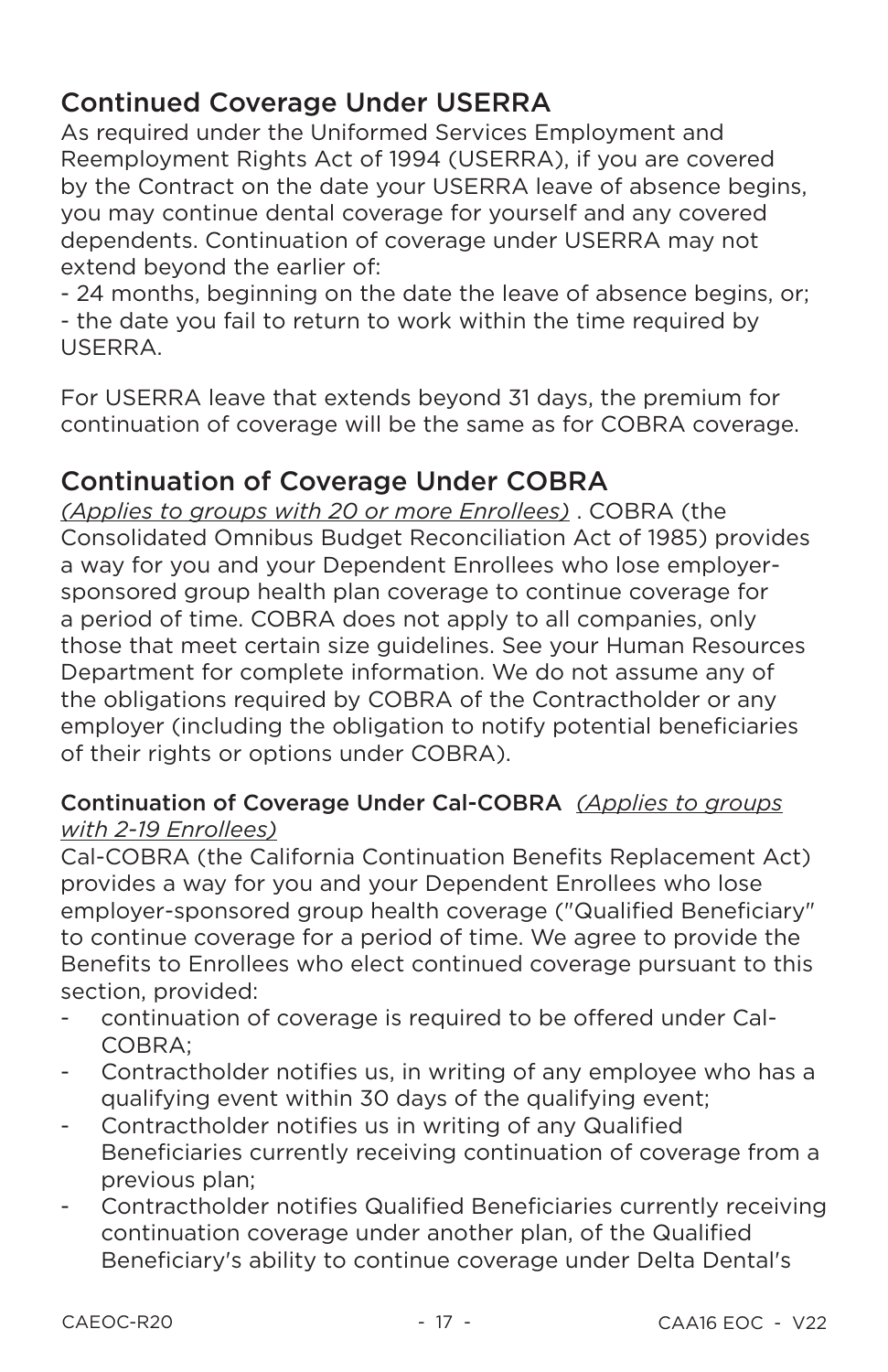new group benefit plan for the balance of the period the Qualified Beneficiary is eligible for continuation coverage. This notice shall be provided either 30 days prior to the termination or when all enrolled emplovees are notified, whichever is later:

- Contractholder notifies the Qualified Beneficiary if of the ability  $\blacksquare$ to elect coverage under the Contractholder's new dental plan, if Contractholder terminates Contract and replaces Delta Dental with another dental plan. Said notice shall be provided the later of 30 days prior to termination of Delta Dental's coverage or when the Enrollees are notified:
- Qualified Beneficiary requests the continuation of coverage  $\overline{\phantom{a}}$ within the time frame allowed:
- we receive the required premium for the continued coverage;  $\overline{\phantom{a}}$ and
- the Contract stays in force.  $\overline{\phantom{a}}$

We do not assume any of the obligations required by Cal-COBRA of the Contractholder or any employer (including the obligation to notify potential beneficiaries of their rights or options under Cal-COBRA

## **Organ and Tissue Donation**

Donating organs and tissue provides many societal benefits. Organ and tissue donation allows recipients of transplants to go on to lead fuller and more meaningful lives. Currently, the need for organ transplants far exceeds availability. If you are interested in organ donation, please speak with your physician. Organ donation begins at the hospital, when a patient is pronounced brain dead and identified as a potential organ donor. An organ procurement organization will become involved to coordinate the activities.

## **Non-Discrimination**

Delta Dental complies with applicable Federal civil rights laws and does not discriminate on the basis of race, color, national origin, age, disability, or sex. Delta Dental does not exclude people or treat them differently because of race, color, national origin, age, disability, or sex.

Delta Dental:

- Provides free aids and services to people with disabilities to communicate effectively with us, such as:
	- Qualified sign language interpreters
	- Written information in other formats (large print, audio. accessible electronic formats, other formats)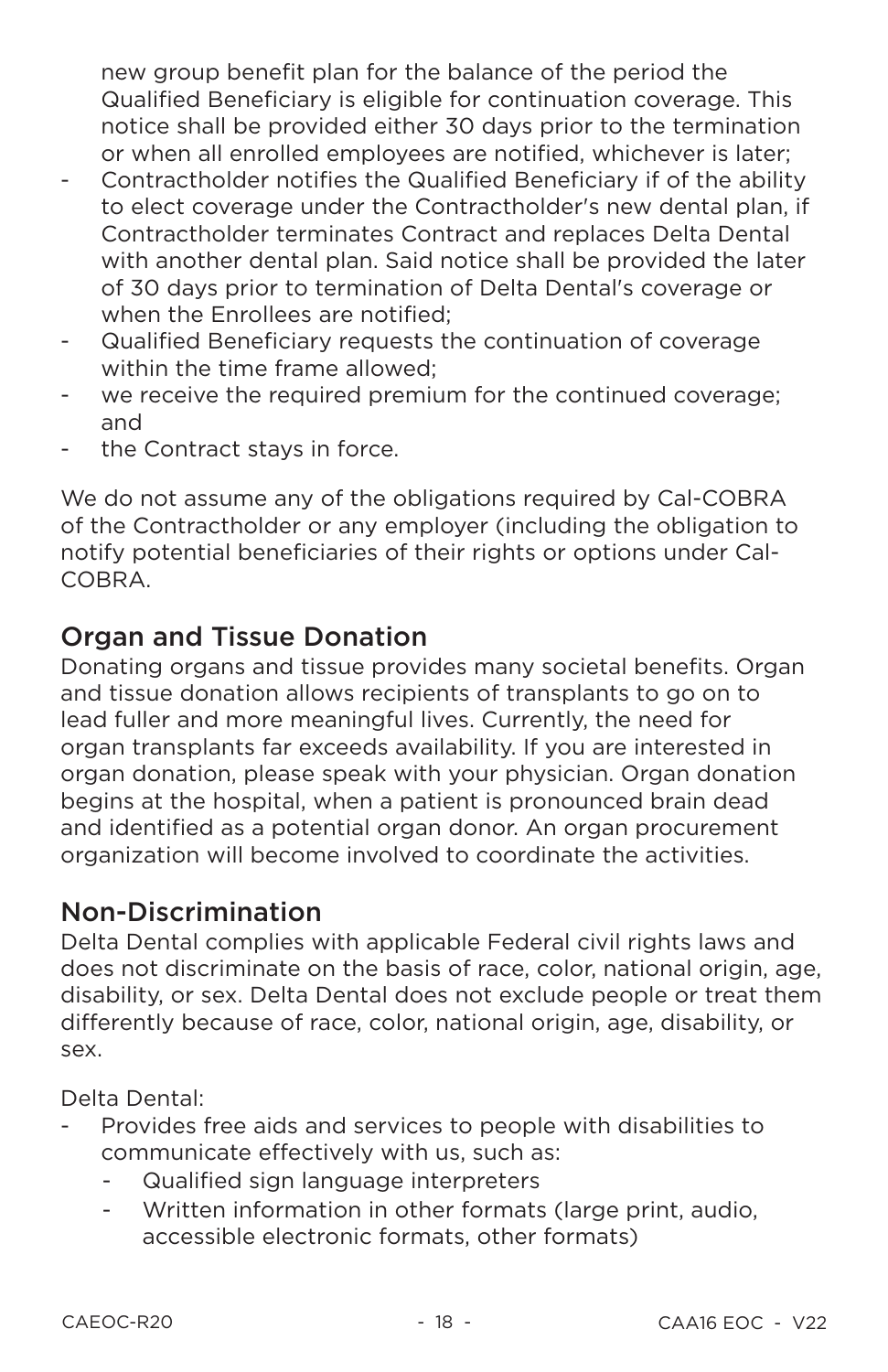- Provides free language services to people whose primary  $\overline{\phantom{a}}$ language is not English, such as:
	- Qualified interpreters
	- Information written in other languages  $\omega_{\rm{max}}$

If you need these services, contact our Customer Service Center at 800-422-4234.

If you believe that Delta Dental has failed to provide these services or discriminated in another way on the basis of race, color, national origin, age, disability, or sex, you can file a grievance electronically online, over the phone with a Customer Service representative, or by mail

> DeltaCare USA 17871 Park Plaza Drive, Ste. 200 Cerritos, CA 90703 Telephone Number: 800-422-4234 Website Address: deltadentalins.com

You can also file a civil rights complaint with the U.S. Department of Health and Human Services, Office for Civil Rights, electronically through the Office for Civil Rights Complaint Portal, available at https://ocrportal.hhs.gov/ocr/portal/lobby.jsf or by mail or phone at:

> U.S. Department of Health and Human Services 200 Independence Avenue, SW Room 509F. HHH Building Washington, D.C. 20201 1-800-368-1019; 800-537-7697 (TDD)

Complaint forms are available at http://www.hhs.gov/ocr/office/file/ index.html.

## **Timely Access to Care**

Contract Dentists, Contract Orthodontists and Contract Specialists have agreed that waiting times to Enrollees for appointments for care will never be greater than the following time frames:

- 1) For emergency care, 24 hours a day, 7 day days a week:
- 2) For any urgent care, 72 hours for appointments consistent with the patient's individual needs:
- 3) For any non-urgent care, 36 business days; and
- 4) For any preventative services, 40 business days.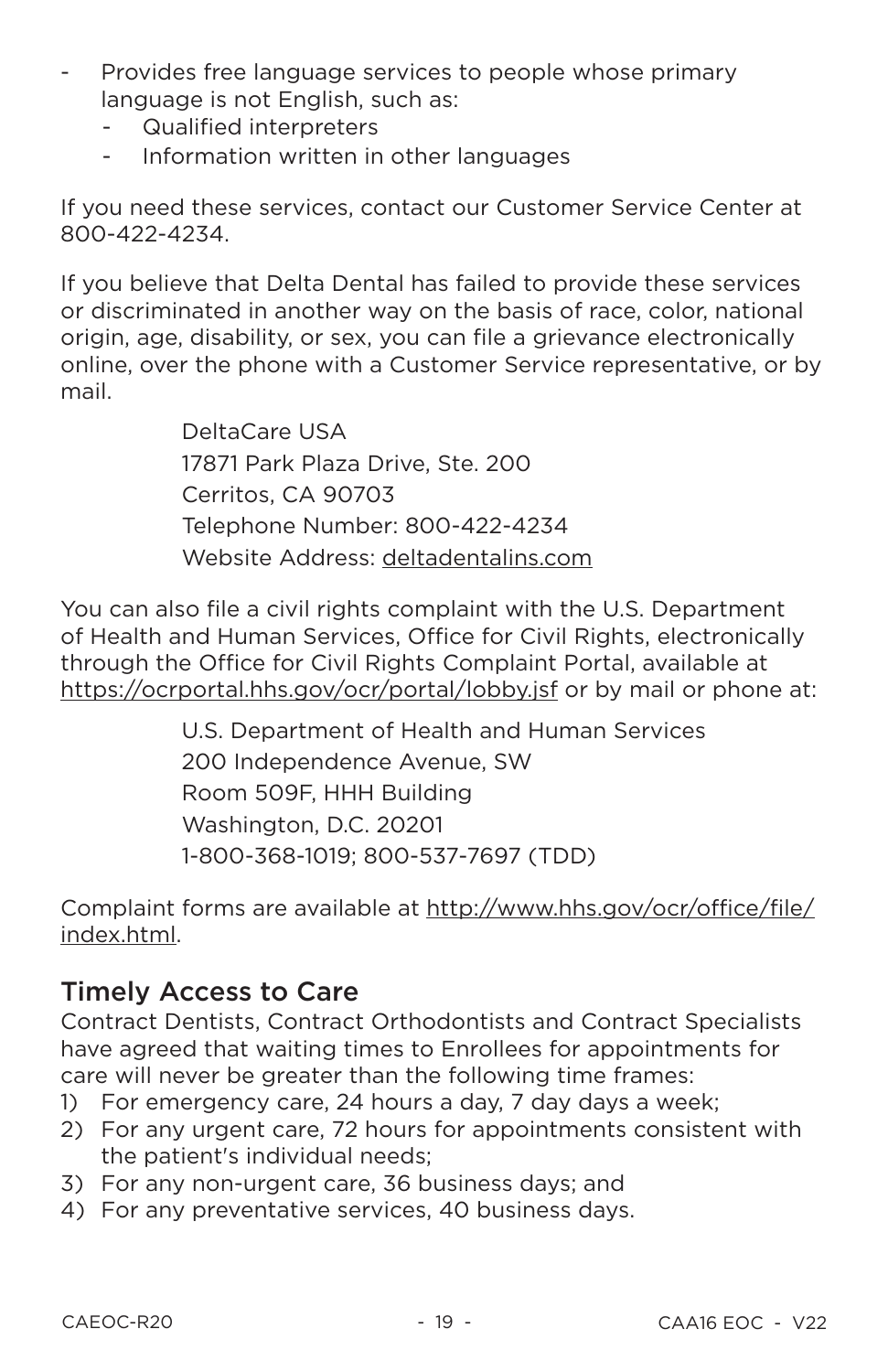During non-business hours, the Enrollee will have access to their Contract Dentist's answering machine, answering service, cell phone or pager for guidance on what to do and who to contact if the Enrollee is calling due to an emergency or urgent care situation.

If an Enrollee calls our Plan's customer service phone number, a Customer Service Representative will answer the phone within 10 minutes during normal business hours.

Should the Enrollee need interpretation services when scheduling an appointment with any of our Contract Dentist, Contract Orthodontist and Contract Specialist offices, please call 800-422-4234 for assistance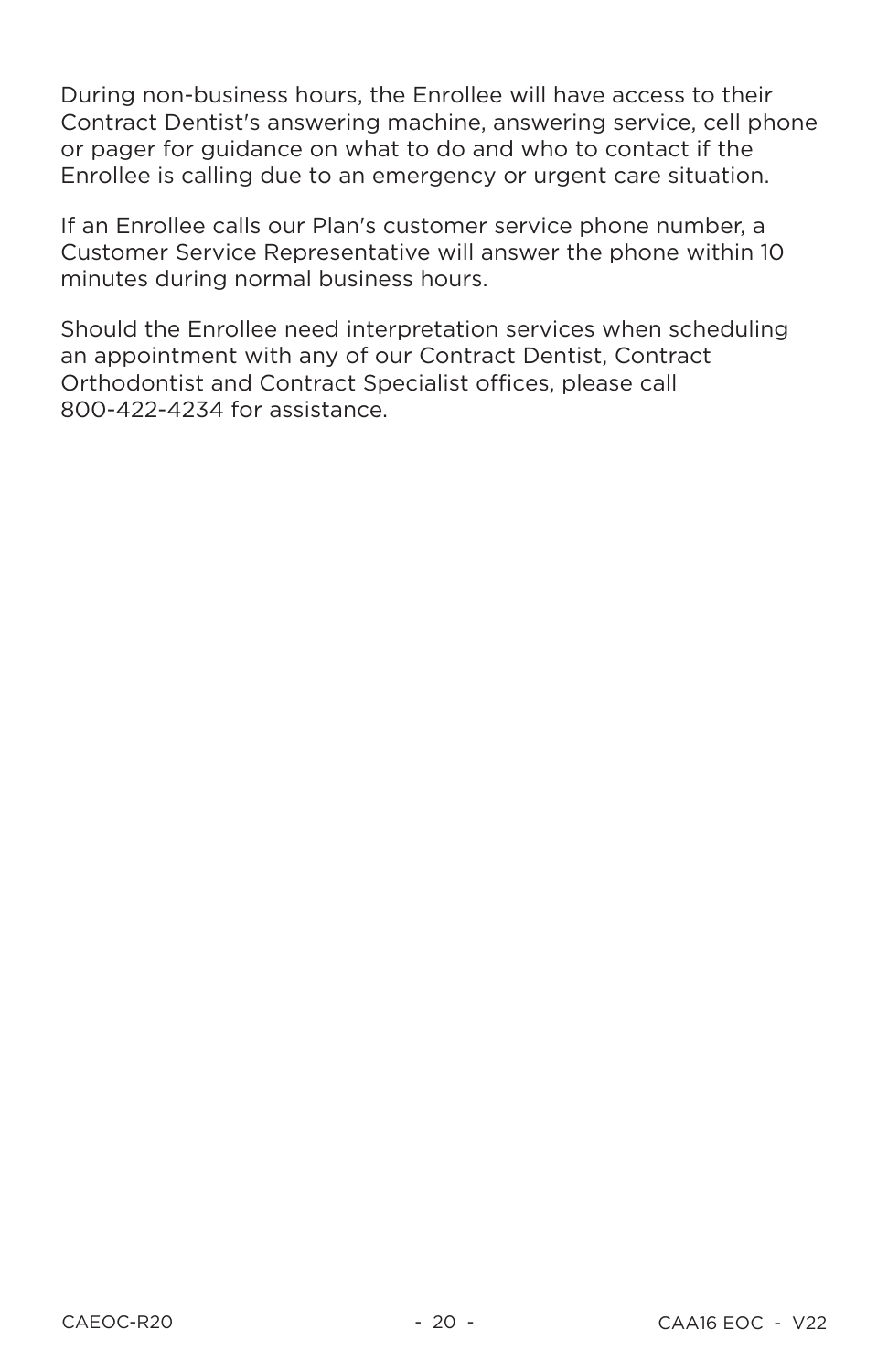# **SCHEDULE A**

## **Description of Benefits and Copayments**

The Benefits shown below are performed as deemed appropriate by the attending Contract Dentist subject to the limitations and exclusions of the Program. Please refer to Schedule B for further clarification of Benefits. Enrollees should discuss all treatment options with their Contract Dentist prior to services being rendered.

Text that appears in italics below is specifically intended to clarify the delivery of Benefits under the DeltaCare USA Program and is not to be interpreted as Current Dental Terminology ("CDT"). CDT-2022 procedure codes, descriptors or nomenclature that are under copyright by the American Dental Association ("ADA"). The ADA may periodically change CDT codes or definitions. Such updated codes, descriptors and nomenclature may be used to describe these covered procedures in compliance with federal legislation.

**I DIACNOSTIC** 

#### **DESCRIPTION CODE**

**DO100-DO999** 

#### **ENROLLEE PAYS**

|         | -----                                                                                                |         |
|---------|------------------------------------------------------------------------------------------------------|---------|
|         | D0120 Periodic oral evaluation - established patient  No Cost                                        |         |
|         | D0140 Limited oral evaluation - problem focused  No Cost                                             |         |
| D0145   | Oral evaluation for a patient under three years of<br>age and counseling with primary caregiver      | No Cost |
| D0150   | Comprehensive oral evaluation - new or                                                               | No Cost |
| D0160 - | Detailed and extensive oral evaluation - problem                                                     | No Cost |
|         | D0170 Re-evaluation - limited, problem focused<br>(established patient; not post-operative visit)    | No Cost |
| D0171   | Re-evaluation - post-operative office visit                                                          | No Cost |
| D0180   | Comprehensive periodontal evaluation - new or                                                        | No Cost |
| D0190   |                                                                                                      | No Cost |
| D0191   |                                                                                                      | No Cost |
| D0210   | Intraoral - complete series of radiographic images -<br>limited to 1 series every 24 months  No Cost |         |
|         |                                                                                                      |         |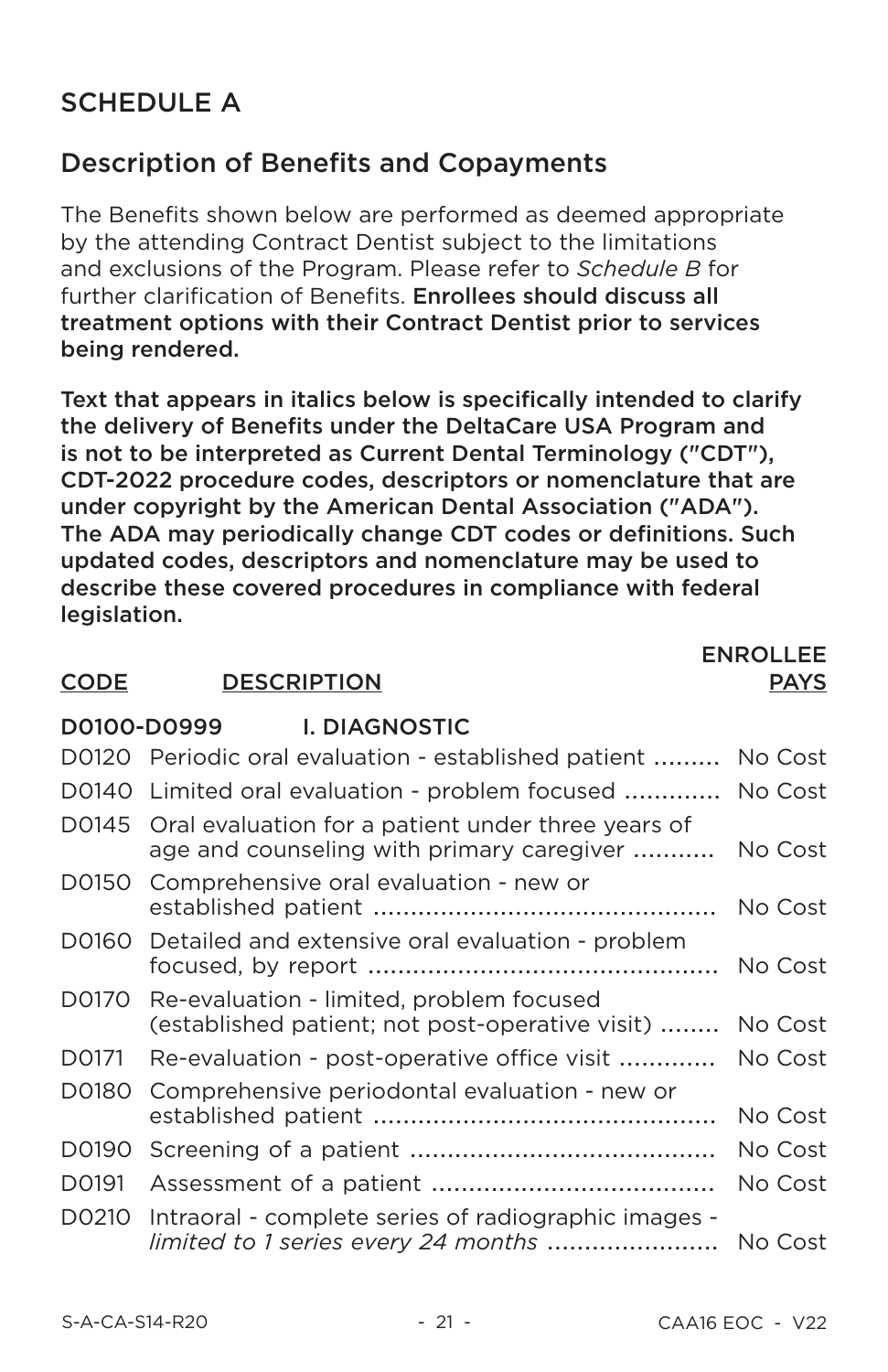|       | D0220 Intraoral - periapical first radiographic image  No Cost<br>D0230 Intraoral - periapical each additional radiographic                     |         |
|-------|-------------------------------------------------------------------------------------------------------------------------------------------------|---------|
|       |                                                                                                                                                 | No Cost |
|       | D0240 Intraoral - occlusal radiographic image                                                                                                   | No Cost |
|       | D0270 Bitewing - single radiographic image                                                                                                      | No Cost |
|       | D0272 Bitewings - two radiographic images                                                                                                       | No Cost |
|       | D0273 Bitewings three radiographic images                                                                                                       | No Cost |
| D0274 | Bitewings - four radiographic images - limited to 1                                                                                             | No Cost |
|       | D0330 Panoramic radiographic image                                                                                                              | No Cost |
| D0419 | Assessment of salivary flow by measurement - 1                                                                                                  | No Cost |
|       |                                                                                                                                                 | No Cost |
|       |                                                                                                                                                 | No Cost |
|       | D0472 Accession of tissue, gross examination, preparation<br>and transmission of written report                                                 | No Cost |
|       | D0473 Accession of tissue, gross and microscopic<br>examination, preparation and transmission of                                                | No Cost |
| D0474 | Accession of tissue, gross and microscopic<br>examination, including assessment of surgical<br>margins for presence of disease, preparation and | No Cost |
|       | D0601 Caries risk assessment and documentation, with a<br>finding of low risk - 1 every 12 months                                               | No Cost |
|       | D0602 Caries risk assessment and documentation, with a<br>finding of moderate risk - 1 every 12 months                                          | No Cost |
|       | D0603 Caries risk assessment and documentation, with a<br>finding of high risk - 1 every 12 months                                              | No Cost |
|       | D0701 Panoramic radiographic image - image capture                                                                                              | No Cost |
|       | D0702 2-D cephalometric radiographic image - image                                                                                              | No Cost |
|       | D0703 2-D oral/facial photographic image obtained intra-<br>orally or extra-orally - image capture only                                         | No Cost |
|       | D0704 3-D photographic image - image capture only                                                                                               | No Cost |
|       | D0705 Extra-oral posterior dental radiographic image -                                                                                          | No Cost |
|       | D0706 Intraoral - occlusal radiographic image - image                                                                                           | No Cost |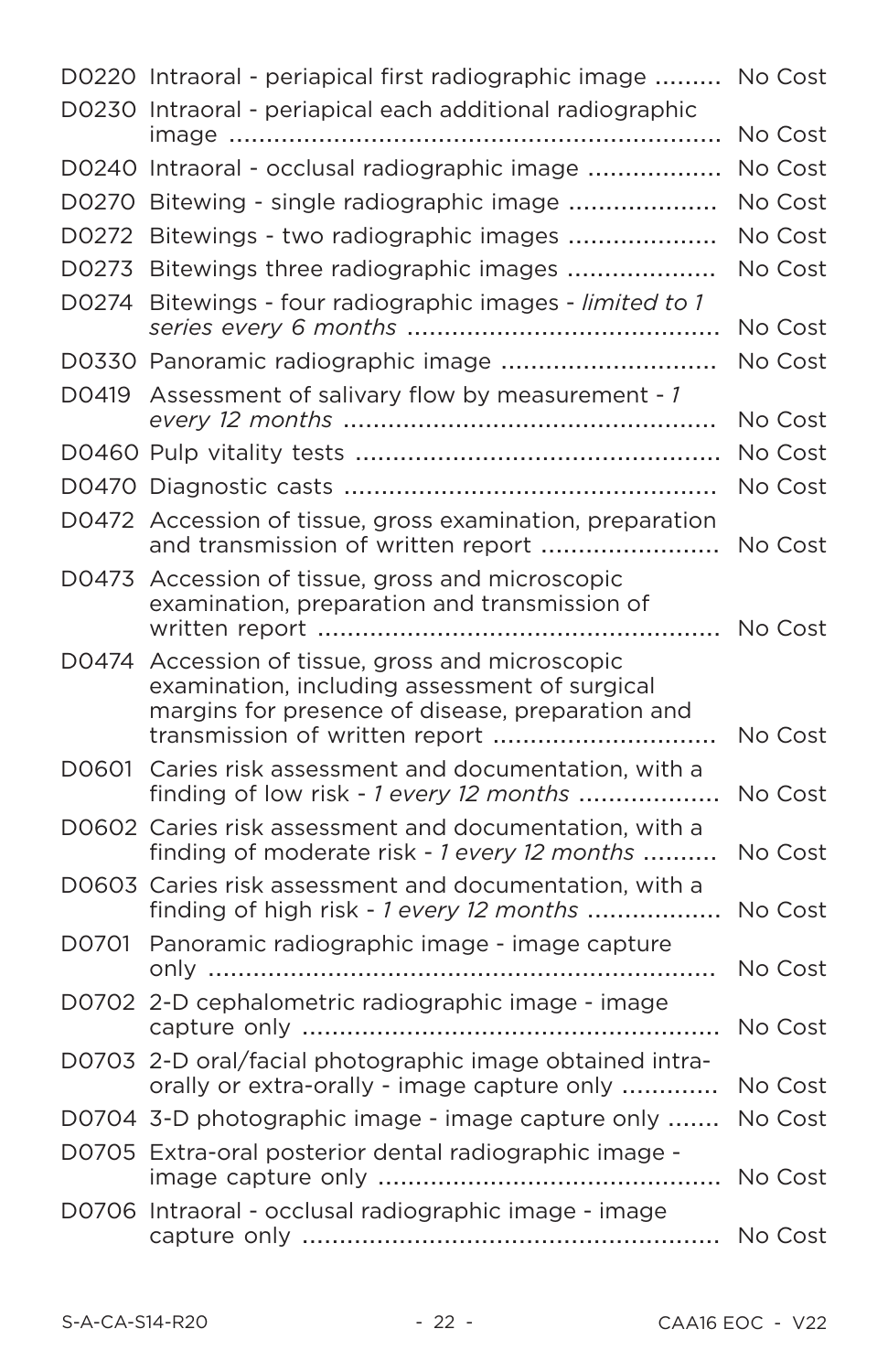|                   | D0707 Intraoral - periapical radiographic image - image                                                                                     | No Cost |
|-------------------|---------------------------------------------------------------------------------------------------------------------------------------------|---------|
|                   | D0708 Intraoral - bitewing radiographic image - image<br>.                                                                                  | No Cost |
|                   | D0709 Intraoral - complete series of radiographic images -                                                                                  | No Cost |
|                   | D0999 Unspecified diagnostic procedure, by report -<br>includes office visit, per visit (in addition to other                               | No Cost |
| D1000-D1999       | <b>II. PREVENTIVE</b>                                                                                                                       |         |
| D1110             | Prophylaxis cleaning - adult - 1 D1110, D1120 or                                                                                            | No Cost |
| D <sub>1120</sub> | Prophylaxis cleaning - child - 1 D1110, D1120 or<br>D4346 per 6 month period                                                                | No Cost |
| D1206             | Topical application of fluoride varnish - child to age<br>19; 1 D1206 or D1208 per 6 month period                                           | No Cost |
| D1208             | Topical application of fluoride - excluding varnish<br>- child to age 19; 1 D1206 or D1208 per 6 month                                      | No Cost |
| D1330             |                                                                                                                                             | No Cost |
| D1351             | Sealant - per tooth - limited to permanent molars                                                                                           | No Cost |
| D1352             | Preventive resin restoration in a moderate to high<br>caries risk patient - permanent tooth - limited to<br>permanent molars through age 15 | No Cost |
| D1353             | Sealant repair - per tooth - limited to permanent                                                                                           | No Cost |
| D1354             | Application of caries arresting medicament - per<br>tooth - child to age 19; 1 per 6 month period                                           | No Cost |
| D1510             | Space maintainer - fixed - unilateral - per quadrant                                                                                        | No Cost |
| D1516             | Space maintainer - fixed - bilateral, maxillary                                                                                             | No Cost |
| D1517             | Space maintainer - fixed - bilateral, mandibular                                                                                            | No Cost |
| D1520             | Space maintainer - removable - unilateral - per                                                                                             | No Cost |
| D1526             | Space maintainer - removable - bilateral, maxillary.                                                                                        | No Cost |
| D1527             | Space maintainer - removable - bilateral,                                                                                                   | No Cost |
| D <sub>1551</sub> | Re-cement or re-bond bilateral space maintainer -                                                                                           | No Cost |
| D <sub>1552</sub> | Re-cement or re-bond bilateral space maintainer -                                                                                           | No Cost |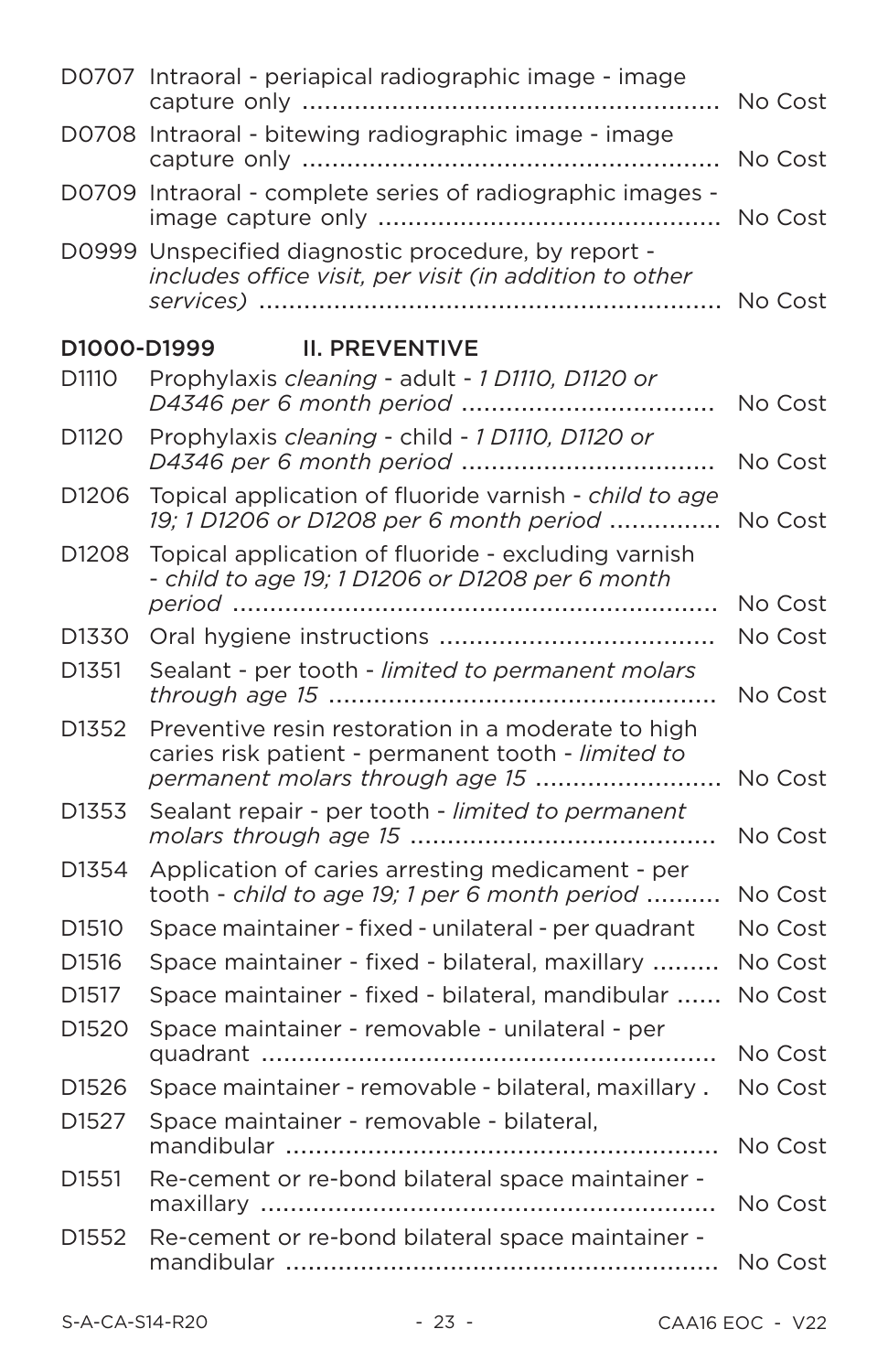| D1553 Re-cement or re-bond unilateral space maintainer -     |         |
|--------------------------------------------------------------|---------|
| D1556 Removal of fixed unilateral space maintainer - per     | No Cost |
| D1557 Removal of fixed bilateral space maintainer -          |         |
| D1558 Removal of fixed bilateral space maintainer -          |         |
| D1575 Distal shoe space maintainer - fixed, unilateral - per |         |

# D2000-D2999 **III. RESTORATIVE**<br>- Includes polishing, all adhesives and bonding agents, indirect pult

|                   | - Includes polishing, all adhesives and bonding agents, indirect pulp                                                                                                                                                                                                                                                                  |          |
|-------------------|----------------------------------------------------------------------------------------------------------------------------------------------------------------------------------------------------------------------------------------------------------------------------------------------------------------------------------------|----------|
|                   | capping, bases, liners and acid etch procedures.                                                                                                                                                                                                                                                                                       |          |
| D2140             | Amalgam - one surface, primary or permanent                                                                                                                                                                                                                                                                                            | No Cost  |
| D2150             | Amalgam - two surfaces, primary or permanent                                                                                                                                                                                                                                                                                           | No Cost  |
| D2160             | Amalgam - three surfaces, primary or permanent                                                                                                                                                                                                                                                                                         | No Cost  |
| D2161             | Amalgam - four or more surfaces, primary or                                                                                                                                                                                                                                                                                            | No Cost  |
| D2330             | Resin-based composite - one surface, anterior                                                                                                                                                                                                                                                                                          | No Cost  |
| D2331             | Resin-based composite - two surfaces, anterior                                                                                                                                                                                                                                                                                         | No Cost  |
| D2332             | Resin-based composite - three surfaces, anterior                                                                                                                                                                                                                                                                                       | No Cost  |
| D2335             | Resin-based composite - four or more surfaces or                                                                                                                                                                                                                                                                                       | No Cost  |
| D2390             | Resin-based composite crown, anterior                                                                                                                                                                                                                                                                                                  | No Cost  |
| D2391             | Resin-based composite - one surface, posterior $7,9$ .                                                                                                                                                                                                                                                                                 | Optional |
| D2392             | Resin-based composite - two surfaces, posterior <sup>7, 9</sup>                                                                                                                                                                                                                                                                        | Optional |
| D2393             | Resin-based composite - three surfaces, posterior <sup>1</sup>                                                                                                                                                                                                                                                                         | Optional |
| D2394             | Resin-based composite - four or more surfaces,                                                                                                                                                                                                                                                                                         | Optional |
| D <sub>2510</sub> |                                                                                                                                                                                                                                                                                                                                        | No Cost  |
| D2520             |                                                                                                                                                                                                                                                                                                                                        | No Cost  |
| D2530             | Inlay - metallic - three or more surfaces $3, 5, \ldots$                                                                                                                                                                                                                                                                               | No Cost  |
| D2542             | Onlay - metallic - two surfaces <sup>3,5</sup>                                                                                                                                                                                                                                                                                         |          |
|                   |                                                                                                                                                                                                                                                                                                                                        | No Cost  |
| D2543             | Onlay - metallic - three surfaces $3, 5, \ldots, 3, 3, \ldots, 3, \ldots, 3, \ldots, 3, \ldots, 3, \ldots, 3, \ldots, 3, \ldots, 3, \ldots, 3, \ldots, 3, \ldots, 3, \ldots, 3, \ldots, 3, \ldots, 3, \ldots, 3, \ldots, 3, \ldots, 3, \ldots, 3, \ldots, 3, \ldots, 3, \ldots, 3, \ldots, 3, \ldots, 3, \ldots, 3, \ldots, 3, \ldots$ | No Cost  |
| D2544             | Onlay - metallic - four or more surfaces 3, 5                                                                                                                                                                                                                                                                                          | No Cost  |
| D <sub>2610</sub> | Inlay - porcelain/ceramic - one surface <sup>3, 7</sup>                                                                                                                                                                                                                                                                                | Optional |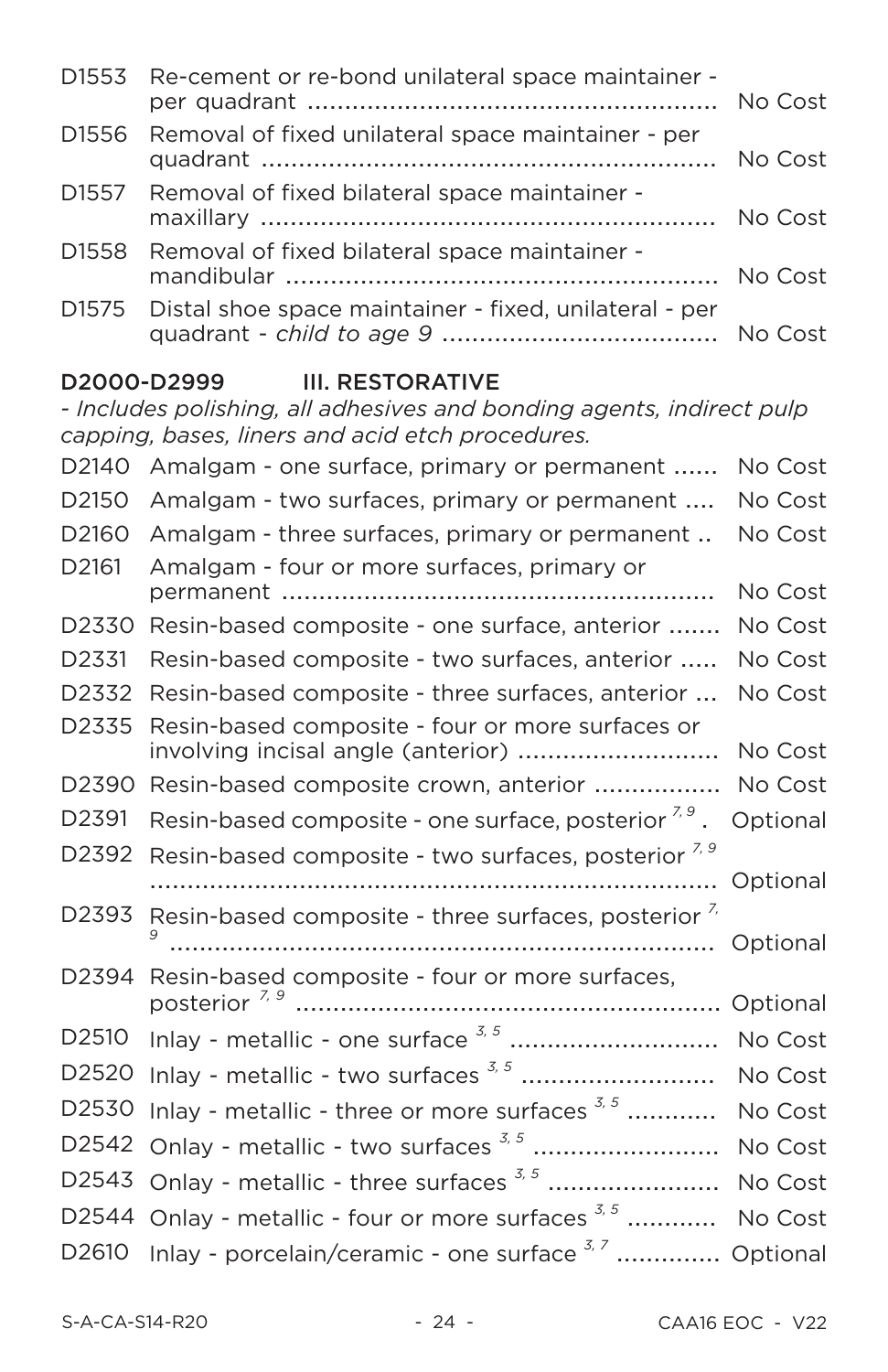|                   | D2620 Inlay - porcelain/ceramic - two surfaces <sup>3,7</sup> Optional     |         |
|-------------------|----------------------------------------------------------------------------|---------|
|                   | D2630 Inlay - porcelain/ceramic - three or more surfaces 3,                |         |
|                   | D2642 Onlay - porcelain/ceramic - two surfaces <sup>3,7</sup> Optional     |         |
|                   | D2643 Onlay - porcelain/ceramic - three surfaces <sup>3,7</sup> Optional   |         |
|                   | D2644 Onlay - porcelain/ceramic - four or more surfaces 3,                 |         |
|                   |                                                                            |         |
|                   | D2650 Inlay - resin-based composite - one surface 3,7  Optional            |         |
| D <sub>2651</sub> | Inlay - resin-based composite - two surfaces $3,7, \ldots$ Optional        |         |
| D <sub>2652</sub> | Inlay - resin-based composite - three or more                              |         |
|                   | D2662 Onlay - resin-based composite - two surfaces <sup>3,7</sup> Optional |         |
| D2663             | Onlay - resin-based composite - three surfaces 3,7 Optional                |         |
| D2664             | Onlay - resin-based composite - four or more                               |         |
|                   |                                                                            |         |
| D <sub>2710</sub> | Crown - resin-based composite (indirect) <sup>3,6</sup>                    | No Cost |
| D2712             | Crown - $3/4$ resin-based composite (indirect) $3/6$                       | No Cost |
| D <sub>2720</sub> | Crown - resin with high noble metal $3, 5, 6$                              | No Cost |
| D2721             | Crown - resin with predominantly base metal $3, 6, \ldots$                 | No Cost |
| D2722             | Crown - resin with noble metal $3, 6$                                      | No Cost |
| D <sub>2740</sub> | Crown - porcelain/ceramic 3, 6                                             | No Cost |
| D <sub>2750</sub> | Crown - porcelain fused to high noble metal $3, 5, 6, \ldots$              | No Cost |
| D2751             | Crown - porcelain fused to predominantly base<br>metal $3, 6$              | No Cost |
| D2752             | Crown - porcelain fused to noble metal 3, 6                                | No Cost |
| D2753             | Crown - porcelain fused to titanium and titanium                           |         |
|                   |                                                                            | No Cost |
| D2780             | Crown - 3/4 cast high noble metal 3,5                                      | No Cost |
| D2781             | Crown - $3/4$ cast predominantly base metal $3$                            | No Cost |
| D2782             |                                                                            | No Cost |
| D2790             | Crown - full cast high noble metal 3, 5                                    | No Cost |
| D <sub>2791</sub> | Crown - full cast predominantly base metal 3                               | No Cost |
| D2792             | Crown - full cast noble metal <sup>3</sup>                                 | No Cost |
| D2794             | Crown - titanium and titanium alloys $^{3,5}$                              | No Cost |
| D <sub>2910</sub> | Re-cement or re-bond inlay, onlay, veneer or partial                       | No Cost |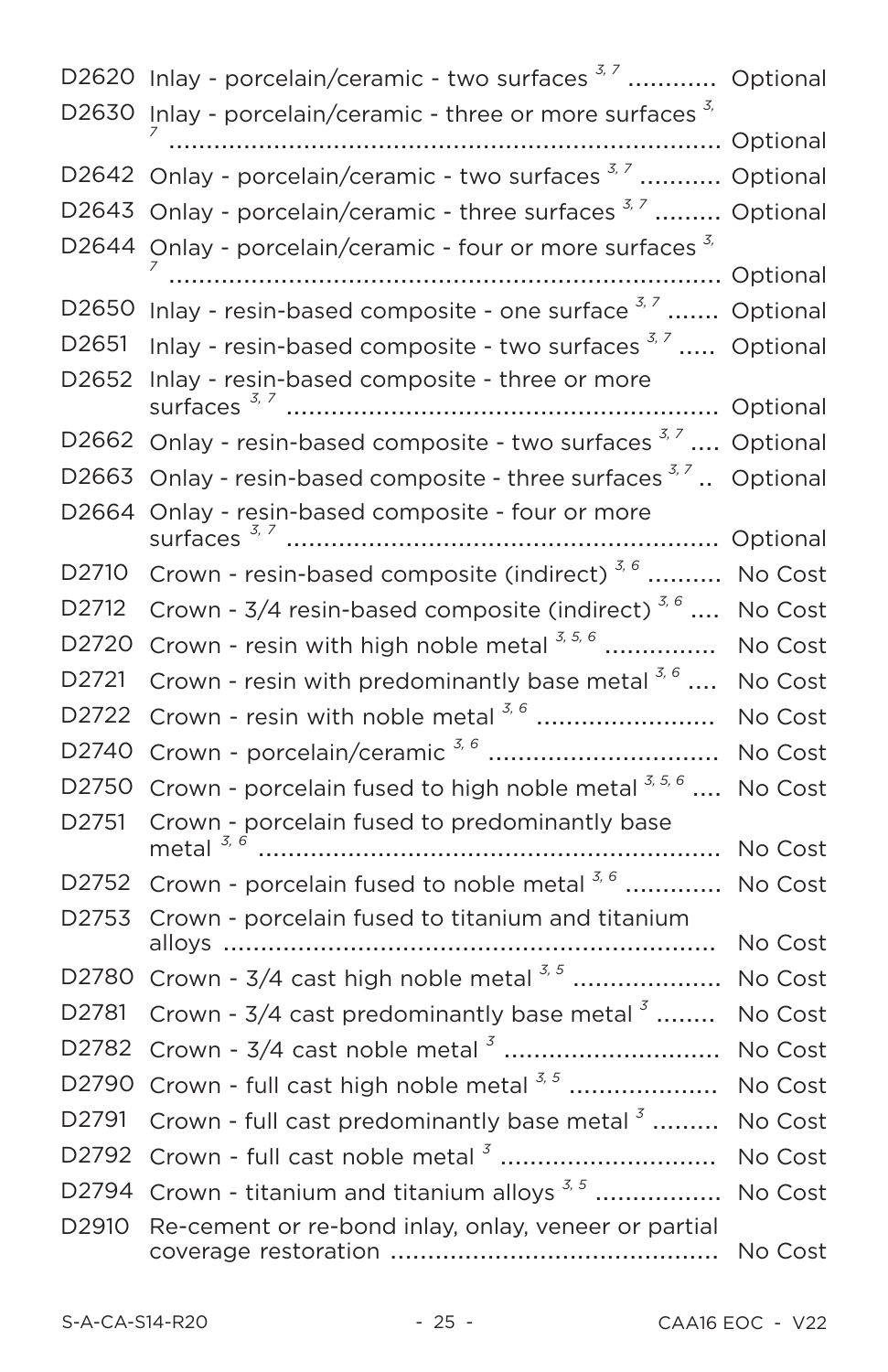| D2915             | Re-cement or re-bond indirectly fabricated or                                                          | No Cost |
|-------------------|--------------------------------------------------------------------------------------------------------|---------|
| D2920             |                                                                                                        | No Cost |
| D2921             | Reattachment of tooth fragment, incisal edge or                                                        | No Cost |
| D2928             | Prefabricated porcelain/ceramic crown -                                                                | No Cost |
| D2929             | Prefabricated porcelain/ceramic crown - primary                                                        | No Cost |
|                   | D2930 Prefabricated stainless steel crown - primary tooth                                              | No Cost |
| D2931             | Prefabricated stainless steel crown - permanent                                                        | No Cost |
| D2932             | Prefabricated resin crown - anterior primary tooth.                                                    | No Cost |
| D2933             | Prefabricated stainless steel crown with resin<br>window - anterior primary tooth                      | No Cost |
| D2940             |                                                                                                        | No Cost |
| D2941             | Interim therapeutic restoration - primary dentition.                                                   | No Cost |
| D2949             | Restorative foundation for an indirect restoration                                                     | No Cost |
| D <sub>2950</sub> | Core buildup, including any pins when required                                                         | No Cost |
| D2951             | Pin retention - per tooth, in addition to restoration.                                                 | No Cost |
| D2952             | Post and core in addition to crown, indirectly<br>fabricated - includes canal preparation <sup>5</sup> | No Cost |
| D2953             | Each additional indirectly fabricated post - same<br>tooth - includes canal preparation $5$            | No Cost |
| D2954             | Prefabricated post and core in addition to crown -<br>base metal post; includes canal preparation      | No Cost |
| D <sub>2957</sub> | Each additional prefabricated post - same tooth -<br>base metal post; includes canal preparation       | No Cost |
| D2971             | Additional procedures to customize a crown to fit<br>under an existing partial denture framework.      | No Cost |
| D2980             | Crown repair necessitated by restorative material<br>failure                                           | No Cost |
| D2981             | Inlay repair necessitated by restorative material                                                      |         |
| D2982             | Onlay repair necessitated by restorative material                                                      | No Cost |
|                   | D2983 Veneer repair necessitated by restorative material<br>failure                                    | No Cost |
| D2990             | Resin infiltration of incipient smooth surface lesions<br>- limited to permanent molars through age 15 | No Cost |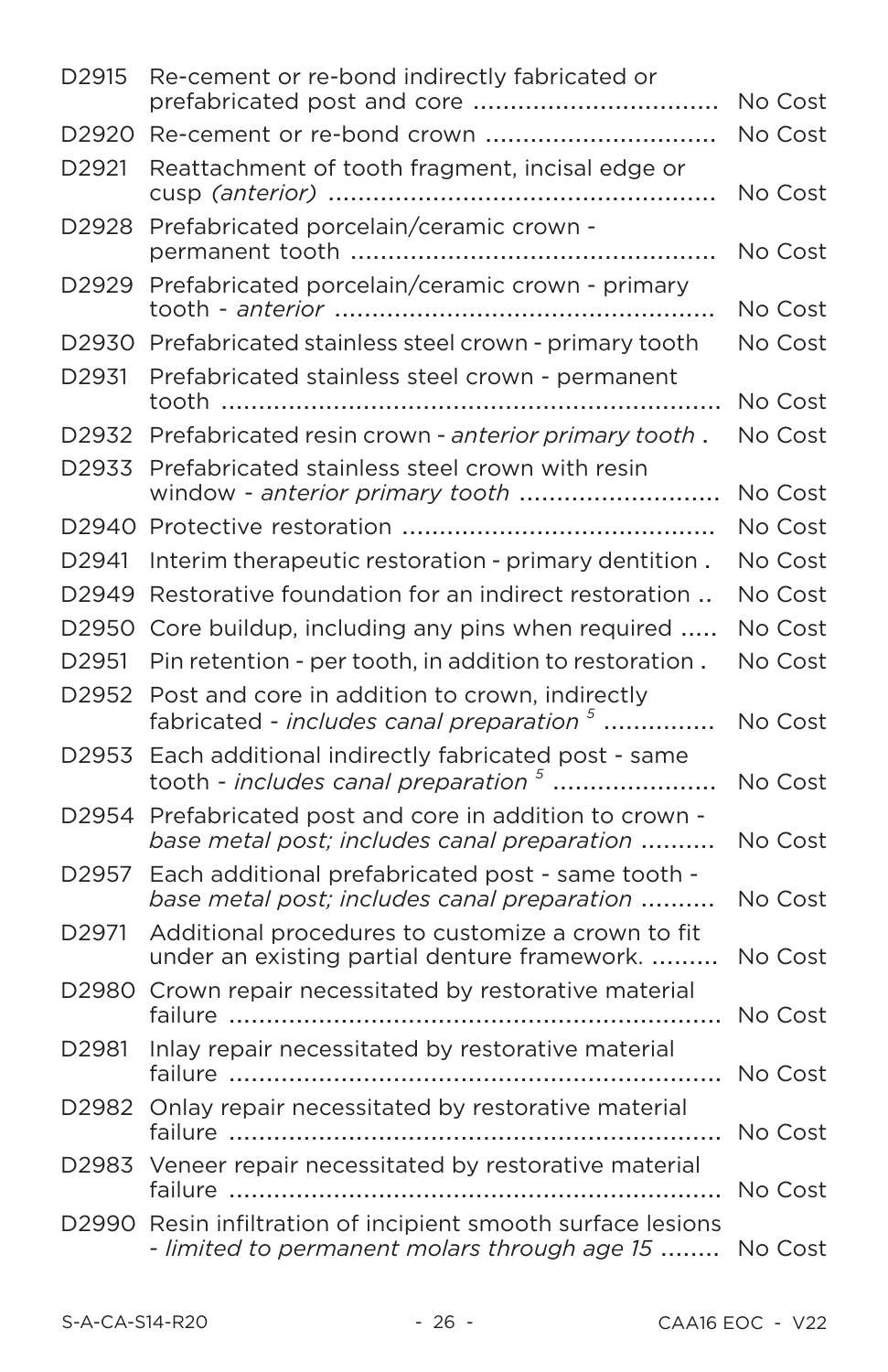#### D3000-D3999 **IV. ENDODONTICS** Pulp cap - direct (excluding final restoration) ........ No Cost D3110 D3120 Pulp cap - indirect (excluding final restoration) ...... No Cost D3220 Therapeutic pulpotomy (excluding final restoration) - removal of pulp coronal to the dentinocemental junction and application of No Cost Pulpal debridement, primary and permanent teeth D3221 No Cost D3222 Partial pulpotomy for apexogenesis - permanent tooth with incomplete root development ............. No Cost D3230 Pulpal therapy (resorbable filling) - anterior, primary tooth (excluding final restoration) ........... No Cost D3240 Pulpal therapy (resorbable filling) - posterior, primary tooth (excluding final restoration) ........... No Cost Root canal - endodontic therapy, anterior tooth D3310 No Cost D3320 Root canal - endodontic therapy, premolar tooth No Cost D3330 Root canal - endodontic therapy, molar tooth No Cost Treatment of root canal obstruction: non-surgical D3331 No Cost D3332 Incomplete endodontic therapy; inoperable, unrestorable or fractured tooth<sup>7</sup> ................................. No Cost D3346 Retreatment of previous root canal therapy -No Cost Retreatment of previous root canal therapy -D3347 No Cost D3348 Retreatment of previous root canal therapy - molar No Cost No Cost D3421 Apicoectomy - premolar (first root)<sup>'</sup> .................... No Cost D3425 Apicoectomy - molar (first root)<sup>'</sup> .......................... No Cost D3426 Apicoectomy (each additional root)<sup>'</sup> ..................... No Cost D3430 Retrograde filling - per root<sup>'</sup> ................................... No Cost D3450 Root amputation, per root - not covered in conjunction with a hemisection<sup>1</sup> ................................ No Cost D3471 Surgical repair of root resorption - anterior ........... No Cost D3472 Surgical repair of root resorption - premolar .......... No Cost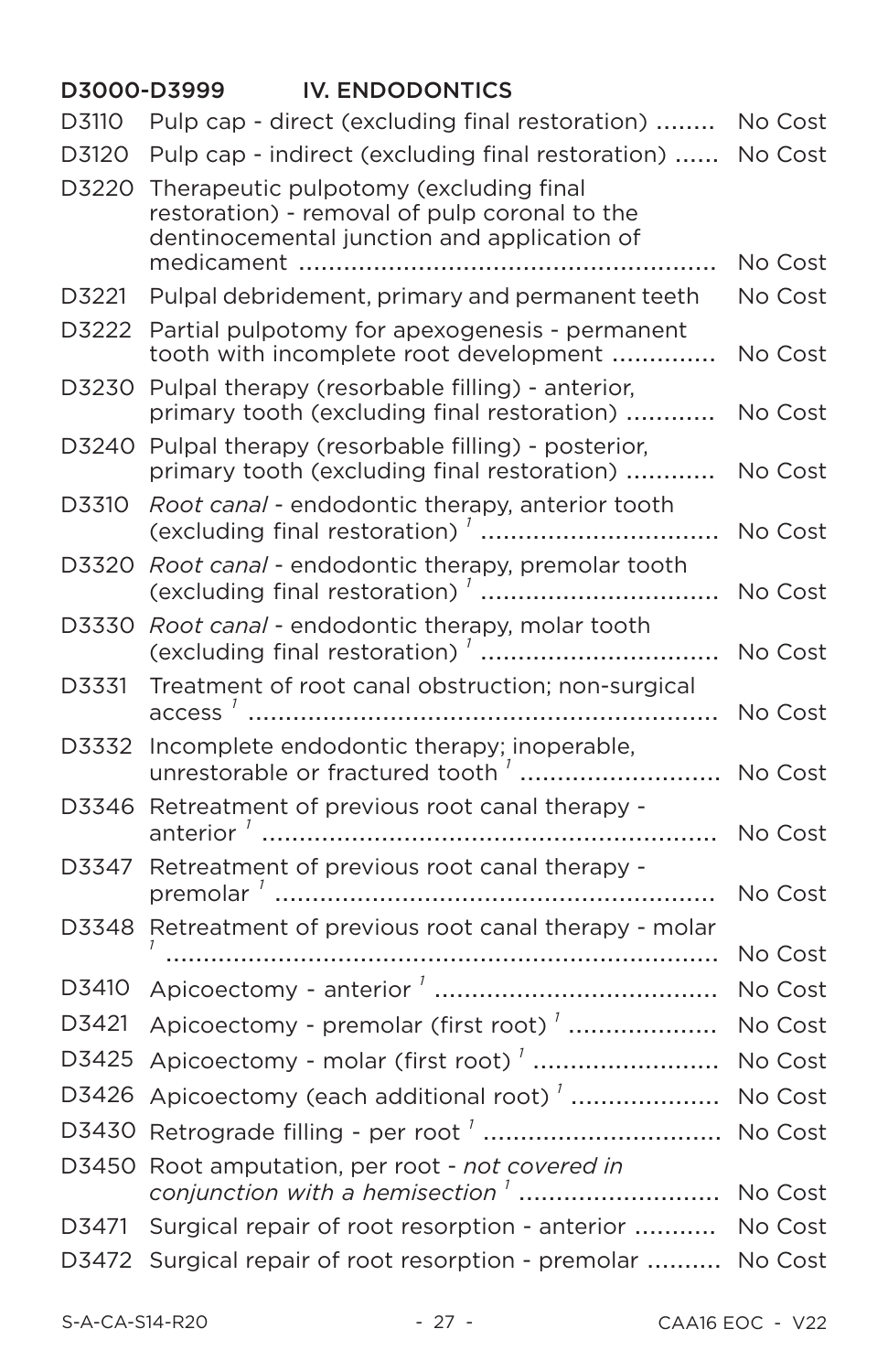|       | D3473 Surgical repair of root resorption - molar  No Cost                                                                                                         |         |
|-------|-------------------------------------------------------------------------------------------------------------------------------------------------------------------|---------|
| D3501 | Surgical exposure of root surface without<br>apicoectomy or repair of root resorption - anterior                                                                  | No Cost |
|       | D3502 Surgical exposure of root surface without<br>apicoectomy or repair of root resorption -                                                                     | No Cost |
|       | D3503 Surgical exposure of root surface without<br>apicoectomy or repair of root resorption - molar  No Cost                                                      |         |
|       | D4000-D4999<br>V. PERIODONTICS<br>- Includes preoperative and postoperative evaluations and treatment<br>under a local anesthetic.                                |         |
|       | D4210 Gingivectomy or gingivoplasty - four or more<br>contiguous teeth or tooth bounded spaces per                                                                | No Cost |
| D4211 | Gingivectomy or gingivoplasty - one to three<br>contiguous teeth or tooth bounded spaces per                                                                      | No Cost |
| D4212 | Gingivectomy or gingivoplasty to allow access for                                                                                                                 | No Cost |
|       | D4240 Gingival flap procedure, including root planing -<br>four or more contiguous teeth or tooth bounded                                                         |         |
| D4241 | Gingival flap procedure, including root planing -<br>one to three contiguous teeth or tooth bounded                                                               |         |
|       | D4260 Osseous surgery (including elevation of a full<br>thickness flap and closure) - four or more<br>contiguous teeth or tooth bounded spaces per                |         |
| D4261 | Osseous surgery (including elevation of a full<br>thickness flap and closure) - one to three<br>contiguous teeth or tooth bounded spaces per                      | No Cost |
| D4341 | Periodontal scaling and root planing - four or more<br>teeth per quadrant - limited to 4 quadrants during                                                         | No Cost |
|       | D4342 Periodontal scaling and root planing - one to three<br>teeth per quadrant - limited to 4 quadrants during                                                   | No Cost |
|       | D4346 Scaling in presence of generalized moderate or<br>severe gingival inflammation - full mouth, after oral<br>evaluation - 1 D1110, D1120 or D4346 per 6 month |         |
|       |                                                                                                                                                                   | No Cost |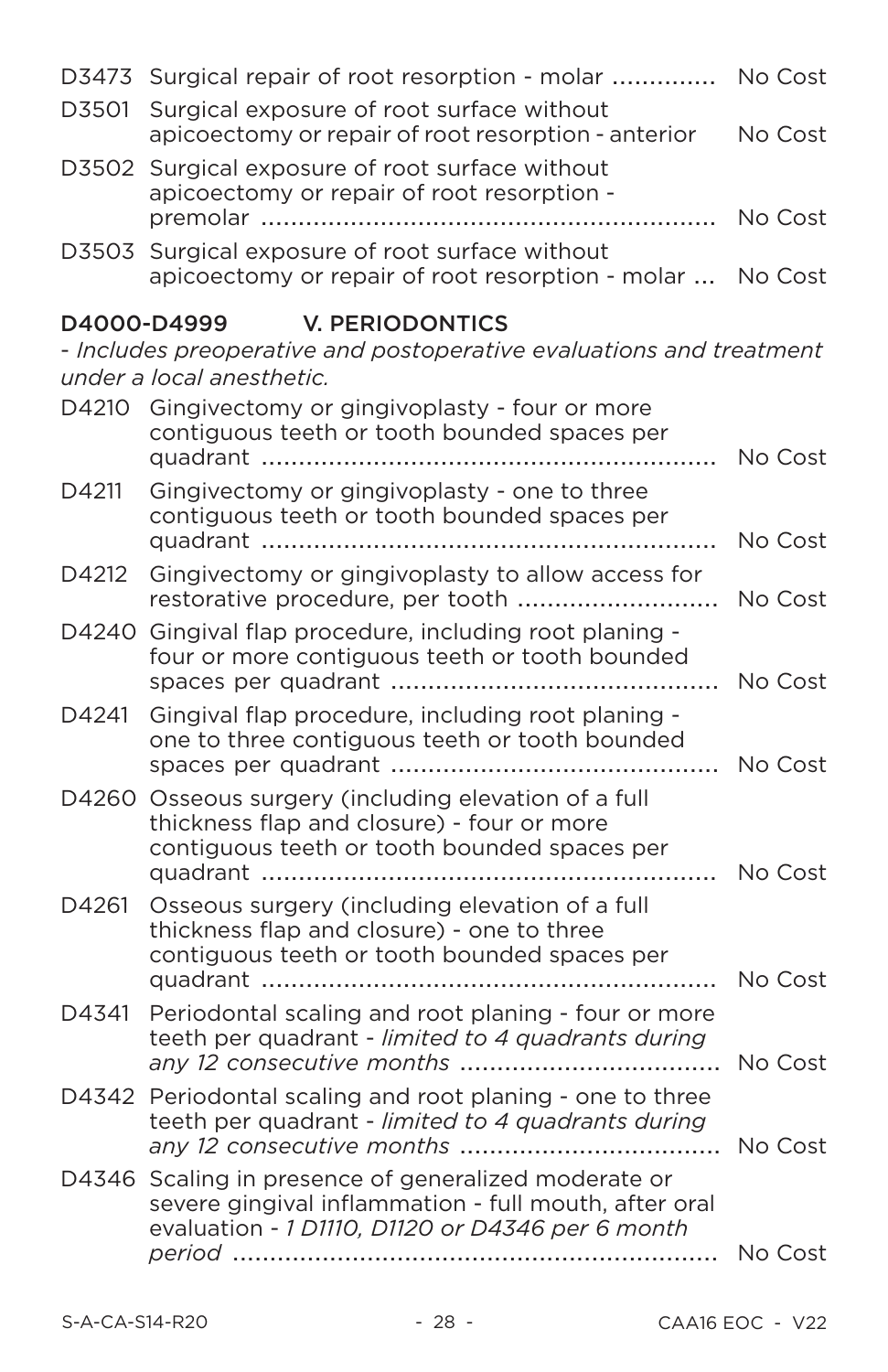|       | D4355 Full mouth debridement to enable a<br>comprehensive oral evaluation and diagnosis on a<br>subsequent visit - limited to 1 treatment in any 12                                                                        | No Cost |
|-------|----------------------------------------------------------------------------------------------------------------------------------------------------------------------------------------------------------------------------|---------|
| D4910 | Periodontal maintenance - limited to 1 treatment                                                                                                                                                                           | No Cost |
| D4921 | Gingival irrigation - per quadrant                                                                                                                                                                                         | No Cost |
|       | D5000-D5899<br>VI. PROSTHODONTICS (removable)                                                                                                                                                                              |         |
| D5110 | Complete denture - maxillary <sup>4,8</sup>                                                                                                                                                                                | No Cost |
| D5120 | Complete denture - mandibular 4, 8                                                                                                                                                                                         | No Cost |
| D5130 | Immediate denture - maxillary <sup>4,8</sup>                                                                                                                                                                               | No Cost |
| D5140 | Immediate denture - mandibular 4, 8                                                                                                                                                                                        | No Cost |
| D5211 | Maxillary partial denture - resin base (including<br>retentive/clasping materials, rests, and teeth) $\frac{7}{4}$ $\frac{8}{11}$                                                                                          | No Cost |
| D5212 | Mandibular partial denture - resin base (including<br>retentive/clasping materials, rests, and teeth) $4.8$                                                                                                                | No Cost |
| D5213 | Maxillary partial denture - cast metal framework<br>with resin denture bases (including retentive/<br>clasping materials, rests and teeth) <sup>4,8</sup> No Cost                                                          |         |
| D5214 | Mandibular partial denture - cast metal framework<br>with resin denture bases (including retentive/<br>clasping materials, rests and teeth) <sup>4,8</sup>                                                                 | No Cost |
| D5221 | Immediate maxillary partial denture - resin base<br>(including retentive/clasping materials, rests, and                                                                                                                    |         |
| D5222 | Immediate mandibular partial denture - resin base<br>(including retentive/clasping materials, rests, and                                                                                                                   | No Cost |
| D5223 | Immediate maxillary partial denture - cast metal<br>framework with resin denture bases (including<br>retentive/clasping materials, rests and teeth)                                                                        | No Cost |
| D5224 | Immediate mandibular partial denture - cast metal<br>framework with resin denture bases (including<br>retentive/clasping materials, rests and teeth)  No Cost                                                              |         |
| D5225 | Maxillary partial denture - flexible base (including<br>retentive/clasping materials, rests, and teeth) -<br>prosthetic appliances will be replaced only after<br>five years have elapsed from the time of delivery $4\pi$ |         |
|       |                                                                                                                                                                                                                            | \$50.00 |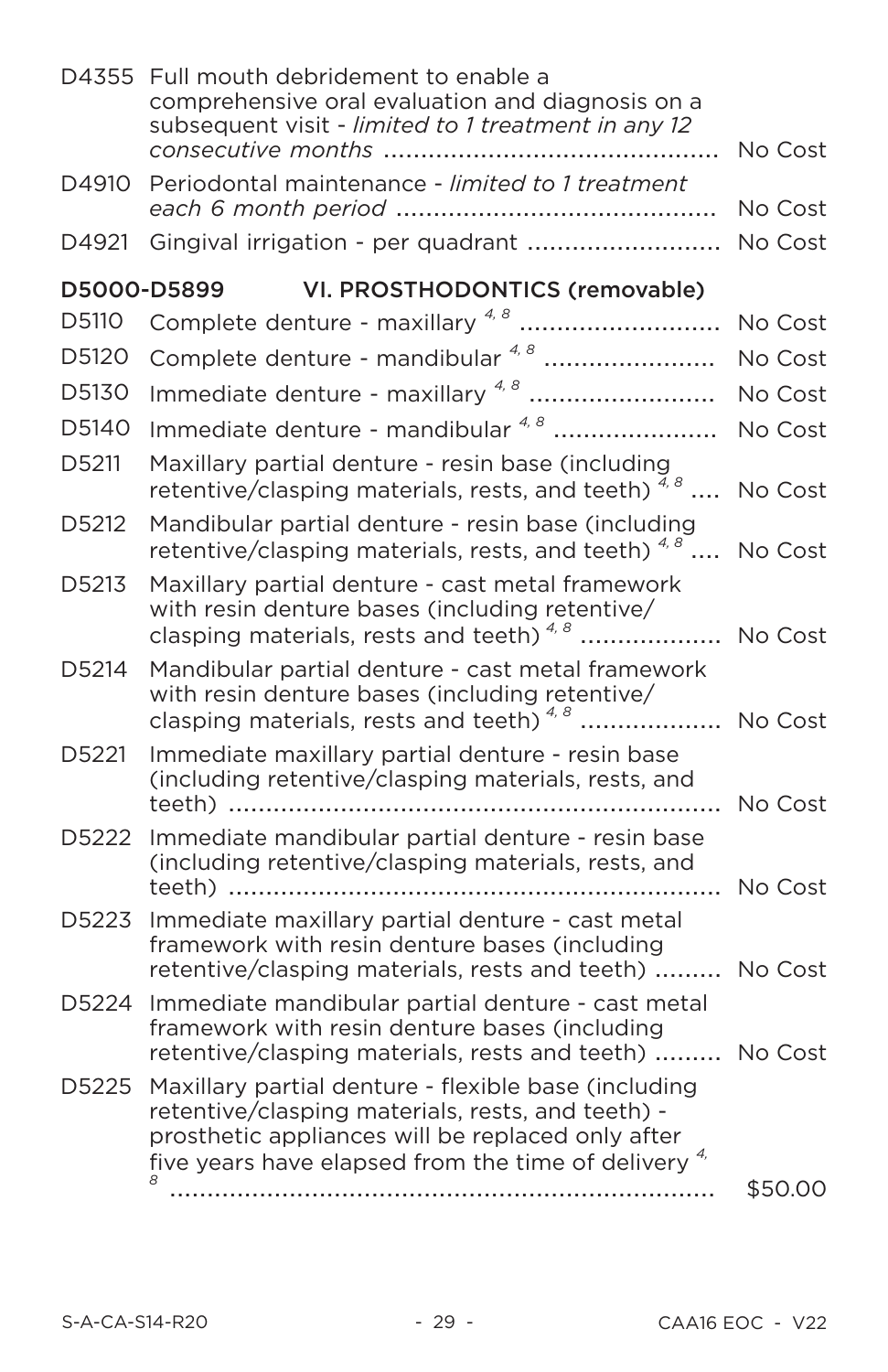| D5226 | Mandibular partial denture - flexible base<br>(including retentive/clasping materials, rests, and<br>teeth) $4, 8$ | \$50.00 |
|-------|--------------------------------------------------------------------------------------------------------------------|---------|
| D5227 | Immediate maxillary partial denture - flexible base<br>(including any clasps, rests and teeth)                     | No Cost |
| D5228 | Immediate mandibular partial denture - flexible<br>base (including any clasps, rests and teeth)                    | No Cost |
| D5410 | Adjust complete denture - maxillary <sup>8</sup>                                                                   | No Cost |
| D5411 | Adjust complete denture - mandibular <sup>8</sup>                                                                  | No Cost |
| D5421 | Adjust partial denture - maxillary <sup>8</sup>                                                                    | No Cost |
| D5422 | Adjust partial denture - mandibular <sup>8</sup>                                                                   | No Cost |
| D5511 | Repair broken complete denture base, mandibular.                                                                   | No Cost |
| D5512 | Repair broken complete denture base, maxillary                                                                     | No Cost |
| D5520 | Replace missing or broken teeth - complete                                                                         | No Cost |
| D5611 | Repair resin partial denture base, mandibular                                                                      | No Cost |
| D5612 | Repair resin partial denture base, maxillary                                                                       | No Cost |
| D5621 | Repair cast partial framework, mandibular                                                                          | No Cost |
| D5622 | Repair cast partial framework, maxillary                                                                           | No Cost |
| D5630 | Repair or replace broken retentive/clasping                                                                        | No Cost |
|       | D5640 Replace broken teeth - per tooth                                                                             | No Cost |
| D5650 | Add tooth to existing partial denture                                                                              | No Cost |
| D5660 | Add clasp to existing partial denture - per tooth                                                                  | No Cost |
| D5710 | Rebase complete maxillary denture $\frac{n}{m}$                                                                    | No Cost |
| D5711 | Rebase complete mandibular denture "                                                                               | No Cost |
| D5720 | Rebase maxillary partial denture "                                                                                 | No Cost |
| D5721 | Rebase mandibular partial denture <sup>"</sup>                                                                     | No Cost |
| D5725 |                                                                                                                    | No Cost |
| D5730 | Reline complete maxillary denture (chairside) $^{\prime\prime}$                                                    | No Cost |
| D5731 | Reline complete mandibular denture (chairside) $^{\prime\prime}$                                                   | No Cost |
| D5740 | Reline maxillary partial denture (chairside) $^{\prime\prime}$                                                     | No Cost |
| D5741 | Reline mandibular partial denture (chairside) $^{\prime\prime}$                                                    | No Cost |
| D5750 | Reline complete maxillary denture (laboratory) $^{\prime\prime}$                                                   | No Cost |
| D5751 | Reline complete mandibular denture (laboratory) <sup>"</sup>                                                       | No Cost |
| D5760 | Reline maxillary partial denture (laboratory) <sup>"</sup>                                                         | No Cost |
| D5761 | Reline mandibular partial denture (laboratory) $^{\prime\prime}$                                                   | No Cost |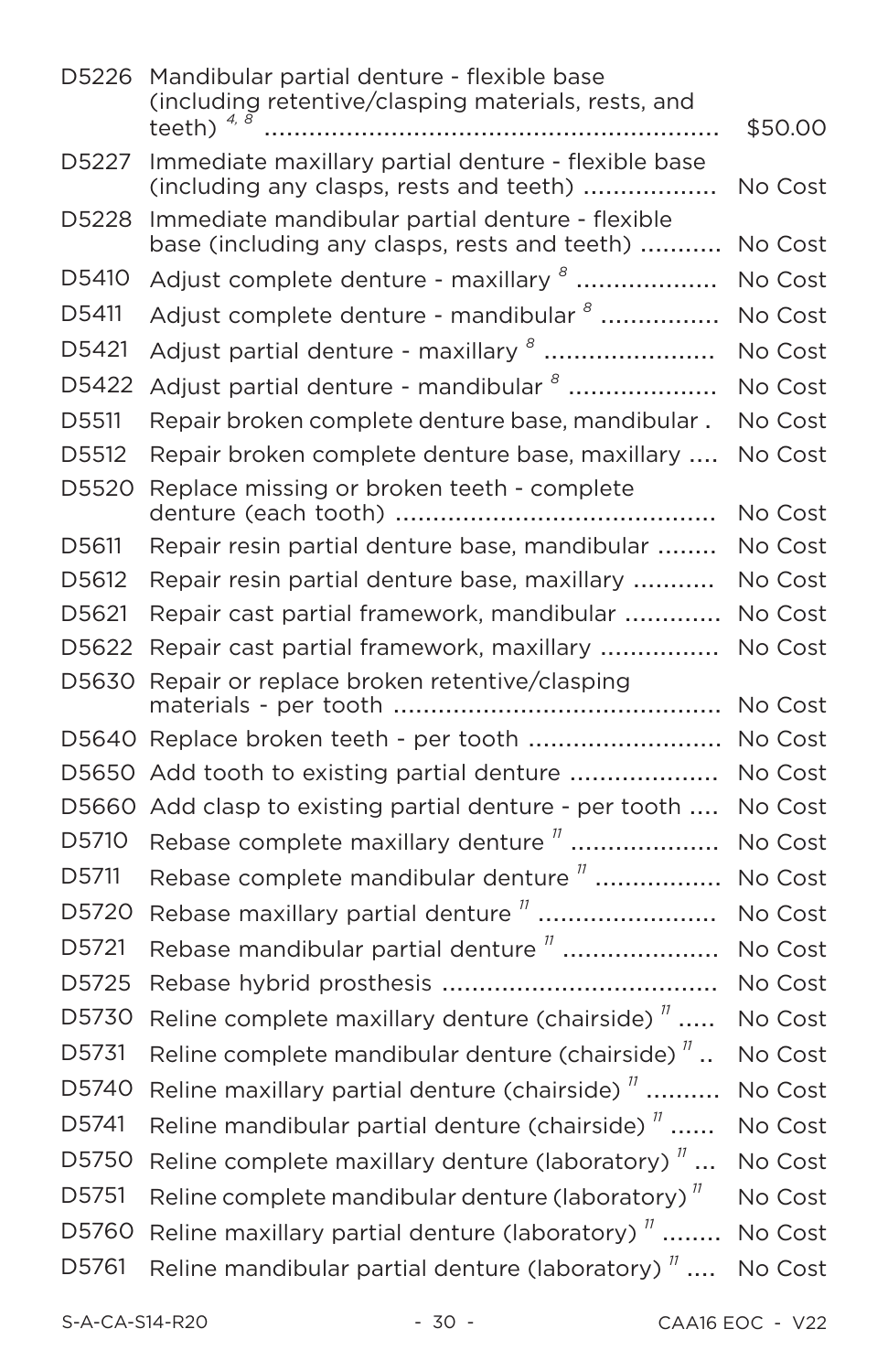|             |                                                                                                                                                                                                            | D5765 Soft liner for complete or partial removable                                                                                                                                                        |          |
|-------------|------------------------------------------------------------------------------------------------------------------------------------------------------------------------------------------------------------|-----------------------------------------------------------------------------------------------------------------------------------------------------------------------------------------------------------|----------|
| D5820       |                                                                                                                                                                                                            | Interim partial denture (including retentive/<br>clasping materials, rests, and teeth), maxillary<br>- limited to initial placement of interim partial<br>denture/stayplate to replace extracted anterior |          |
| D5821       | Interim partial denture (including retentive/<br>clasping materials, rests, and teeth), mandibular<br>- limited to initial placement of interim partial<br>denture/stayplate to replace extracted anterior |                                                                                                                                                                                                           |          |
|             |                                                                                                                                                                                                            | D5850 Tissue conditioning, maxillary 8, 77  No Cost                                                                                                                                                       |          |
| D5851       |                                                                                                                                                                                                            | Tissue conditioning, mandibular 8, 11  No Cost                                                                                                                                                            |          |
| D5900-D5999 |                                                                                                                                                                                                            | VII. MAXILLOFACIAL PROSTHETICS - Not<br>Covered                                                                                                                                                           |          |
| D6000-D6199 |                                                                                                                                                                                                            | <b>VIII. IMPLANT SERVICES - Not Covered</b>                                                                                                                                                               |          |
| D6200-D6999 |                                                                                                                                                                                                            | IX. PROSTHODONTICS, fixed (each retainer<br>and each pontic constitutes a unit in a fixed<br>partial denture [bridge])                                                                                    |          |
| D6210       |                                                                                                                                                                                                            | Pontic - cast high noble metal 5, 12                                                                                                                                                                      | No Cost  |
| D6211       |                                                                                                                                                                                                            | Pontic - cast predominantly base metal <sup>12</sup> No Cost                                                                                                                                              |          |
| D6212       |                                                                                                                                                                                                            |                                                                                                                                                                                                           | No Cost  |
| D6240       |                                                                                                                                                                                                            | Pontic - porcelain fused to high noble metal $^{5,6,12}$                                                                                                                                                  | No Cost  |
| D6241       |                                                                                                                                                                                                            | Pontic - porcelain fused to predominantly base                                                                                                                                                            | No Cost  |
|             |                                                                                                                                                                                                            | D6242 Pontic - porcelain fused to noble metal 6, 12                                                                                                                                                       | No Cost  |
|             |                                                                                                                                                                                                            | D6243 Pontic - porcelain fused to titanium and titanium                                                                                                                                                   |          |
|             |                                                                                                                                                                                                            |                                                                                                                                                                                                           | No Cost  |
|             |                                                                                                                                                                                                            |                                                                                                                                                                                                           |          |
|             |                                                                                                                                                                                                            | D6250 Pontic - resin with high noble metal 5, 6, 12  No Cost                                                                                                                                              |          |
| D6251       |                                                                                                                                                                                                            | Pontic - resin with predominantly base metal $6,12$                                                                                                                                                       | No Cost  |
|             |                                                                                                                                                                                                            | D6252 Pontic - resin with noble metal 6,12  No Cost                                                                                                                                                       |          |
|             |                                                                                                                                                                                                            |                                                                                                                                                                                                           |          |
|             |                                                                                                                                                                                                            | D6600 Retainer inlay - porcelain/ceramic, two surfaces <sup>7,12</sup>                                                                                                                                    | Optional |
| D6601       | surfaces <sup>7, 12</sup>                                                                                                                                                                                  | Retainer inlay - porcelain/ceramic, three or more<br>D6602 Retainer inlay - cast high noble metal, two surfaces                                                                                           | Optional |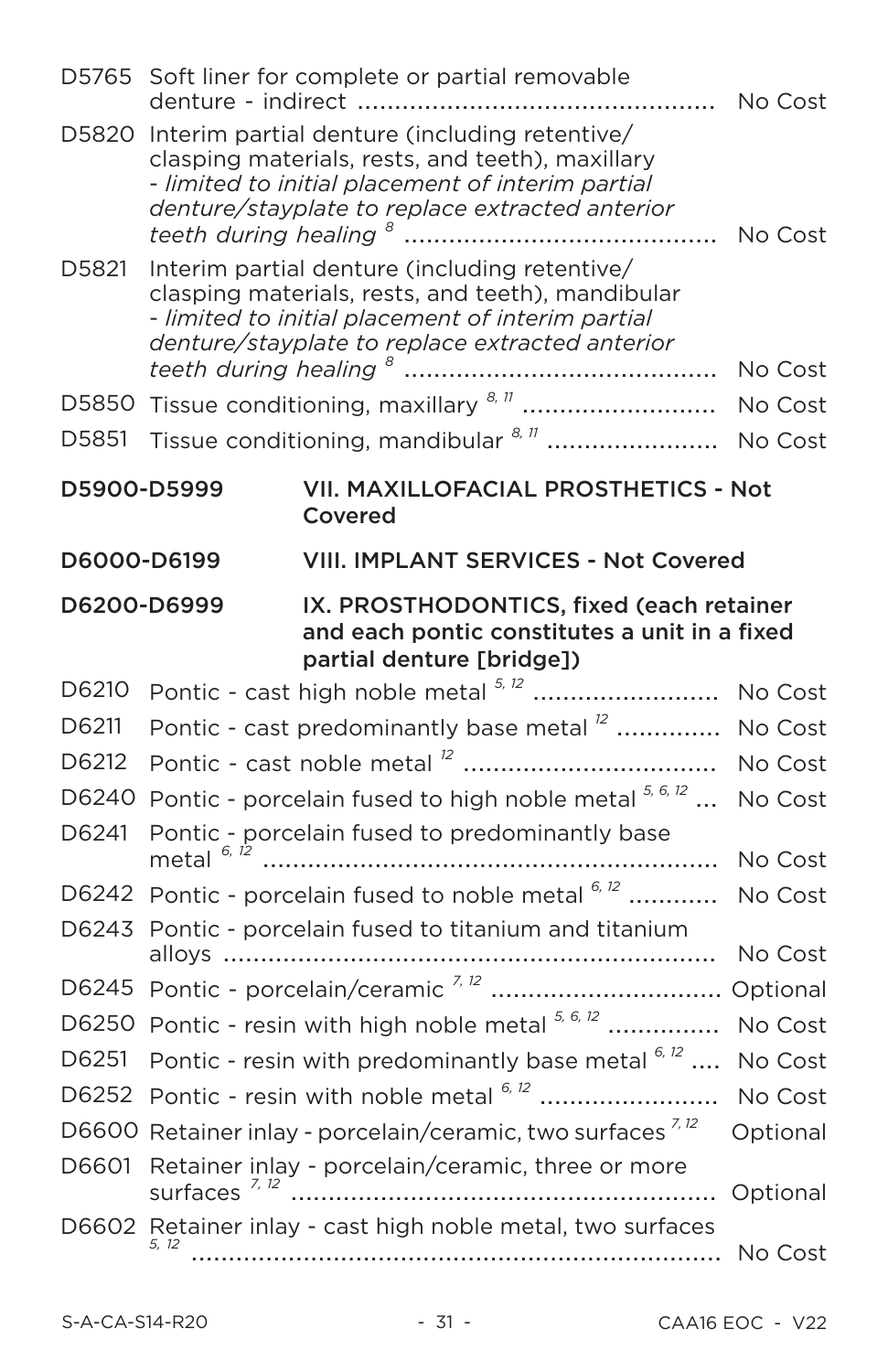|       | D6603 Retainer inlay - cast high noble metal, three or                   | No Cost  |
|-------|--------------------------------------------------------------------------|----------|
|       | D6604 Retainer inlay - cast predominantly base metal, two                | No Cost  |
|       | D6605 Retainer inlay - cast predominantly base metal,                    | No Cost  |
|       | D6606 Retainer inlay - cast noble metal, two surfaces $^{12}$            | No Cost  |
|       | D6607 Retainer inlay - cast noble metal, three or more                   | No Cost  |
|       | D6608 Retainer onlay - porcelain/ceramic, two surfaces <sup>7,12</sup>   | Optional |
| D6609 | Retainer onlay - porcelain/ceramic, three or more                        | Optional |
| D6610 | Retainer onlay - cast high noble metal, two                              | No Cost  |
| D6611 | Retainer onlay - cast high noble metal, three or                         | No Cost  |
| D6612 | Retainer onlay - cast predominantly base metal,                          | No Cost  |
| D6613 | Retainer onlay - cast predominantly base metal,                          | No Cost  |
| D6614 | Retainer onlay - cast noble metal, two surfaces $^{12}$                  | No Cost  |
| D6615 | Retainer onlay - cast noble metal, three or more                         | No Cost  |
| D6720 | Retainer crown - resin with high noble metal $^{5, 6, 12}$               | No Cost  |
| D6721 | Retainer crown - resin with predominantly base<br>metal <sup>6, 12</sup> | No Cost  |
| D6722 | Retainer crown - resin with noble metal <sup>6, 12</sup>                 | No Cost  |
| D6740 | Retainer crown - porcelain/ceramic <sup>7,12</sup>                       | Optional |
| D6750 | Retainer crown - porcelain fused to high noble<br>metal $5, 6, 12$       |          |
| D6751 | Retainer crown - porcelain fused to predominantly<br>base metal 6, 12    | No Cost  |
| D6752 | Retainer crown - porcelain fused to noble metal 6, 12                    | No Cost  |
| D6753 | Retainer crown - porcelain fused to titanium and                         | No Cost  |
| D6780 | Retainer crown - $3/4$ cast high noble metal $5.12$                      | No Cost  |
| D6781 | Retainer crown - 3/4 cast predominantly base                             | No Cost  |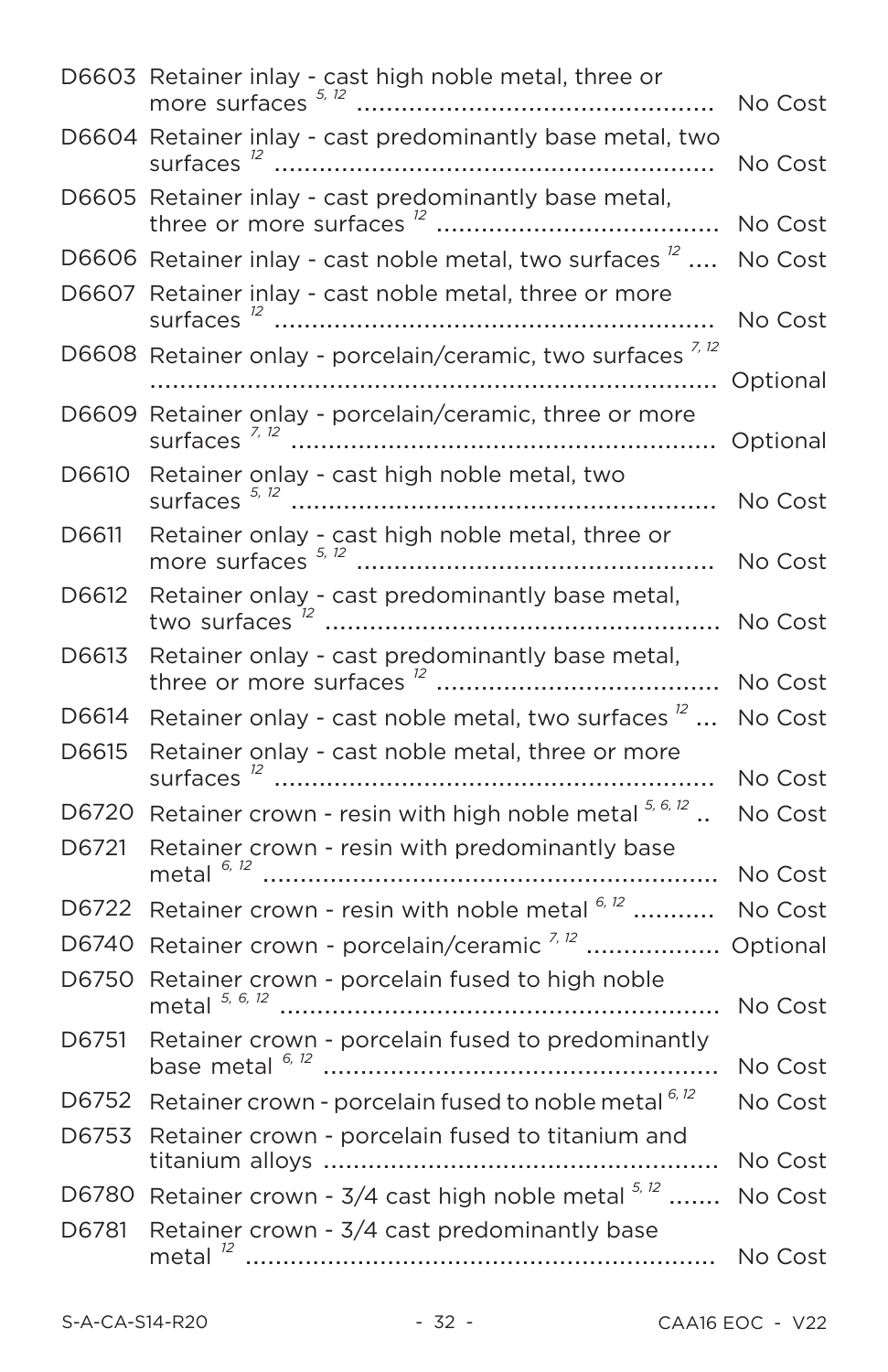| D6782       | Retainer crown - 3/4 cast noble metal <sup>12</sup>                                                                                               | No Cost |
|-------------|---------------------------------------------------------------------------------------------------------------------------------------------------|---------|
| D6784       | Retainer crown - titanium and titanium alloys                                                                                                     | No Cost |
| D6790       | Retainer crown - full cast high noble metal 5, 12                                                                                                 | No Cost |
| D6791       | Retainer crown - full cast predominantly base                                                                                                     |         |
|             |                                                                                                                                                   | No Cost |
| D6792       | Retainer crown - full cast noble metal <sup>12</sup>                                                                                              | No Cost |
|             | D6930 Re-cement or re-bond fixed partial denture                                                                                                  | No Cost |
|             |                                                                                                                                                   | No Cost |
|             | D6980 Fixed partial denture repair necessitated by                                                                                                | No Cost |
| D7000-D7999 | X. ORAL AND MAXILLOFACIAL SURGERY                                                                                                                 |         |
|             | - Includes preoperative and postoperative evaluations and treatment<br>under a local anesthetic.                                                  |         |
| D7111       | Extraction, coronal remnants - primary tooth  No Cost                                                                                             |         |
| D7140       | Extraction, erupted tooth or exposed root<br>(elevation and/or forceps removal)                                                                   | No Cost |
| D7210       | Extraction, erupted tooth requiring removal of<br>bone and/or sectioning of tooth, and including<br>elevation of mucoperiosteal flap if indicated | No Cost |
| D7220       | Removal of impacted tooth - soft tissue                                                                                                           | No Cost |
| D7230       | Removal of impacted tooth - partially bony                                                                                                        | No Cost |
| D7240       | Removal of impacted tooth - completely bony                                                                                                       | No Cost |
| D7241       | Removal of impacted tooth - completely bony, with<br>unusual surgical complications                                                               | No Cost |
| D7250       | Removal of residual tooth roots (cutting                                                                                                          | No Cost |
| D7251       | Coronectomy - intentional partial tooth removal                                                                                                   | No Cost |
| D7286       | Incisional biopsy of oral tissue - soft - does not<br>include pathology laboratory procedures                                                     | No Cost |
| D7310       | Alveoloplasty in conjunction with extractions - four<br>or more teeth or tooth spaces, per quadrant                                               | No Cost |
| D7311       | Alveoloplasty in conjunction with extractions - one<br>to three teeth or tooth spaces, per quadrant                                               | No Cost |
| D7320       | Alveoloplasty not in conjunction with extractions -<br>four or more teeth or tooth spaces, per quadrant                                           | No Cost |
| D7321       | Alveoloplasty not in conjunction with extractions -<br>one to three teeth or tooth spaces, per quadrant                                           | No Cost |
| D7471       | Removal of lateral exostosis (maxilla or mandible).                                                                                               | No Cost |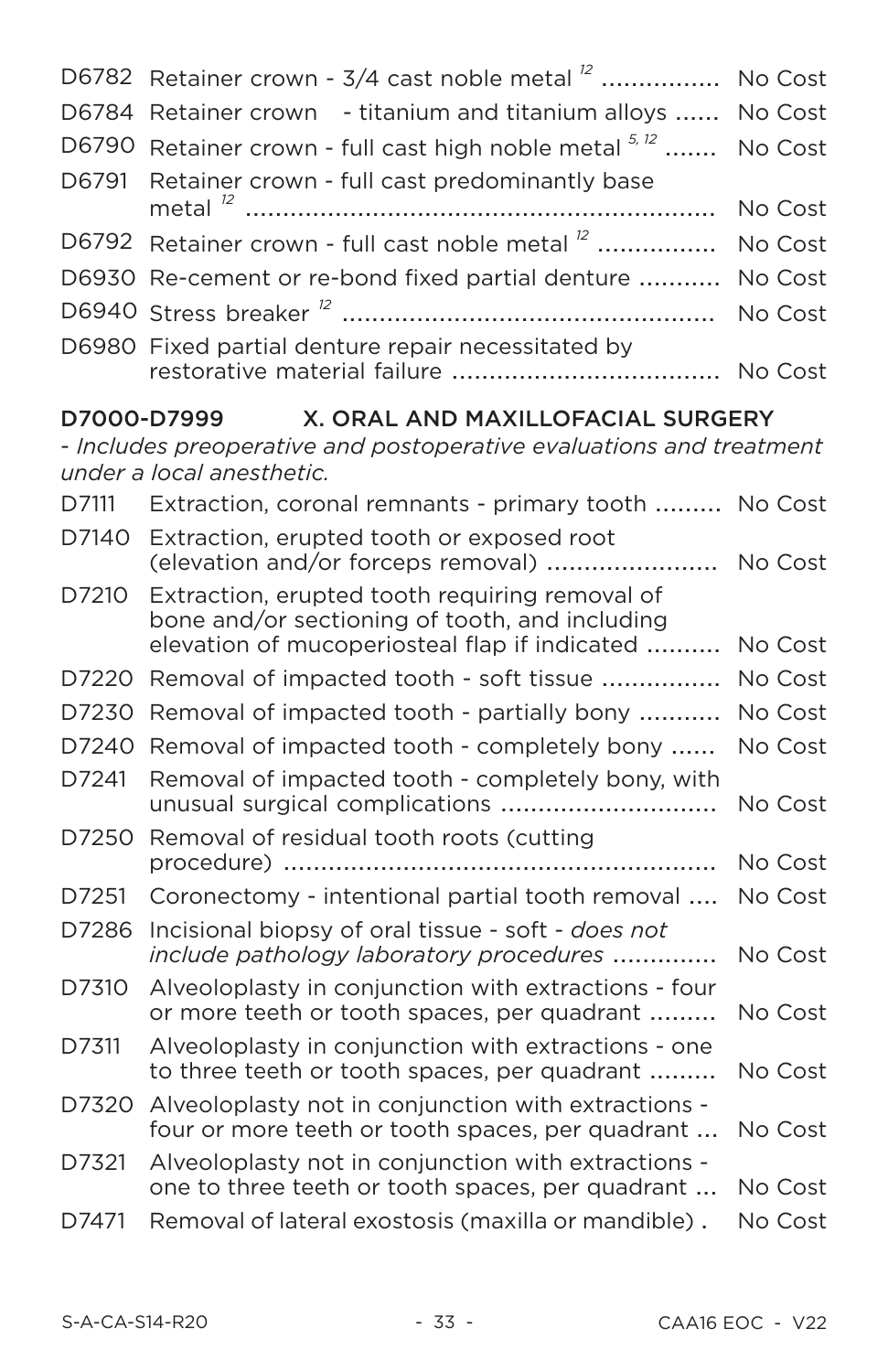| D7510 | Incision and drainage of abscess - intraoral soft                                                                                                        | No Cost  |
|-------|----------------------------------------------------------------------------------------------------------------------------------------------------------|----------|
| D7922 | Placement of intra-socket biological dressing to aid<br>in hemostasis or clot stabilization, per site                                                    | No Cost  |
| D7961 | Buccal/labial frenectomy (frenulectomy)                                                                                                                  | No Cost  |
| D7962 | Lingual frenectomy (frenulectomy)  No Cost                                                                                                               |          |
|       | D8000-D8999<br><b>XI. ORTHODONTICS</b>                                                                                                                   |          |
|       | D8070 Comprehensive orthodontic treatment of the<br>transitional dentition - child or adolescent to age 19                                               |          |
|       | D8080 Comprehensive orthodontic treatment of the<br>adolescent dentition - adolescent to age $192$ \$1,250.00                                            |          |
|       | D8090 Comprehensive orthodontic treatment of the adult<br>dentition - adults, including covered dependent                                                |          |
|       | D8660 Pre-orthodontic treatment examination to monitor<br>growth and development - not to be charged with<br>any other consultation procedure(s) $^{10}$ | No Cost  |
|       | D8680 Orthodontic retention (removal of appliances,<br>construction and placement of retainer(s)) <sup>13</sup> No Cost                                  |          |
| D8681 | Removable orthodontic retainer adjustment  No Cost                                                                                                       |          |
| D8999 | Unspecified orthodontic procedure, by report<br>- includes START-UP FEES, (including initial<br>examination, diagnosis, consultation and initial         |          |
|       |                                                                                                                                                          | \$350.00 |
|       | <b>XII. ADJUNCTIVE GENERAL SERVICES</b><br>D9000-D9999                                                                                                   |          |
| D9110 | Palliative (emergency) treatment of dental pain -                                                                                                        |          |
|       |                                                                                                                                                          | No Cost  |
| D9211 |                                                                                                                                                          | No Cost  |
| D9212 | Trigeminal division block anesthesia                                                                                                                     | No Cost  |
| D9215 | Local anesthesia in conjunction with operative or                                                                                                        | No Cost  |
| D9219 | Evaluation for moderate sedation, deep sedation or                                                                                                       | No Cost  |
| D9310 | Consultation - diagnostic service provided by<br>dentist or physician other than requesting dentist                                                      | No Cost  |
| D9311 | Consultation with a medical health care                                                                                                                  | No Cost  |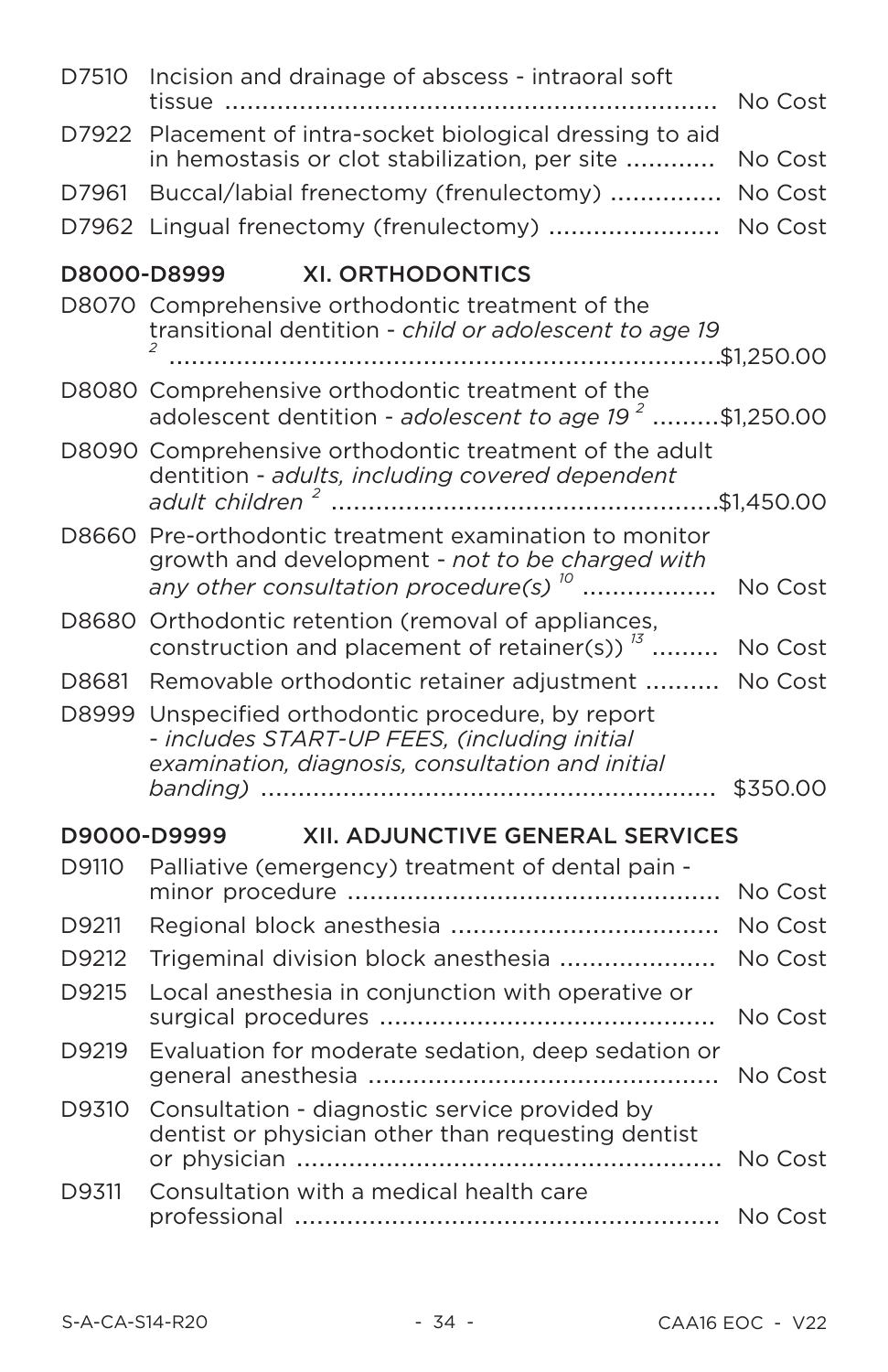|       | D9430 Office visit for observation (during regularly<br>scheduled hours) - no other services performed       | No Cost |
|-------|--------------------------------------------------------------------------------------------------------------|---------|
|       | D9440 Office visit - after regularly scheduled hours                                                         | \$20.00 |
|       | D9450 Case presentation, detailed and extensive                                                              | No Cost |
| D9912 |                                                                                                              | \$0.00  |
|       | D9932 Cleaning and inspection of removable complete                                                          | No Cost |
| D9933 | Cleaning and inspection of removable complete                                                                | No Cost |
|       | D9934 Cleaning and inspection of removable partial                                                           | No Cost |
|       | D9935 Cleaning and inspection of removable partial                                                           | No Cost |
|       | D9986 Missed appointment - without 24 hour notice - per<br>15 minutes of appointment time - up to an overall | \$10.00 |
| D9987 | Canceled appointment - without 24 hour notice -<br>per 15 minutes of appointment time - up to an             | \$10.00 |
|       | D9990 Certified translation or sign-language services - per<br>visit                                         | No Cost |
| D9991 | Dental case management - addressing<br>appointment compliance barriers                                       | No Cost |
|       | D9992 Dental case management - care coordination                                                             | No Cost |
|       | D9995 Teledentistry - synchronous; real-time encounter                                                       | No Cost |
| D9996 | Teledentistry - asynchronous; information stored<br>and forwarded to Dentist for subsequent review           | No Cost |
| D9997 | Dental case management - Patients with special                                                               | No Cost |

Procedures not listed above are not covered; however, may be available at the Contract Dentist's "filed fees".

Procedures with age restrictions will be subject to exceptions based on medical necessity.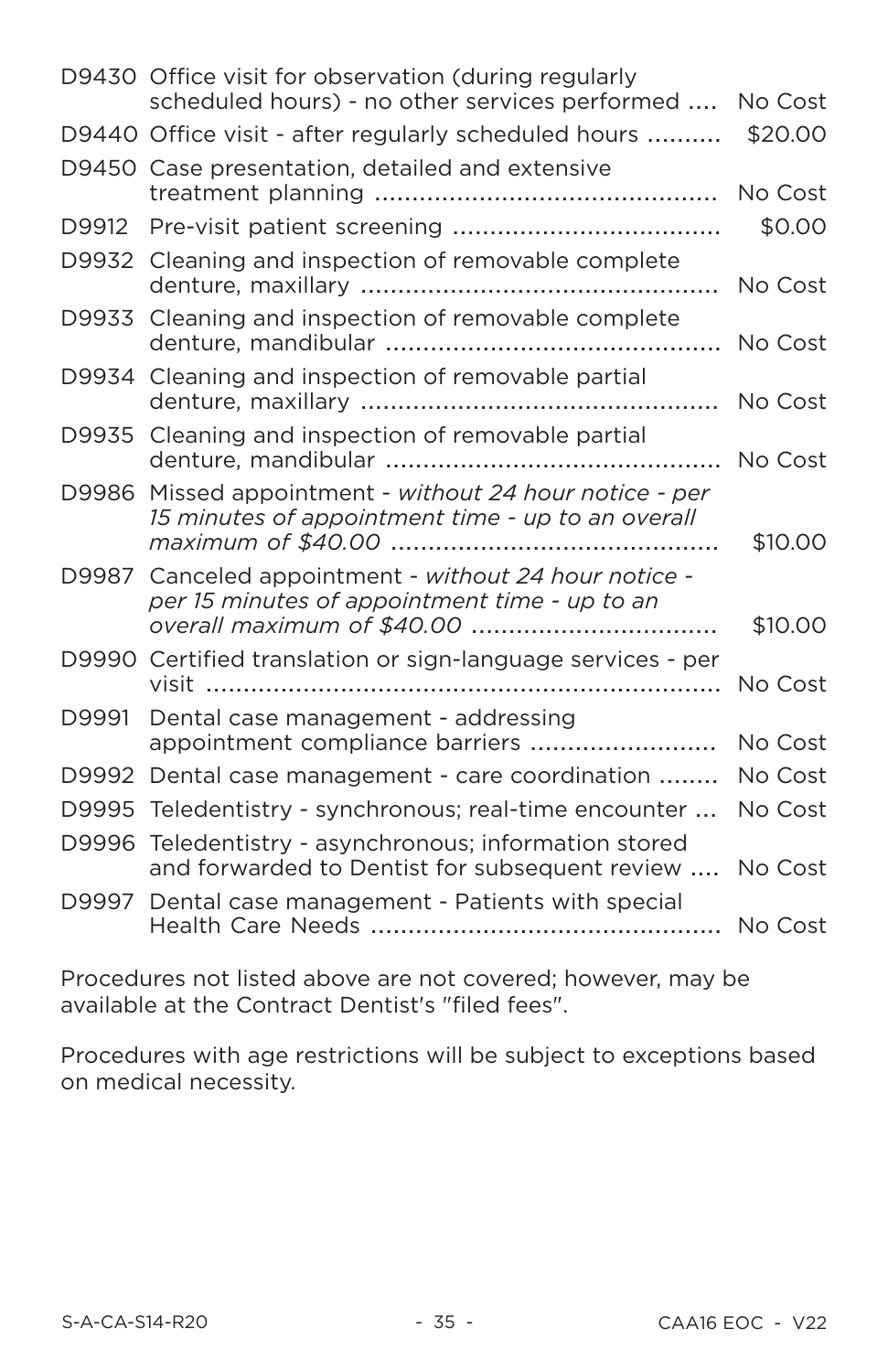# **FOOTNOTES**

- A Benefit for permanent teeth only.  $\mathcal{I}$
- Listed Copayment covers up to 24 months of active orthodontic  $\overline{a}$ treatment excluding the services listed for D8999 (Start-up fee). Beyond 24 months of active treatment, an additional monthly fee of \$75.00 applies.
- Replacement is subject to a limitation requiring the existing  $\overline{3}$ restoration to be 5+ years old.
- Replacement is subject to a limitation requiring the existing denture  $\overline{4}$ to be 5+ years old.
- 5 Base or noble metal is the benefit. If a crown, pontic, inlay, onlay or indirectly fabricated post and core is made of high noble metal. an additional fee up to \$100.00 per tooth will be charged for the uparade. This charge also applies to a titanium crown.
- Porcelain and other tooth-colored materials on molars are 6 considered a material upgrade with a maximum additional charge to the Enrollee of \$150.00.
- Optional is defined as any alternative procedure presented by the  $\overline{z}$ Contract Dentist that satisfies the same dental need as a covered procedure, is chosen by the Enrollee, and is subject to the limitations and exclusions of the program. The applicable charge to the Enrollee is the difference between the Contract Dentist's "filed fee" for the Optional procedure and the "filed fee" for the covered procedure. plus any applicable Copayment for the covered procedure. Optional treatment does not apply when alternative choices are benefits. "Filed fees" means the Contract Dentist's fees on file with Delta Dental. Questions regarding the DeltaCare USA Program should be directed to Delta Dental's Customer Service department at 800-422-4234
- 8 Includes after delivery adjustments and tissue conditioning, if needed, for the first six months after placement, if the Enrollee continues to be eligible and the service is provided at the Contract Dentist's facility where the denture was originally delivered.
- 9 An amalgam is the Benefit.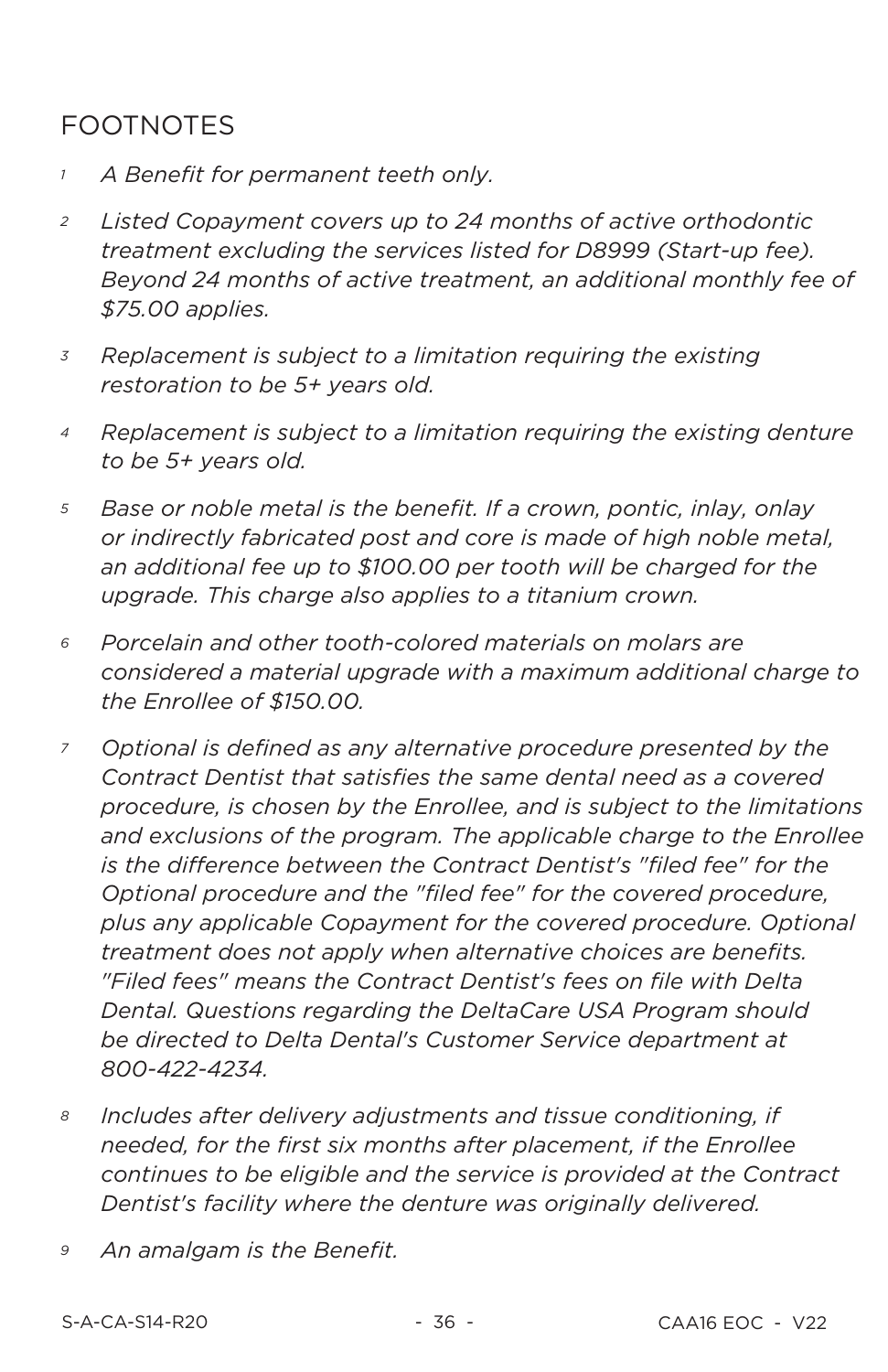- In the event comprehensive orthodontic treatment is not required or 10 is declined by the Enrollee, a fee of \$25.00 will apply. The Enrollee is also responsible for any incurred orthodontic diagnostic record fees.
- Limited to 1 per denture during any 12 consecutive months.  $11$
- Replacement is subject to a limitation requiring the existing bridge  $12$ to be 5+ years old.
- Includes adjustments and/or office visits up to 24 months. After 24  $13$ months, a monthly fee of \$75.00 applies.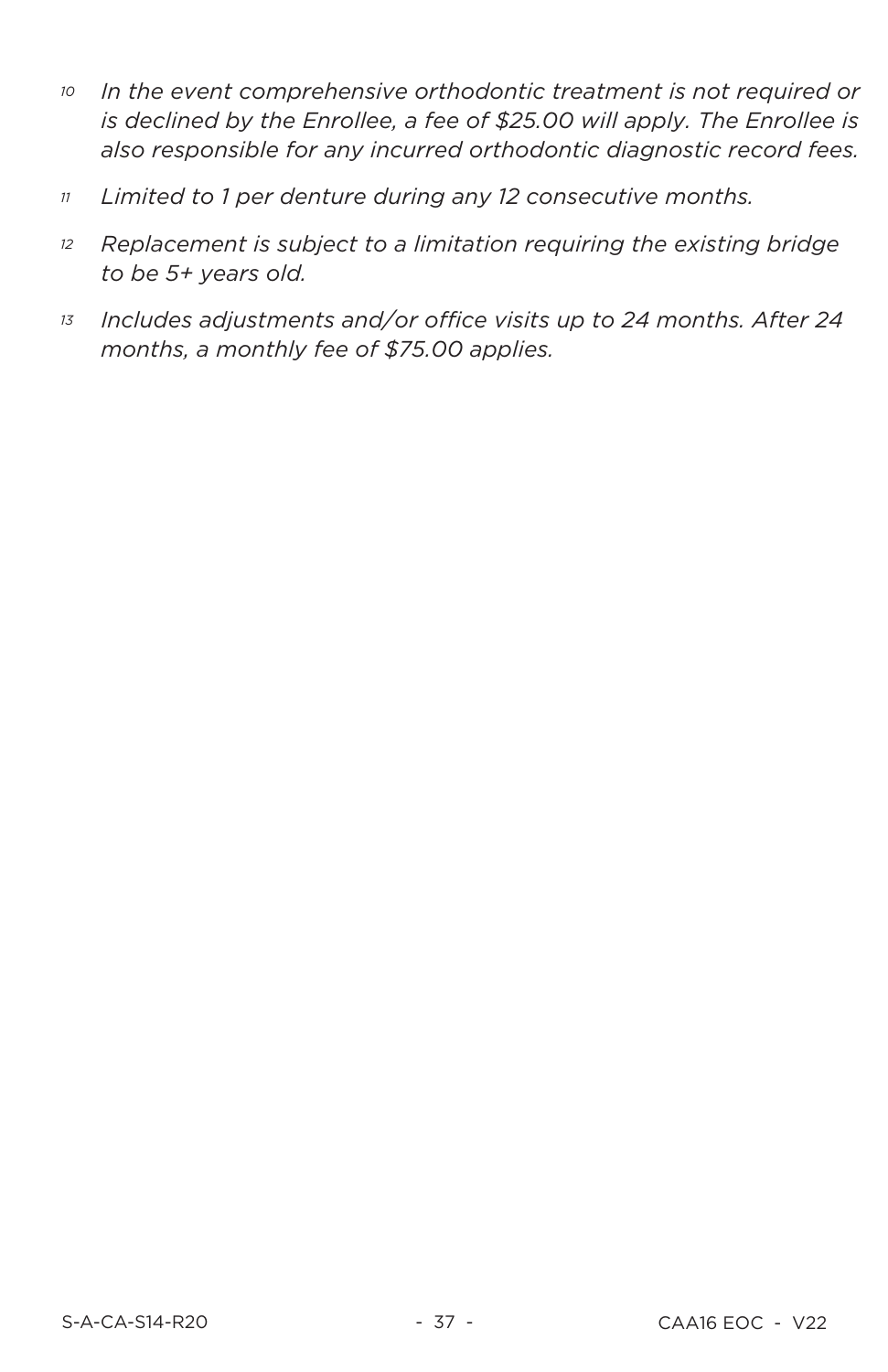## **SCHEDULE B**

Limitations and Exclusions below with age restrictions will be subject to exceptions based on medical necessity.

## **Limitations of Benefits**

- Full mouth x-rays are limited to one set every 24 consecutive  $1<sup>1</sup>$ months and include any combination of periapicals, bitewings and/or panoramic film.
- 2. Bitewing x-rays are limited to not more than one series of four films in any six month period.
- 3. Diagnostic casts are limited to aid in diagnosis by the Contract Dentist for covered Benefits.
- 4. If a biopsy is prior approved by Us to an oral surgeon, then histopathologic examination of the resulting biopsy specimen is covered and available at no additional cost.
- 5. Prophylaxis or periodontal maintenance is limited to one procedure each six month period.
- Benefits for sealants include the application of sealants only 6. to permanent first and second molars with no decay, with no restorations and with the occlusal surface intact, for first molars through age nine and second molars through age 15. Benefits for sealants do not include the repair or replacement of a sealant on any tooth within three years of its application.
- 7. A filling is a Benefit for the removal of decay, for minor repairs of tooth structure or to replace a lost filling.
- A crown is a Benefit when there is insufficient tooth structure 8. to support a filling or to replace an existing crown that is nonfunctional or non-restorable and meets the five year limitation (Limitation #12).
- 9. A covered metallic inlay, onlay, crown or fixed partial denture (bridge) using base or noble metal is available for listed Copayment(s). If the Enrollee elects to have high noble metal used instead, the maximum additional cost of this material upgrade is \$100.00 per tooth or pontic. For a cast post and core, the Benefit is for base or noble metal. If the Enrollee elects to have a high noble metal cast post and core instead, the maximum additional cost of this material upgrade is \$100.00 per tooth.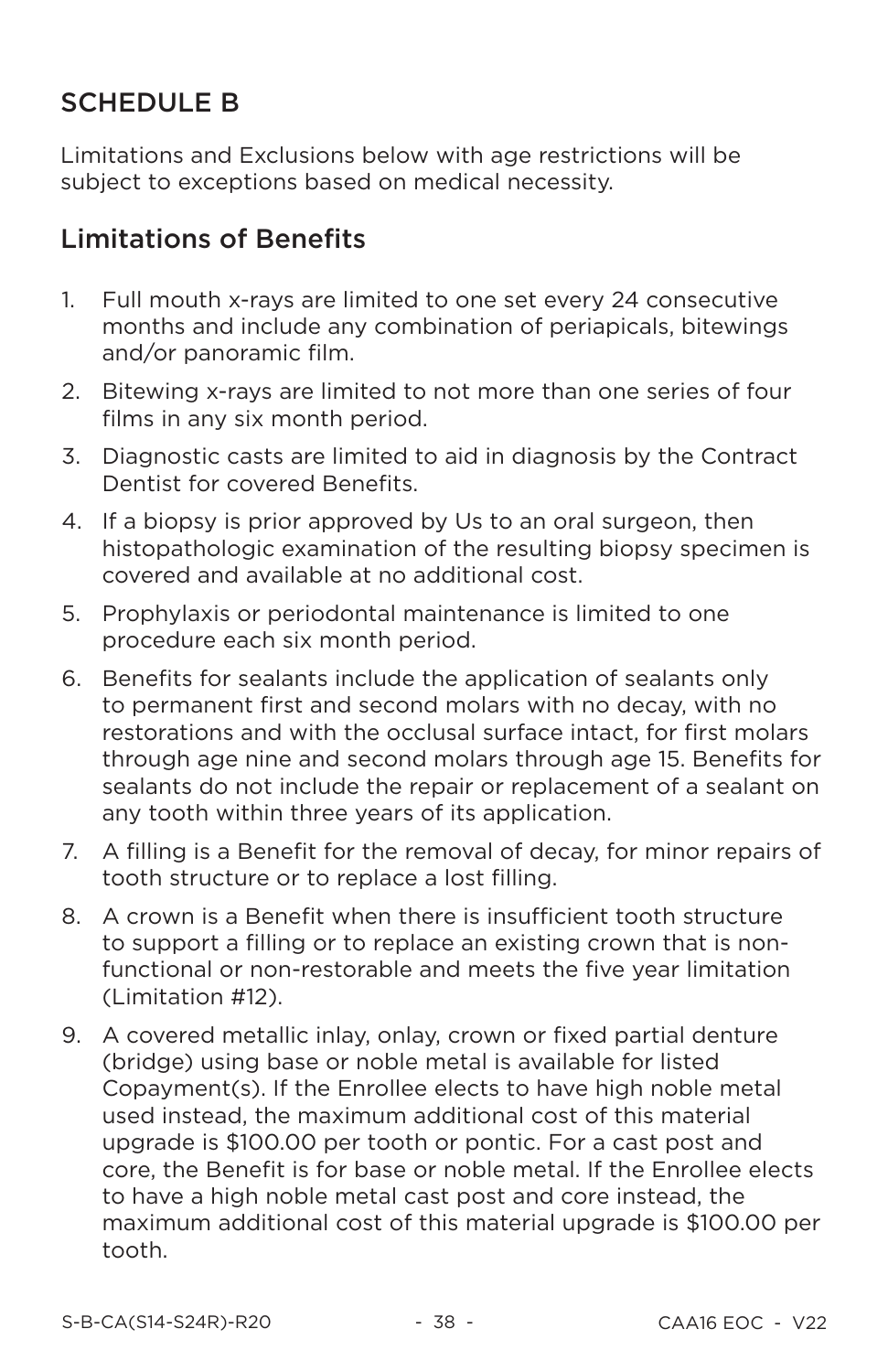- 10. For molars, a covered inlay, onlay, crown, or unit of a fixed partial denture (bridge) is metallic without porcelain or other tooth-colored material. If the Enrollee elects to have porcelain, porcelain-fused-to-metal, resin or resin-with-metal used instead. the maximum additional cost for this tooth-colored material upgrade is \$150.00 per molar.
- 11. If a porcelain margin is also chosen by the Enrollee for a covered porcelain-fused-to-metal crown, the maximum additional cost for this laboratory upgrade is \$75.00.
- 12. The replacement of an existing inlay, onlay, crown, fixed partial denture (bridge) or a removable full or partial denture is covered when:
	- a. The existing restoration/bridge/denture is no longer functional and cannot be made functional by repair or adjustment, and
	- b. Either of the following:
		- The existing non-functional restoration/bridge/denture was placed five or more years prior to its replacement, or
		- If an existing partial denture is less than five years old, but  $\sim$ must be replaced by a new partial denture due to the loss of a natural tooth, which cannot be replaced by adding another tooth to the existing partial denture.
- 13. A direct or indirect pulp cap is a Benefit only on a vital permanent tooth with an open apex or a vital primary tooth.
- 14. With the exception of pulp caps and pulpotomies, endodontic procedures (e.g. root canal therapy, apicoectomy, retrofill, etc.) are only a Benefit on a permanent tooth.
- 15. A therapeutic pulpotomy on a permanent tooth is limited to palliative treatment when the Contract Dentist is not performing root canal therapy.
- 16. Periodontal scaling and root planing are limited to four quadrants during any 12 month period.
- 17. Full mouth debridement (gross scale) is limited to one treatment in any 12 month period.
- 18. Coverage for the placement of a fixed partial denture (bridge) requires that:
	- No cantilevered posterior pontic (prosthetic tooth) be included;  $a<sub>1</sub>$ and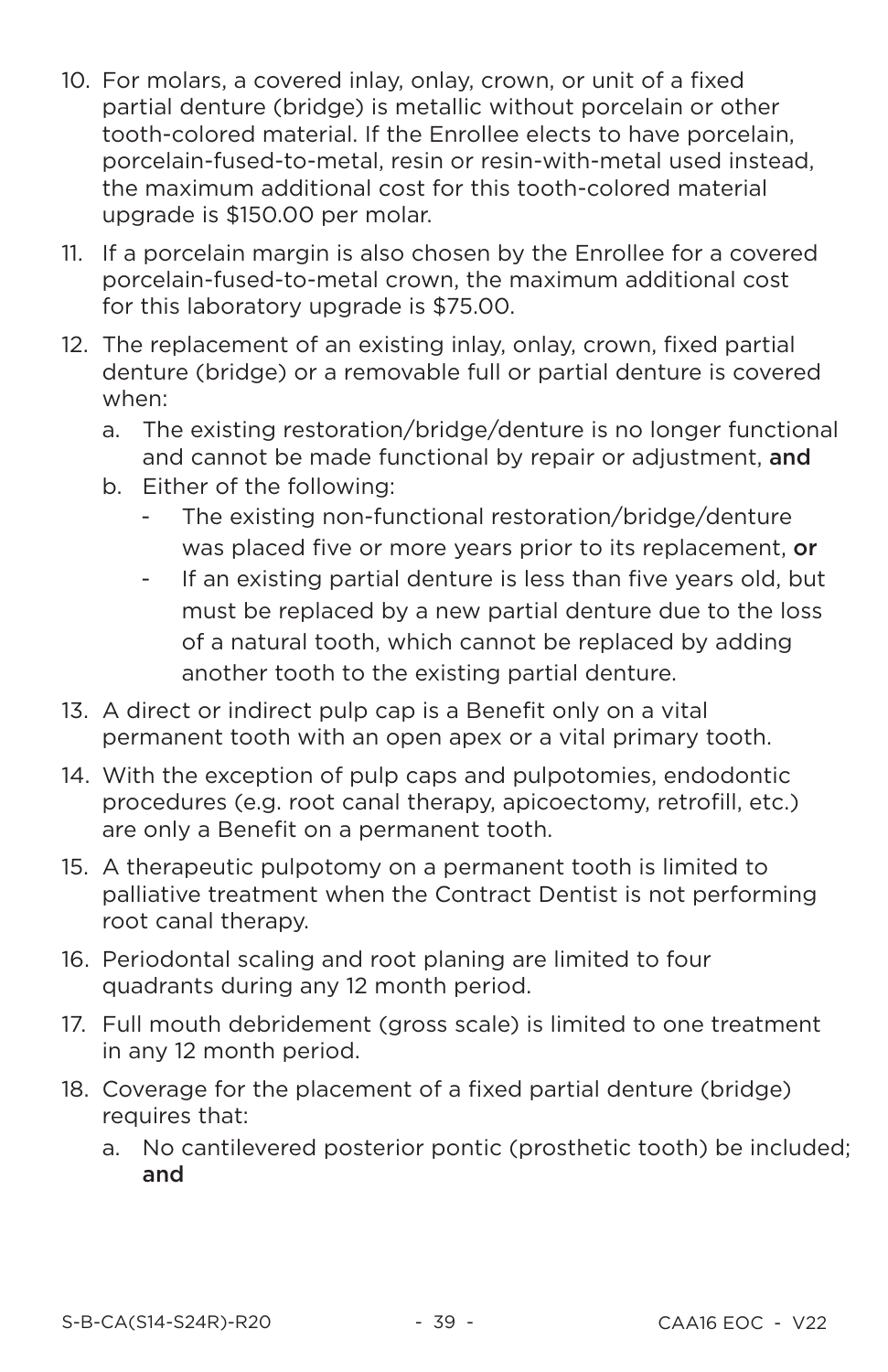- b. Either of the following:
	- The sole tooth to be replaced in the arch is a permanent tooth, which cannot be replaced by adding another tooth to an existing removable partial denture: or
	- The new bridge would replace an existing, non-functional  $\omega_{\rm{eff}}$ bridge (see Limitation #9); or
	- Each abutment tooth to be crowned meets Limitation #8.
- 19. Relines, tissue conditioning and rebases are limited to one per denture during any 12 consecutive months.
- 20. Interim partial dentures (stayplates), in conjunction with fixed or removable appliances, are limited to:
	- The replacement of extracted anterior teeth for adults during a healing period when the teeth cannot be added to an existing partial denture or
	- The replacement of permanent tooth/teeth for children under 16 years of age.
- 21. Retained primary teeth shall be covered as primary teeth.
- 22. Excision of the frenum is a Benefit only when it results in limited mobility of the tongue, it causes a large diastema between teeth or it interferes with a prosthetic appliance.
- 23. Benefits provided by a pediatric Dentist are limited to children through age seven following an attempt by the assigned Contract Dentist to treat the child and upon prior authorization by Us, less applicable Copayments. Exceptions for medical conditions, regardless of age limitation, will be considered on an individual basis.
- 24. In cases of accidental injury, Benefits available are described in Schedule B. Accident Injury Benefit. Damages to the hard and soft tissues of the oral cavity from normal masticatory (chewing) function, exclusive attrition and normal wear, will be covered as described in Schedules A, Description of Benefits and Copayments; and B. Limitations and Exclusions of Benefits.
- 25. Benefits for a soft tissue management program are limited to those parts which are listed covered services listed in Schedule A. Description of Benefits and Copayments. If an Enrollee declines non-covered services within a soft tissue management program, it does not eliminate or alter other covered Benefits.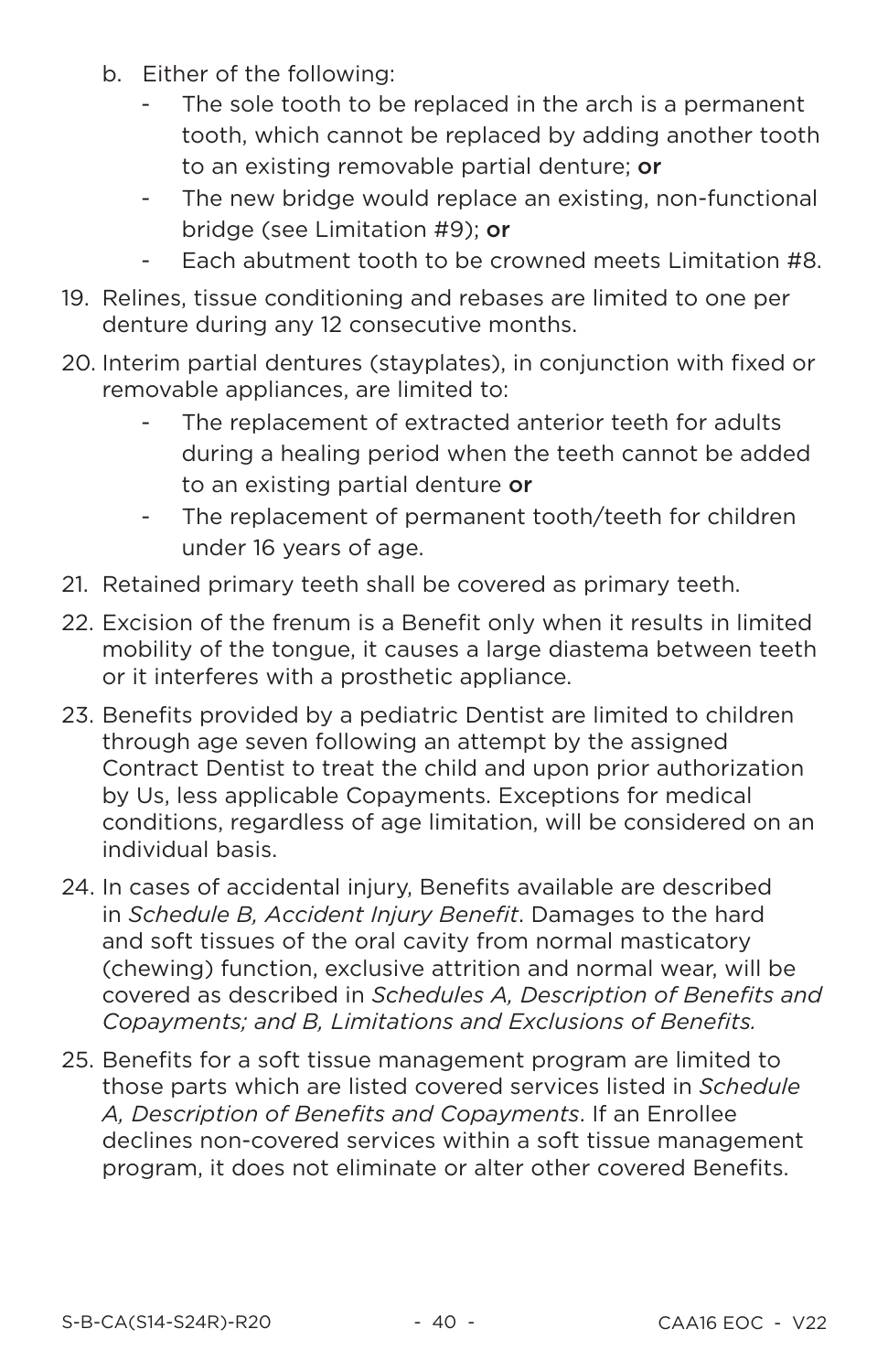- 26. A new removable partial, complete or immediate denture includes after delivery adjustments and tissue conditioning at no additional cost for the first six months after placement if the Enrollee continues to be eligible and the service is provided at the Contract Dentist's facility where the denture was originally delivered
- 27. An Optional procedure is defined as any alternative procedure presented by the Contract Dentist that satisfies the same dental need as a covered procedure, is chosen by the Enrollee, and is subject to the limitations and exclusions of the Program. The applicable charge to the Enrollee is the difference between the Contract Dentist's "filed fee" for the Optional procedure and the "filed fees" for the covered procedure, plus any applicable Copayment for the covered procedure, Optional treatment does not apply when alternative choices are Benefits.

#### Optional procedures include:

- The use of a tooth-colored material when restoring a posterior tooth with a filling, inlay or onlay; and
- Units in a fixed partial denture (bridge) made of porcelain/ceramic, which is not fused to and supported bv underlying cast metal.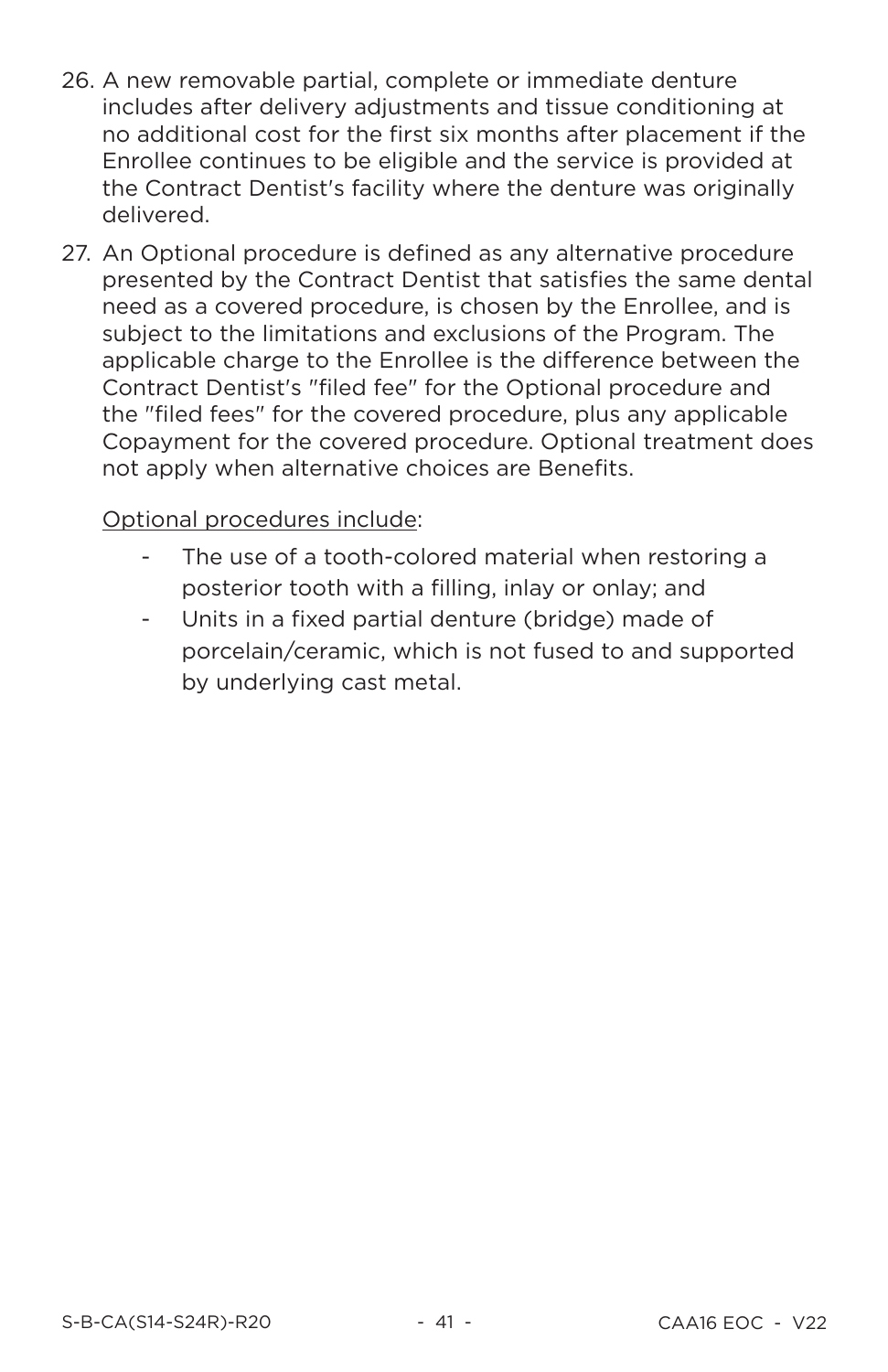## **Exclusions of Benefits**

- Any procedure that is not specifically listed under Schedule A,  $1<sup>1</sup>$ Description of Benefits and Copayments.
- Dental conditions arising out of and due to Enrollee's  $2^{+}$ employment for which Workers' Compensation is paid. Services that are provided to the Enrollee by state government or agency thereof, or are provided without cost to the Enrollee by any municipality, county or other subdivision, except as provided in Section 1373(a) of the California Health and Safety Code.
- 3. All related fees for admission, use, or stays in a hospital, outpatient surgery center, extended care facility, or other similar care facility.
- 4. Loss or theft of full or partial dentures, space maintainers. crowns and fixed partial dentures (bridges).
- 5. Dental expenses incurred in connection with any dental procedures started after termination of eligibility for coverage.
- 6. Dental expenses incurred in connection with any dental procedure started before the Enrollee's eligibility with the DeltaCare USA Program. Examples include: teeth prepared for crowns, root canals in progress, orthodontics.
- $7<sub>1</sub>$ Congenital malformations (e.g. congenitally missing teeth, supernumerary teeth, enamel and dentinal dysplasias, etc.), except for the treatment of newborn children with congenital defects or birth abnormalities.
- 8. Dispensing of drugs not normally supplied in a dental facility.
- 9. Any procedure that in the professional opinion of the Contract Dentist or Delta Dental's dental consultant:
	- has poor prognosis for a successful result and reasonable  $a<sub>1</sub>$ longevity based on the condition of the tooth or teeth and/or surrounding structures. or
	- b. is inconsistent with generally accepted standards for dentistry.
- 10. Dental services received from any dental facility other than the assigned Contract Dentist including the services of a dental specialist, unless expressly authorized in writing by Us or as cited under Emergency Services. To obtain written Authorization, the Enrollee should call Our Customer Service department at 800-422-4234.
- 11. Consultations for non-covered benefits.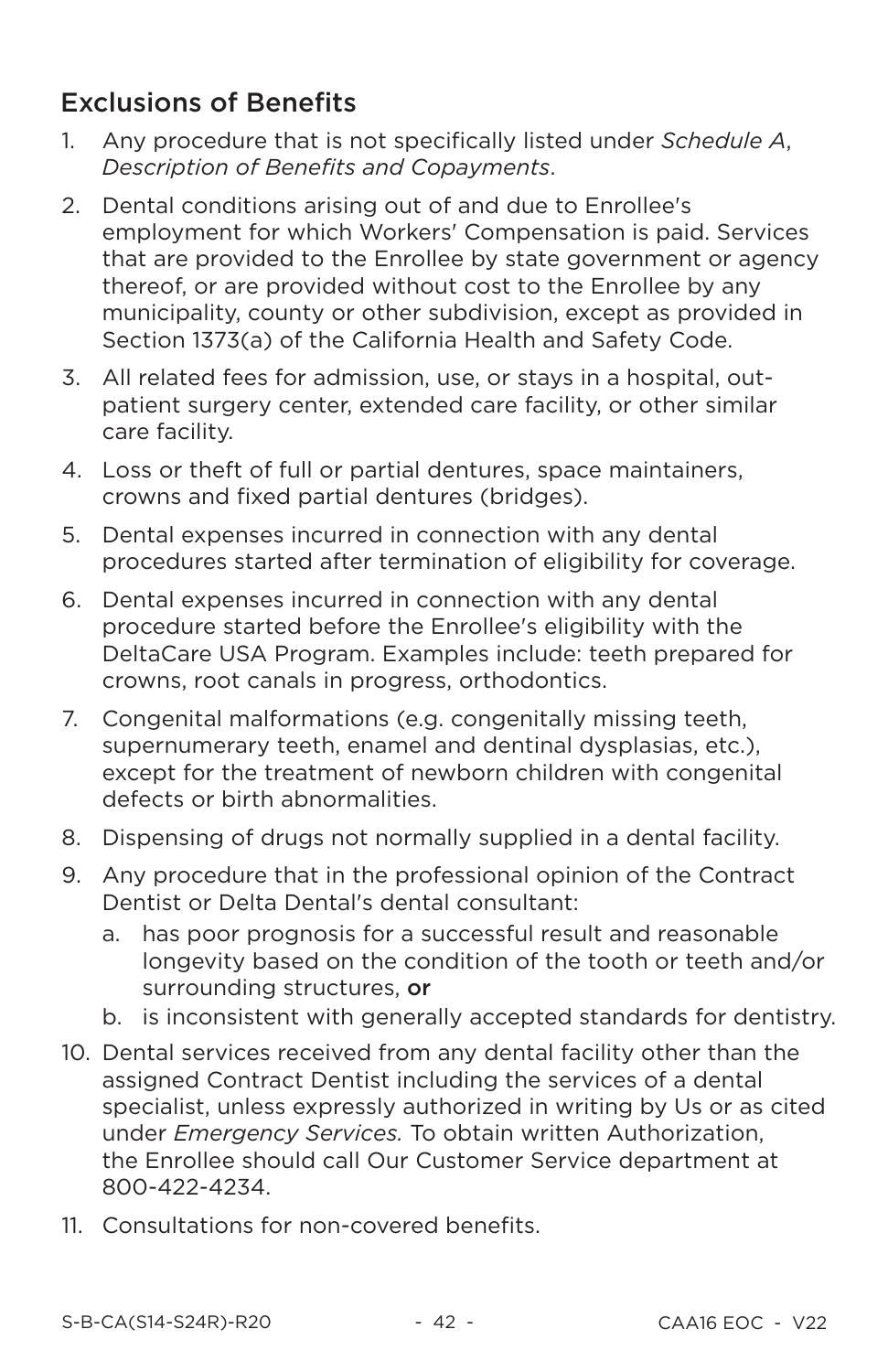- 12. Implant placement or removal, appliances placed on or services associated with implants, including but not limited to prophylaxis and periodontal treatment.
- 13. Porcelain crowns, porcelain fused to metal or resin with metal type crowns and fixed partial dentures (bridges) for children under 16 years of age.
- 14. Restorations placed solely due to cosmetics, abrasions, attrition, erosion, restoring or altering vertical dimension, congenital or developmental malformation of teeth.
- 15. Appliances or restorations necessary to increase vertical dimension, replace or stabilize tooth structure loss by attrition. realignment of teeth, periodontal splinting, gnathologic recordings, equilibration or treatment of disturbances of the temporomandibular joint (TMJ).
- 16. An initial treatment plan which involves the removal and reestablishment of the occlusal contacts of 10 or more teeth with crowns, onlays, fixed partial dentures (bridges), or any combination of these is considered to be full mouth construction under the DeltaCare USA Program, Crowns, onlays and fixed partial dentures associated with such a treatment plan are not covered benefits. This exclusion does not affect any other Benefits.
- 17. Precious metal for removable appliances, metallic or permanent soft bases for complete dentures, porcelain denture teeth. precision abutments for removable partials or fixed partial dentures (overlays, implants, and appliances associated therewith) and personalization and characterization of complete and partial dentures.
- 18. Extraction of teeth, when teeth are asymptomatic/nonpathologic (no signs or symptoms of pathology or infection). including but not limited to the removal of third molars and orthodontic extractions
- 19. Treatment or extraction of primary teeth when exfoliation (normal shedding and loss) is imminent.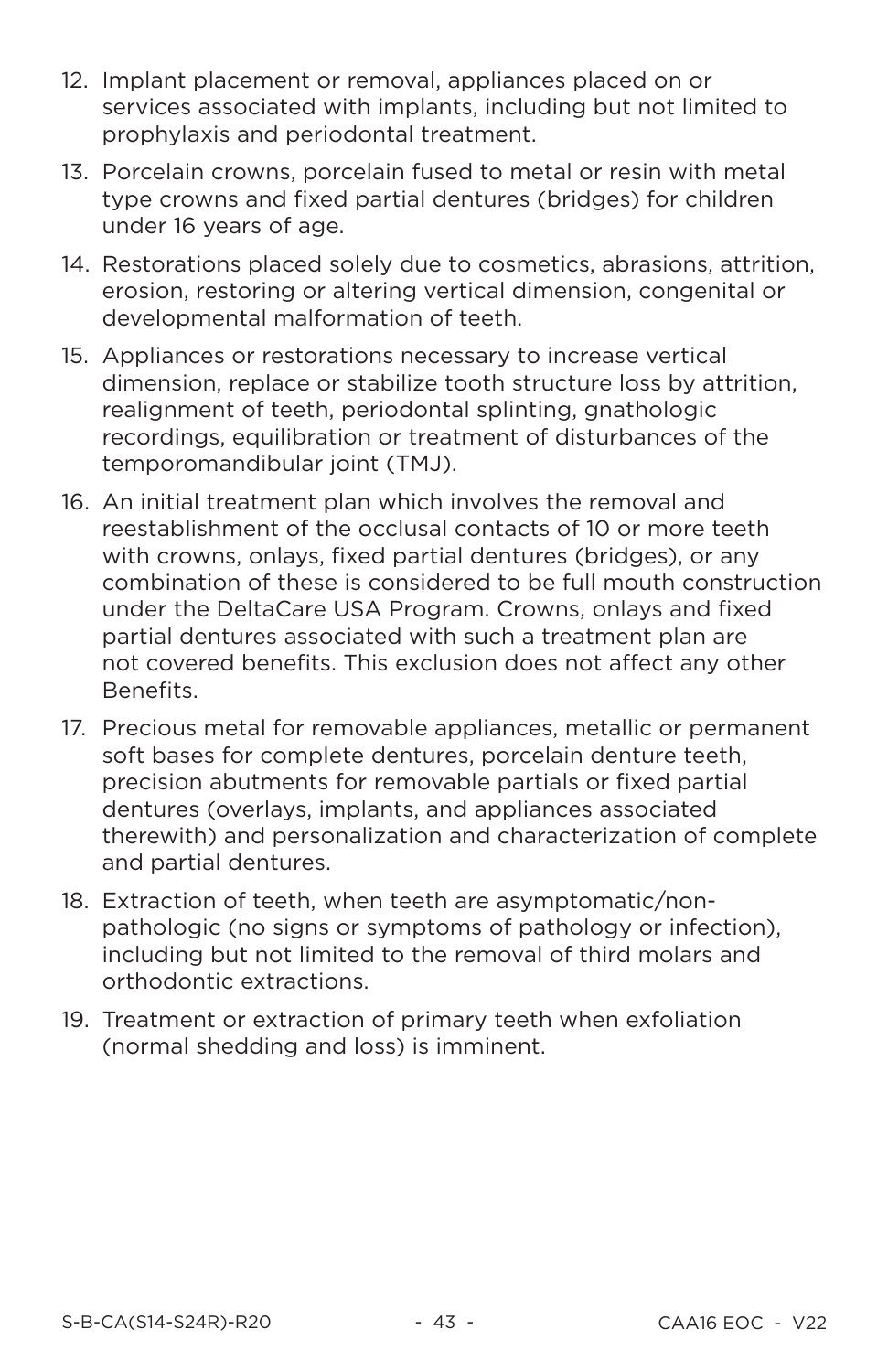## **Orthodontic Limitations**

The DeltaCare USA Program provides coverage for orthodontic treatment plans provided through Our Contract Orthodontists. The start-up fees and the cost to the Enrollee for the treatment plan are listed in Schedule A, Description of Benefits and Copayments and subiect to the following:

- $\mathbf{1}$ Orthodontic treatment must be provided by the Contract Orthodontist.
- Benefits cover 24 months of active comprehensive orthodontic  $\mathcal{D}$ treatment. Included is the initial examination, diagnosis. consultation, initial banding, 24 months of active treatment. de-banding and the retention phase of treatment. The retention phase includes the initial construction, placement and adjustment to retainers and office visits for a maximum of two vears.
- 3. Treatment plans extending beyond 24 months of active treatment, or 24 months of the retention phase of treatment will be subject to a monthly office visit fee to the Enrollee not to exceed \$75.00 per month.
- 4. Should an Enrollee's coverage be cancelled or terminated for any reason, and at the time of cancellation or termination be receiving any orthodontic treatment, the Enrollee and not Us will be responsible for payment of any balance due for treatment provided after cancellation or termination. In such a case the Enrollee's payment shall be based on a maximum of \$2,800.00 for covered dependent children to age 19 and \$3,000.00 for covered adults and dependent children to age 26. The amount will be prorated over the number of months to completion of the treatment and, will be payable by the Enrollee on such terms and conditions as are arranged between the Enrollee and the Contract Orthodontist.
- 5. If treatment is not required or the Enrollee chooses not to start treatment after the diagnosis and consultation have been completed by the Contract Orthodontist, the Enrollee will be charged a consultation fee of \$25.00 in addition to diagnostic record fees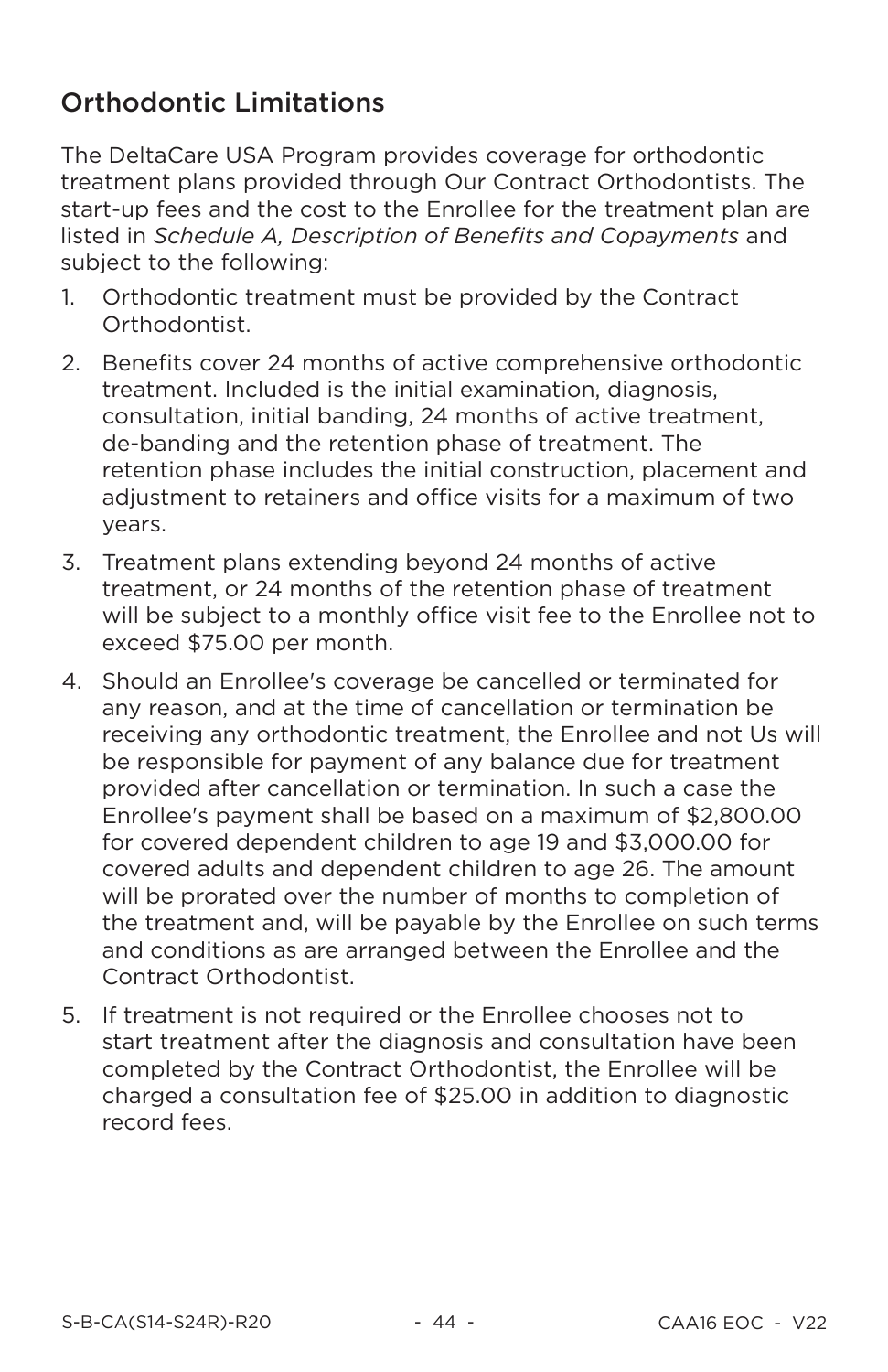- 6. Three recementations or replacements of a bracket/band on the same tooth or a total of five rebracketings/rebandings on different teeth during the covered course of treatment are Benefits. If any additional recementations or replacements of brackets/bands are performed, the Enrollee is responsible for the cost at the Contract Orthodontist's usual and customary fee.
- $7.$ Comprehensive orthodontic treatment (Phase II) consists of repositioning all or nearly all of the permanent teeth in an effort to make You occlusion as ideal as possible. This treatment usually requires complete fixed appliances; however, when the Contract Orthodontist deems it suitable, a European or removable appliance therapy may be substituted at the same Copayment amounts as for fixed appliances.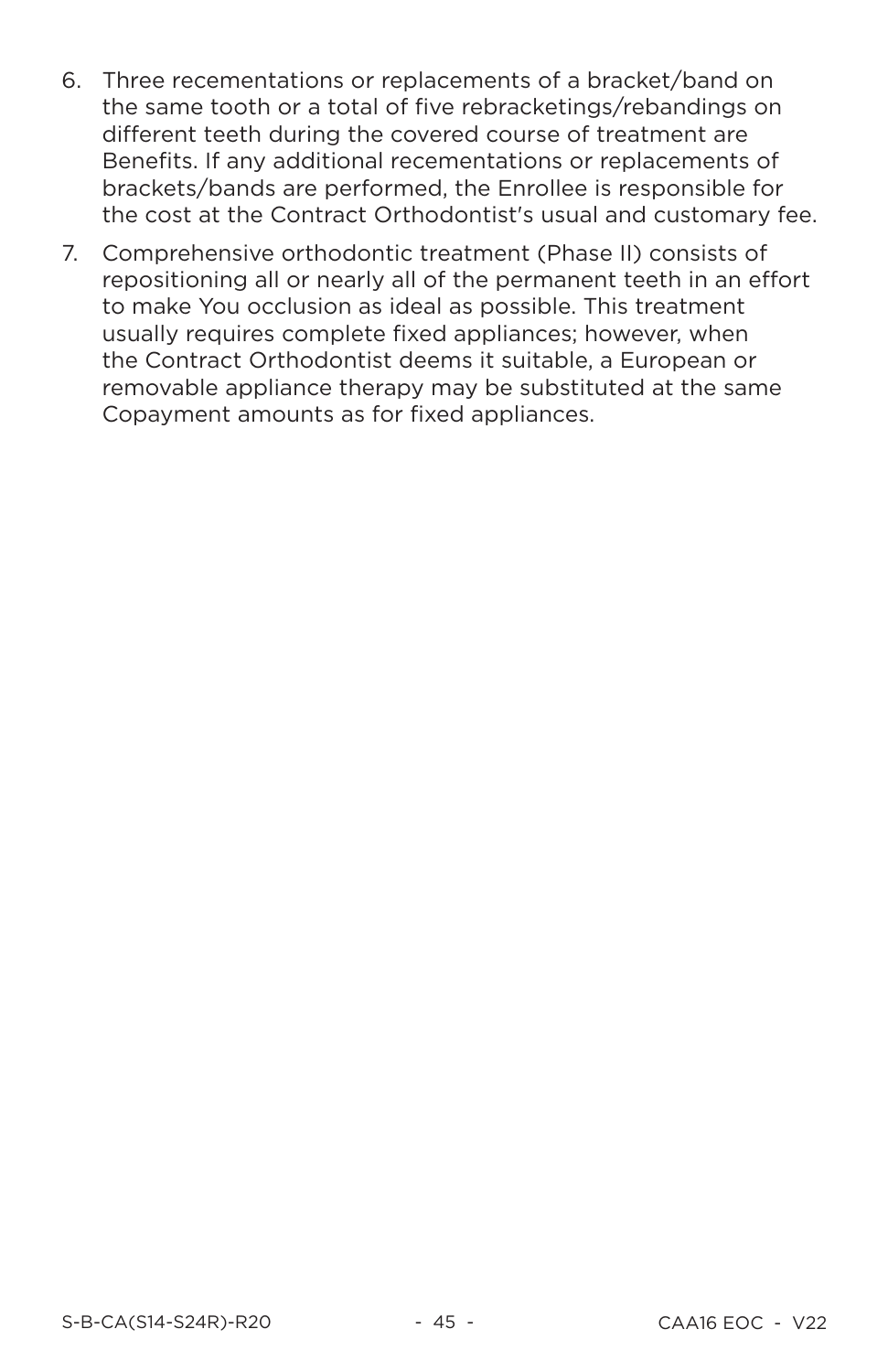## **Orthodontic Exclusions**

- Pre-, mid- and post-treatment records which include  $1<sup>1</sup>$ cephalometric x-rays, tracings, photographs and study models.
- $\mathcal{D}_{\mathcal{L}}$ Lost, stolen or broken orthodontic appliances.
- $\overline{5}$ Retreatment of orthodontic cases.
- 4. Changes in treatment necessitated by accident of any kind.
- 5. Initial or continuing orthodontic treatment when such treatment would be inconsistent with generally accepted professional standards.
- 6. Surgical procedures incidental to orthodontic treatment.
- $7<sub>1</sub>$ Myofunctional therapy.
- Surgical procedures related to cleft palate, micrognathia or 8. macrognathia.
- 9. Treatment related to temporomandibular joint disturbances.
- 10. Supplemental appliances not routinely used in typical comprehensive orthodontics.
- 11. Restorative work caused by orthodontic treatment.
- 12. Phase I orthodontics, as well as activator appliances and minor treatment for tooth guidance and/or arch expansion. Phase I orthodontics is defined as early treatment including interceptive orthodontia prior to the development of late mixed dentition.
- 13. Extractions solely for the purpose of orthodontics.
- 14. Treatment in progress at inception of eligibility.
- 15. Composite bands, lingual adaptation of orthodontic bands and other specialized or cosmetic alternatives to standard fixed and removable orthodontic appliances.
- 16. Orthodontic treatment must be provided by a licensed Dentist. Self-administered orthodontics are not covered.
- 17. The removal of fixed orthodontic appliances for reasons other than completion of treatment is not a covered benefit.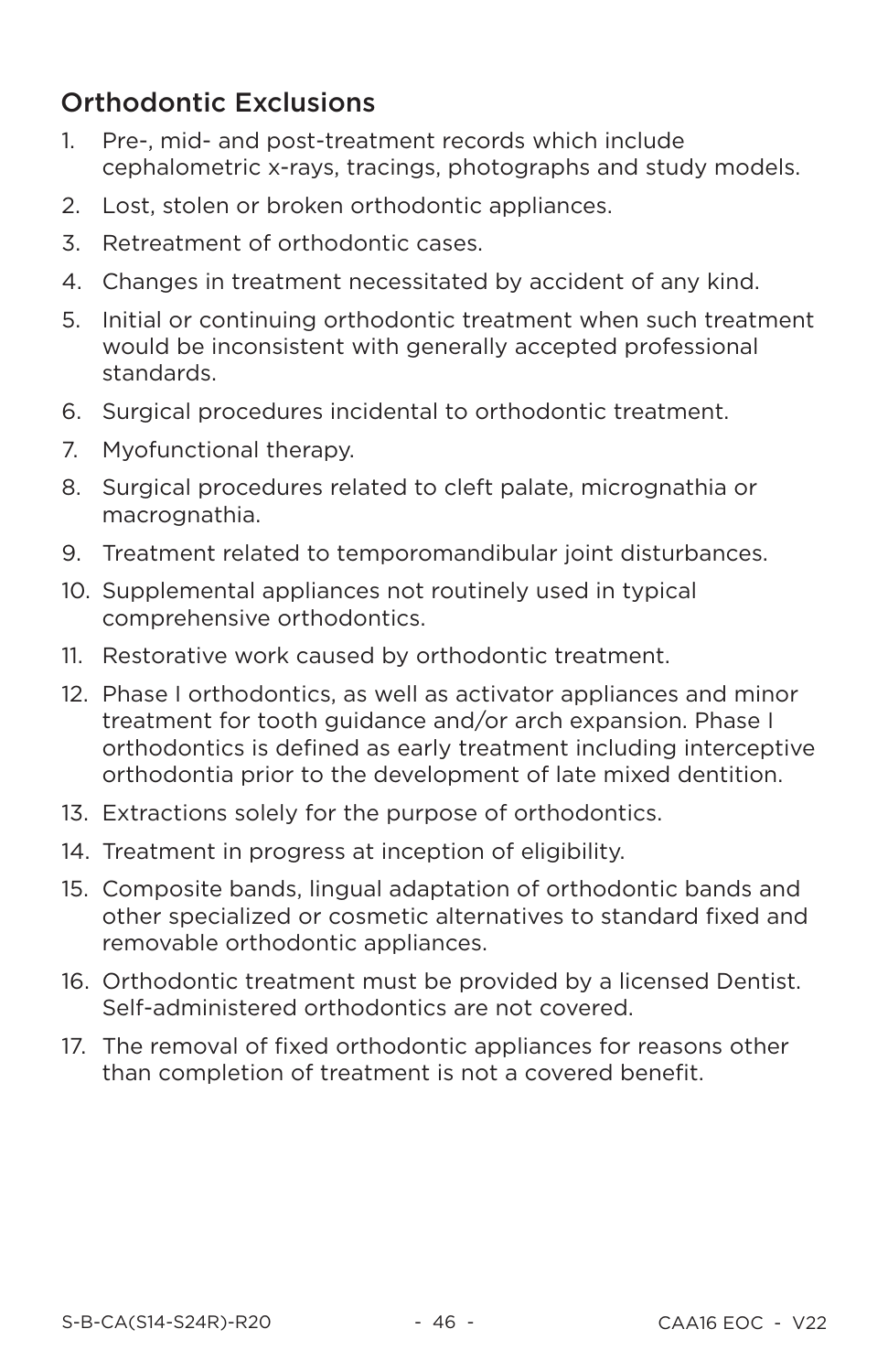# **Accident Injury Benefit**

An accident injury is damage to the hard and soft tissue of the mouth caused directly and independently of all other causes by external forces. Damage to the hard and soft tissue of the mouth from normal chewing function is covered under Schedule A. Description of Benefits and Copayments.

We will pay up to 100% of the Contract Dentist's "filed fees," for expenses an Enrollee incurs for an accident injury, less any applicable Copayment(s), up to a Maximum of \$1,600.00 in any 12 month period.

Accident injury benefits include the following procedure in addition to those listed in Schedule A, Description of Benefits and Copayments.

## **CODE**

D7270 Tooth reimplantation and/or stabilization of accidentally evulsed or displaced tooth and/or alveolus - includes splinting and/or stabilization.

Payment of Accident Injury Benefits is subject to Schedule B. Limitations and Exclusions of Benefits, in addition to the following provisions:

## **MAXIMUM**

Accident Injury Benefits will be provided for each Enrollee up to a maximum of \$1.600.00 in any 12 month period.

## **I IMITATION**

Accident Injury Benefits are limited to services provided as a result of an accident which occurred (a) while the Enrollee was covered under the DeltaCare USA Program, or (b) while the Enrollee was covered under another DeltaCare USA Program, and if the benefits for the expenses incurred would have been paid if the Enrollee had remained covered under that Program.

## **FXCLUSIONS**

In addition to Schedule B, limitations #13, #15, #20, #21 and #24 and exclusions #1-9, #11-15 and #18-20, the following exclusions apply:

- 1. Prophylaxis.
- 2. Extra-oral grafts (grafting of tissues from outside the mouth to oral tissue).
- 3. Replacement of existing restorations due to decay.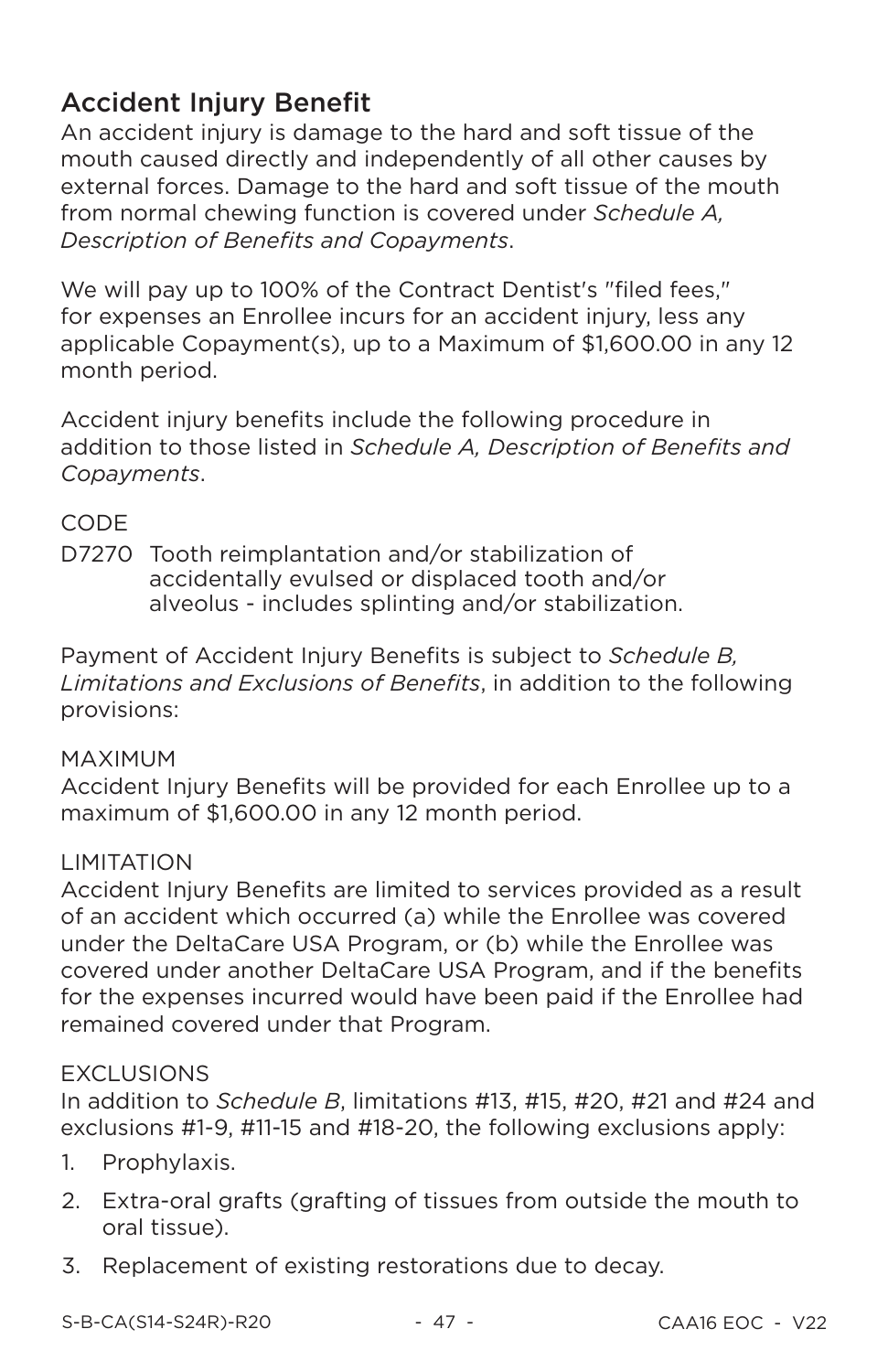- 4. Orthodontic services (treatment of malalignment of teeth and/or jaws).
- 5. Replacement of existing restorations, crowns, bridges, dentures and other dental or orthodontic appliances damaged by accident injury.

"Filed fees" mean the Contract Dentist's fees on file with Us. Questions regarding these fees should be directed to Our Customer Service department at 800-422-4234.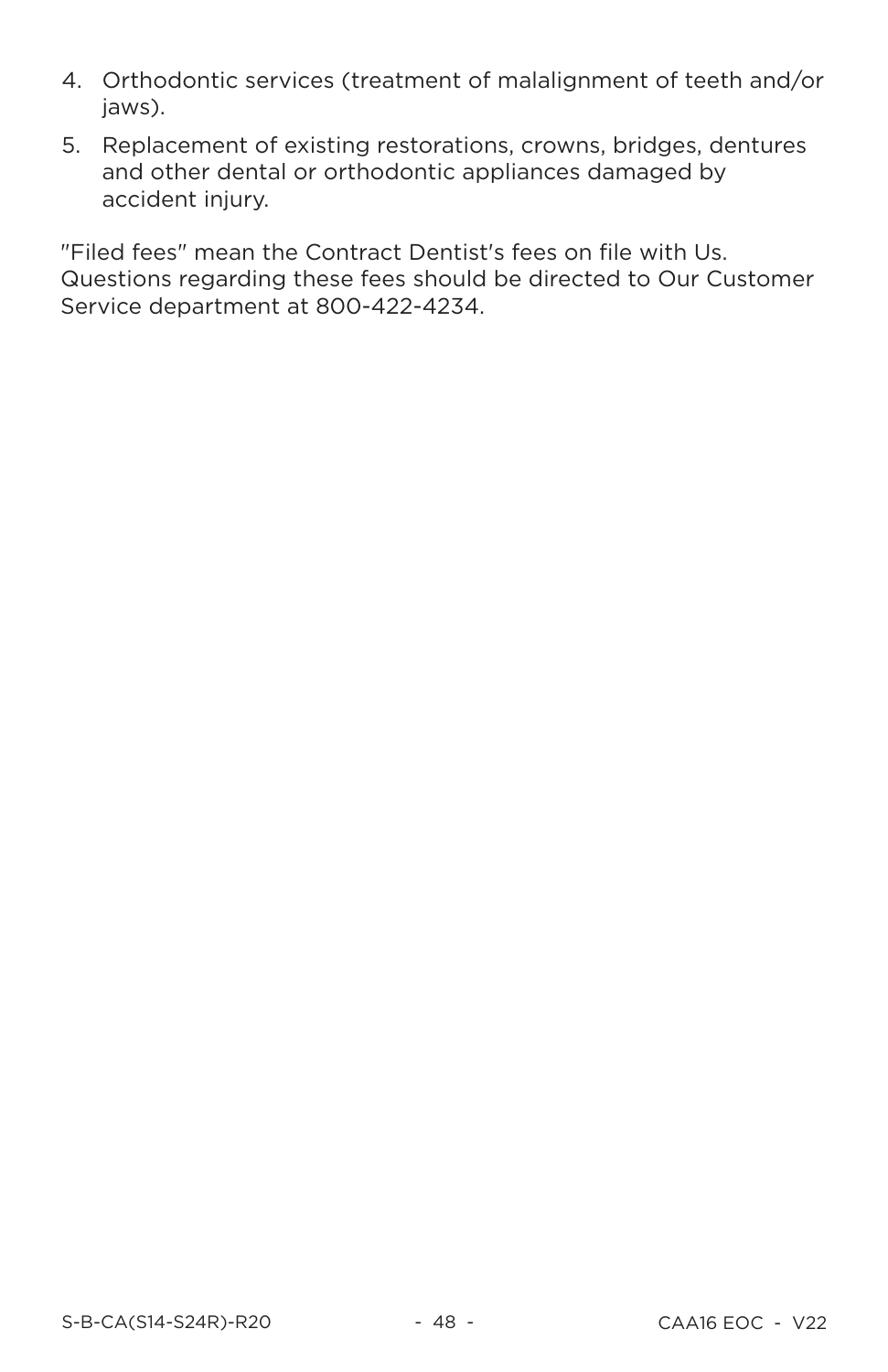# DeltaCare® USA

# Non-Discrimination Disclosure

#### Discrimination Is Against the Law

We comply with applicable federal civil rights laws and do not discriminate on the basis of race, color, national origin, age, disability, or sex, including sex stereotypes and gender identity. We do not exclude people or treat them differently because of their race, color, national origin, age, disability, or sex.

Coverage for medically necessary health services are available on the same terms for all individuals, regardless of sex assigned at birth, gender identity, or recorded gender. We will not deny or limit coverage to any health service based on the fact that an individual's sex assigned at birth, gender identity, or recorded gender is different from the one to which such health service is ordinarily available. We will not deny or limit coverage for a specific health service related to gender transition if such denial or limitation results in discriminating against a transgender individual.

If you believe that we have failed to provide these services or discriminated in another way on the basis of race, color, national origin, age, disability, or sex, you can file a grievance electronically online, over the phone with a customer service representative, or by mail.

DeltaCare USA PO Box 1803 Alpharetta, GA 30023-1803 1-800-422-4234 deltadentalins.com

You can also file a civil rights complaint with the U.S. Department of Health and Human Services Office for Civil Rights electronically through the Office for Civil Rights Complaint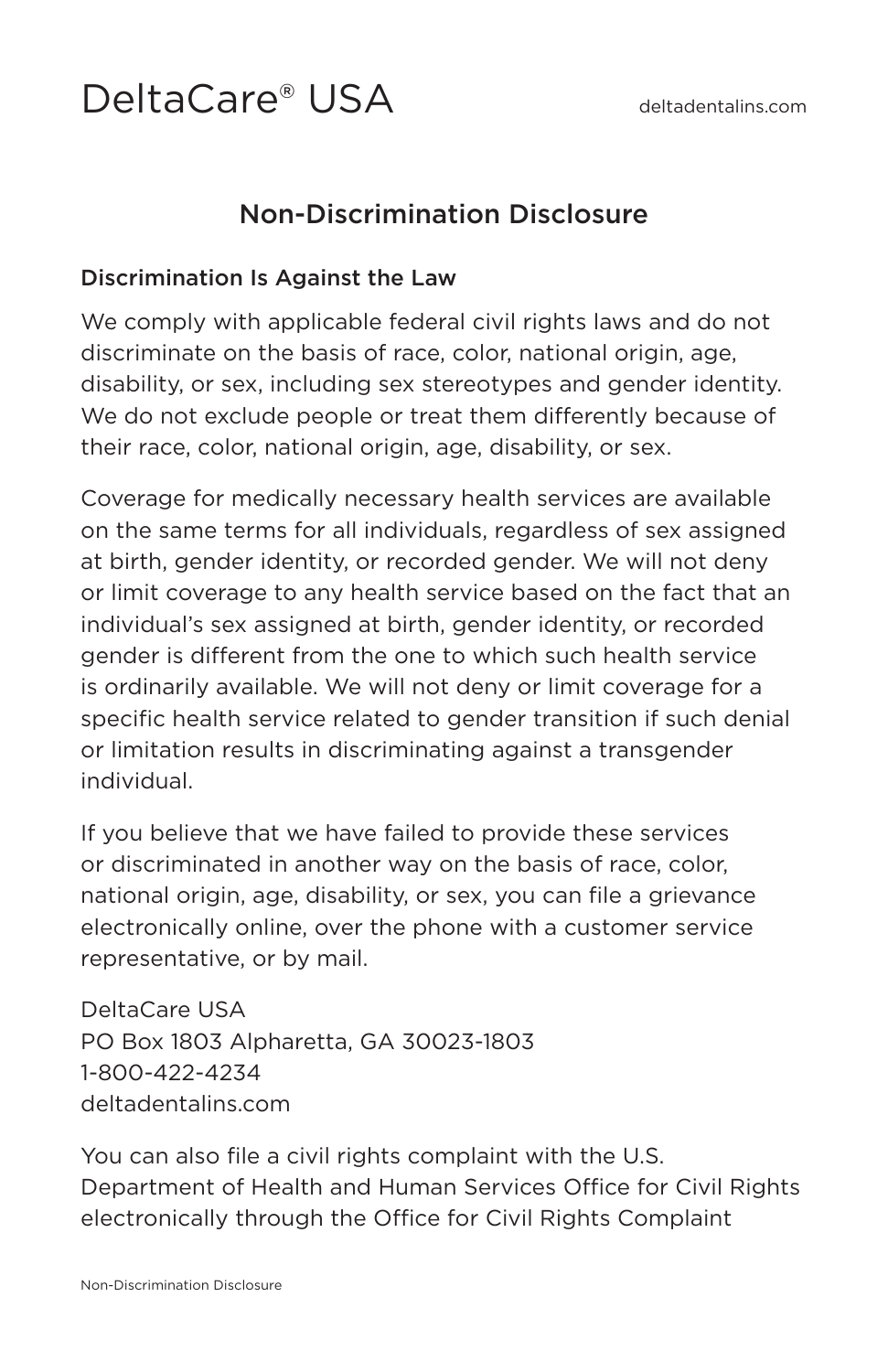Portal, available at https://ocrportal.hhs.gov/ocr/portal/lobby. jsf, or by mail or phone at: U.S. Department of Health and Human Services, 200 Independence Avenue SW, Room 509F, HHH Building, Washington DC 20201, 1-800-368-1019, 800-537-7697 (TDD). Complaint forms are available at http://www.hhs.gov/ocr/ office/file/index.html.

We provide free aids and services to people with disabilities to communicate effectively with us, such as:

- qualified sign language interpreters
- written information in other formats (large print, audio, accessible electronic formats, other formats)

We also provide free language services to people whose primary language is not English, such as:

- qualified interpreters
- information written in other languages

If you need these services, contact our Customer Service department.

Protect your oral health. Prevention is the key to avoiding tooth and gum problems. Brush and floss regularly, and visit the dentist for cleanings and exams. To learn more about prevention and avoiding dental problems, visit deltadentalins.com. You'll find oral health articles, videos and other tools and tips for caring for your teeth. Don't forget to sign up for *Grin!*, our free dental health e-magazine.

DeltaCare USA is underwritten in these states by these entities: AL — Alpha Dental of Alabama, Inc.; AZ — Alpha Dental of Arizona, Inc.; CA — Delta Dental of California; AR, CO, IA, MA, ME, MI, MN, NC, ND, NE, NH, OK, OR, RI, SC, SD, VA, VT, WA, WI, WY — Dentegra Insurance Company; AK, CT, DC, DE, FL, GA, KS, LA, MS, MT, TN, WV — Delta Dental Insurance Company; HI, ID, IL, IN, KY, MD, MO, NJ, OH, TX — Alpha Dental Programs, Inc.; NV — Alpha Dental of Nevada, Inc.; UT — Alpha Dental of Utah, Inc.; NM — Alpha Dental of New Mexico, Inc.; NY — Delta Dental of New York, Inc.; PA — Delta Dental of Pennsylvania. Delta Dental Insurance Company acts as the DeltaCare USA administrator in all these states. These companies are financially responsible for their own products.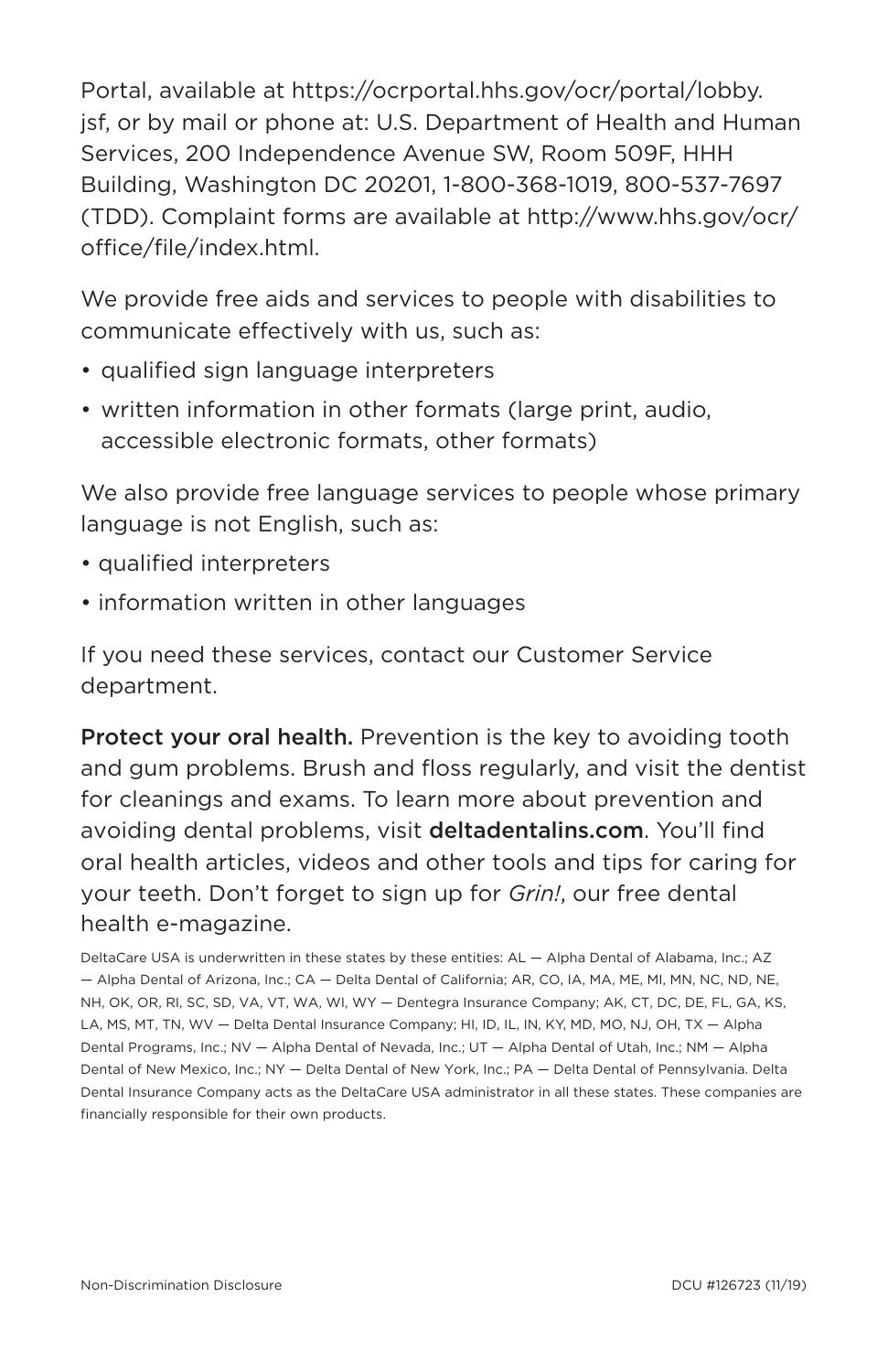Can you read this document? If not, we can have somebody help you read it. You may also be able to get this document written in your language. For free help, please call 1-800-422-4234 (TTY: 711).

¿Puede leer este documento? Si no, podemos encontrar a alguien que lo ayude a leerlo. También puede obtener este documento escrito en su idioma. Para obtener ayuda gratuita, llame al 1-800-422-4234 (servicio de retransmisión TTY deben llamar al 711). (Spanish)

您能自行閱讀本文件嗎?如果不能,我們可請人幫助您閱讀。您還可以請人以您的 語言撰寫本文件。如需免費幫助,請致電 1-800-422-4234(TTY: 711)。 (Chinese)

Bạn có đọc được tài liệu này không? Nếu không, chúng tôi sẽ cử một ai đó giúp bạn đọc. Bạn cũng có thể nhận được tài liệu này viết bằng ngôn ngữ của bạn. Để nhận được trợ giúp miên phí, vui lòng gọi 1-800-422-4234<br>(TTY: 711). (Vietnamese)

이 문서를 읽으실 수 있습니까? 읽으실 수 없으면 다른 사람이 대신 읽어드릴 수있 습니다. 한국어로 번역된 문서를 받으실 수도 있습니다. 무료로 도움을 받기를 원하시면 1-800-422-4234 (TTY: 711)번으로 연락하십시오. (Korean)

Nababasa mo ba ang dokumentong ito? Kung hindi, may tao kaming makakatulong sa iyong basahin ito. Maaari mo ring makuha ang dokumentong ito nang nakasulat sa iyong wika. Para sa libreng tulong, pakitawagan ang 1-800-422-4234 (TTY: 711). (Tagalog)

Вы можете прочитать этот документ? Если нет, мы можем предоставить вам кого-нибудь, кто поможет вам прочитать его. Вы также можете получить этот документ на своем языке. Для получения бесплатной помощи, просьба звонить по номеру 1-800-422-4234 (телетайп: 711). (Russian)

هل تستطيع قراءة هذا المستند؟ إذا كنت لا تستطيع، ميكننا أن نوفر لك من يساعدك في قراءتها. رمبا ميكنك ي - بلغت السبب عن المسنت.<br>أيضًا للحصول عل هذا المسنتد تكموبًا بلغتك للمساعدا ةلمجانية اتصل بـ ɀ ɀ (Arabic) (TTY: 711) 1-800-422-4234

Èske w ka li dokiman sa a? Si w pa kapab, nou ka fè yon moun ede w li l. Ou ka gen posiblite pou jwenn dokiman sa a tou ki ekri nan lang ou. Pou jwenn èd gratis, tanpri rele 1-800-422-4234 (TTY: 711). (Haitian Creole)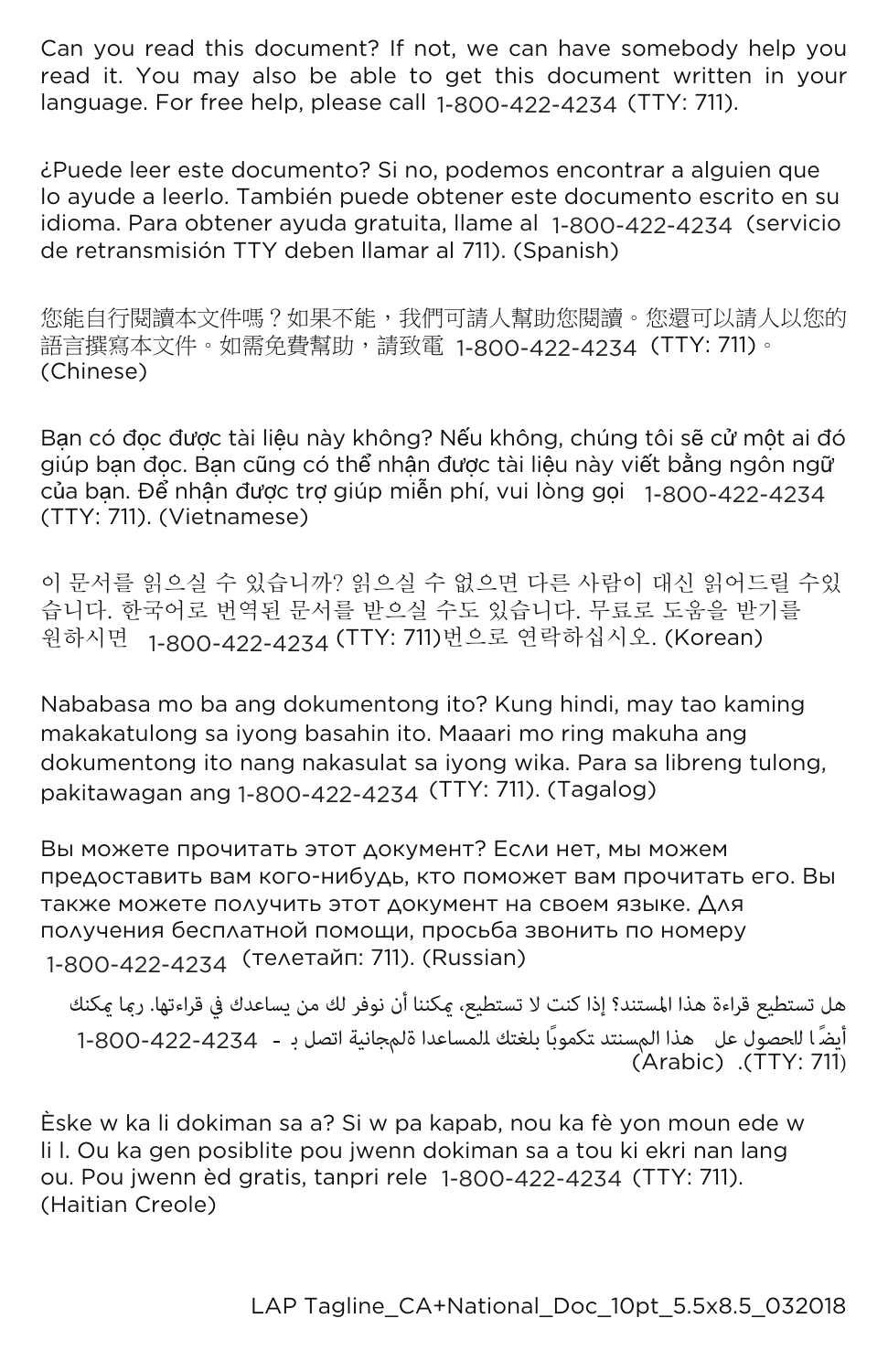Pouvez-vous lire ce document ? Si ce n'est pas le cas, nous pouvons faire en sorte que quelqu'un vous aide à le lire. Vous pouvez également obtenir ce document écrit dans votre langue. Pour obtenir de l'assistance gratuitement, veuillez appeler le 1-800-422-4234 (TTY : 711). (French)

Możesz przeczytać ten dokument? Jeśli nie, możemy Ci w tym pomóc. Możesz także otrzymać ten dokument w swoim języku ojczystym. Po bezpłatną pomoc zadzwoń pod numer 1-800-422-4234 (TTY: 711).  $(Polit)$ 

Você conseque ler este documento? Se não, podemos pedir para alquém ajudá-lo a ler. Você também pode receber este documento escrito em seu idioma. Para obter ajuda gratuita, ligue 1-800-422-4234 (TTS: 711). (Portuguese)

Non riesci a leggere questo documento? In tal caso, possiamo chiedere a qualcuno di aiutarti a farlo. Potresti anche ricevere questo documento scritto nella tua lingua. Per assistenza gratuita, chiama il numero 1-800-422-4234 (TTY: 711). (Italian)

この文書をお読みになれますか?お読みになれない場合には音読ボランティアを 手配させていただきます。この文書をご希望の言語に訳したものをお送りできる場 合もあります。無料のサポートについては、1-800-422-4234 (TTY: 711) までお 問い合わせください。 (Japanese)

Können Sie dieses Dokument lesen? Falls nicht, können wir Ihnen einen Mitarbeiter zur Verfügung stellen, der Sie dabei unterstützen wird. Möglicherweise können Sie dieses Dokument auch in Ihrer Sprache erhalten. Rufen Sie für kostenlose Hilfe bitte folgende Nummer an: 1-800-422-4234(Schreibtelefon: 711). (German)

آیا می توانید این منت را بخوانید؟ در صورتی که منی توانید، ما قادریم از شخصی بخواھیم تا در خواندن این منت به شما کمک کند. همچنین ممکن است بتوانید این متن را به زبان خود دریافت کنید. برای کمک رایگان با این شماره .<br>قاس بگیرید: 4234-422-2008-1 (711:TTY). (Persian Farsi).

क्या आप इस दस्तावेज़ को पढ़ सकते हैं? यदि नहीं, तो हम इसे पढ़ने में आपकी सहायता करने हेतु किसी की व्यवस्था कर सकते हैं। आप इस दस्तावेज़ को अपनी भाषा में लिखा हुआ भी प्राप्त कर सकते हैं। निशुल्क सहायता के लिए, कृपया यहाँ काँल करें 1-800-422-4234 (TTY: 711)। (Hindi)

คุณสามารถอ่านเอกสารนี้ได้หรือไม่? หากไม่ได้ เราสามารถหาคนมาช่วยคุณอ่านได้ ้นอกจากนี้ คณยังสามารถรับเอกสารนี้ที่เขียนในภาษาของคณได้อีกด้วย รับความชวยเหลือ ฟรีได้โดยโทรไปที่ 1-800-422-4234 (TTY: 711)(Thai)

LAP Tagline\_CA+National\_Doc\_10pt\_5.5x8.5\_032018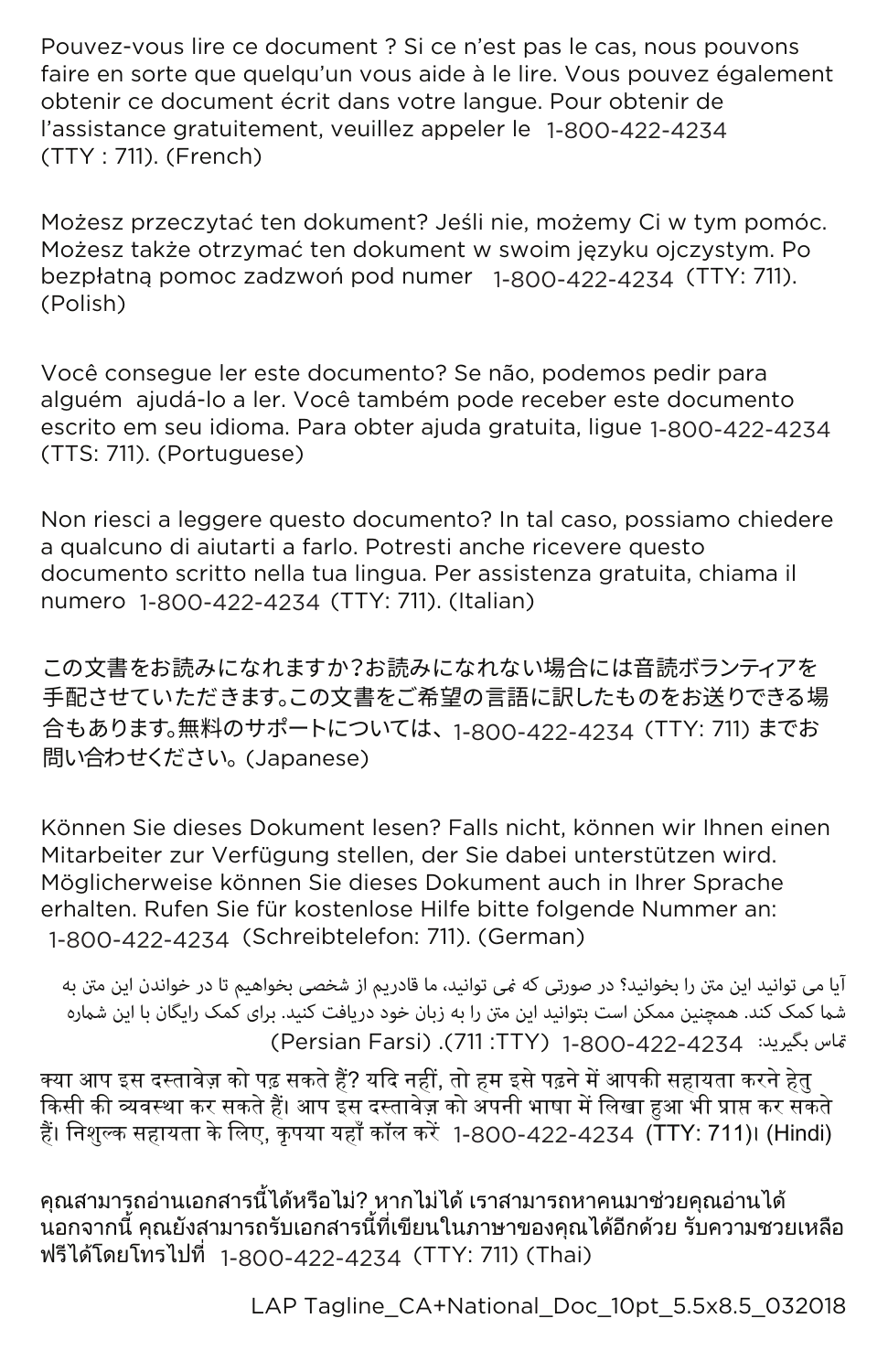ਕੀ ਤੁਸੀਂ ਇਸ ਦਸਤਾਵੇਜ਼ ਨੂੰ ਪੜ੍ਹ ਸਕਦੇ ਹੋ? ਜੇਕਰ ਨਹੀਂ, ਤਾਂ ਅਸੀਂ ਇਸ ਨੂੰ ਪੜ੍ਹਨ ਵਿੱਚ ਤੁਹਾਡੀ ਮਦਦ ਕਰਨ ਲਈ ਕਿਸੇ ਵਿਅਕਤੀ ਨੂੰ ਲਿਆ ਸਕਦੇ ਹਾਂ। ਤੁਹਾਨੂੰ ਇਹ ਦਸਤਾਵੇਜ਼ ਆਪਣੀ ਭਾਸ਼ਾ ਵਿੱਚ ਲਿਖਿਆ ਹੋਇਆ ਵੀ ਪ੍ਰਾਪਤ ਹੋ ਸਕਦਾ ਹੈ। ਮੁਫ਼ਤ ਵਿੱਚ ਮਦਦ ਲਈ, ਕਿਰਪਾ ਕਰਕੇ 1-800-422-4234 (TTY: 711) ਨੂੰ ਕਾਲ ਕਰੋ। (Punjabi)

Դուք կարող եք կարդալ այս փաստաթուղթը։ Եթե ոչ, մենք որևէ մեկին կգտնենք, ով կօգնի ձեզ կարդալ։ Դուք կարող եք նաև այս փաստաթուղթը ստանալ գրված ձեր լեզվով։ Անվձար օգնության համար խնդրում ենք զանգահարել  $\frac{11}{1800}$ -422-4234 (TTY 711): (Armenian)

Koj nyeem puas tau daim ntawv no? Yog koj nyeem tsis tau, peb muaj neeg pab nyeem rau koj. Tsis tas li ntawd xwb, tej zaum kuj muab daim ntawy no sau ua koj hom lus tau thiab. Yog yuav thov kev pab dawb, thov hu rau 1-800-422-4234 (TTY: 711). (Hmong)

តើលោកអ្នកអាចអានឯកសារនេះបានទេ? បើសិនមិនអាចទេ យើងអាចឱ្យនរណាម្នាក់ជួយអានឱ្យលោ កអ្នក។ លោកអ្នកក៏អាចទទួលបានឯកសារនេះជាលាយលក្ខណ៍អក្សរជាភាសារបស់លោកអ្នកផងដែរ។ សម្រាប់ជំនួយឥតគិតថ្លៃ សូមទូរស័ព្ទទៅ 1-800-422-4234 (TTY: 711)។ (Cambodian)

צי קענט איר לײענען דעם דאָזיקן דאָקומנעט? אױב ניט,עמעצער דאָ קען אײַך העלפֿן אים צו לײענען. עס איז אױך מעגלעך, אַז איר קענט באַקומען דעם דאָזיקן דאָקומענט אין אײַער :שפּראַך פֿאַר אומזיסטע הילף קענט איר אָנקלינגען אָט די דאָזיקע נומער ן ס'איז דאָ אַ נומער פֿאַר מענטשען, װאָס הערן ניט: 187 (Yiddish) איז דאָ אַ נומער פֿאַר מענטשען,

Díísh yíníłta'go bííníghah? Doo bííníghahgóó éí nich'i' yídóołtahígíí nihee hóló. Díí naaltsoos t'áá Diné bizaad k'ehjí ályaago ałdó' nich'i' ádoolnííłgo bíighah. T'áá jíík'e shíká i'doolwoł nínízingo koji' béésh holdíílnih 1-800-422-4234 (TTY: 711) (Navajo)